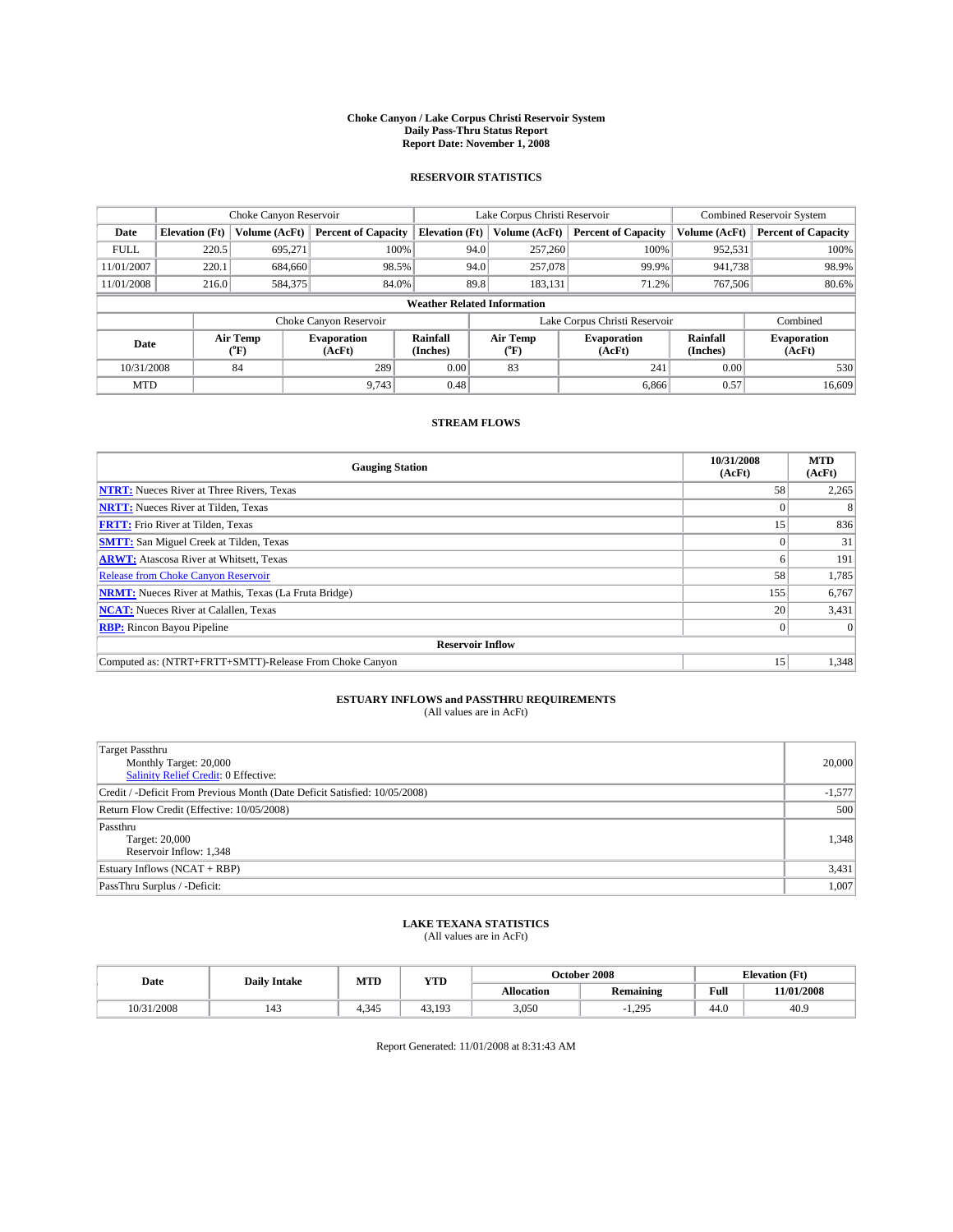#### **Choke Canyon / Lake Corpus Christi Reservoir System Daily Pass-Thru Status Report Report Date: November 2, 2008**

#### **RESERVOIR STATISTICS**

|             | Choke Canyon Reservoir |                  |                              |                                    | Lake Corpus Christi Reservoir | <b>Combined Reservoir System</b> |                             |                              |
|-------------|------------------------|------------------|------------------------------|------------------------------------|-------------------------------|----------------------------------|-----------------------------|------------------------------|
| Date        | <b>Elevation</b> (Ft)  | Volume (AcFt)    | <b>Percent of Capacity</b>   | <b>Elevation</b> (Ft)              | Volume (AcFt)                 | <b>Percent of Capacity</b>       | Volume (AcFt)               | <b>Percent of Capacity</b>   |
| <b>FULL</b> | 220.5                  | 695,271          | 100%                         | 94.0                               | 257,260                       | 100%                             | 952,531                     | 100%                         |
| 11/02/2007  | 220.1                  | 684,403          | 98.4%                        | 94.0                               | 256,530                       | 99.7%                            | 940.933                     | 98.8%                        |
| 11/02/2008  | 216.0                  | 584,610          | 84.1%                        | 89.7                               | 182,965                       | 71.1%                            | 767.575                     | 80.6%                        |
|             |                        |                  |                              | <b>Weather Related Information</b> |                               |                                  |                             |                              |
|             |                        |                  | Choke Canyon Reservoir       |                                    | Lake Corpus Christi Reservoir |                                  | Combined                    |                              |
| Date        |                        | Air Temp<br>(°F) | <b>Evaporation</b><br>(AcFt) | Rainfall<br>(Inches)               | Air Temp<br>("F)              | <b>Evaporation</b><br>(AcFt)     | <b>Rainfall</b><br>(Inches) | <b>Evaporation</b><br>(AcFt) |
| 11/01/2008  |                        | 82               | 192                          | 0.00                               | 81                            | 125                              | 0.00                        | 317                          |
| <b>MTD</b>  |                        |                  | 192                          | 0.00                               |                               | 125                              | 0.00                        | 317                          |

### **STREAM FLOWS**

| <b>Gauging Station</b>                                       | 11/01/2008<br>(AcFt) | <b>MTD</b><br>(AcFt) |
|--------------------------------------------------------------|----------------------|----------------------|
| <b>NTRT:</b> Nueces River at Three Rivers, Texas             | 58                   | 58                   |
| <b>NRTT:</b> Nueces River at Tilden, Texas                   |                      |                      |
| <b>FRTT:</b> Frio River at Tilden, Texas                     | 16 <sup>1</sup>      | 16                   |
| <b>SMTT:</b> San Miguel Creek at Tilden, Texas               |                      |                      |
| <b>ARWT:</b> Atascosa River at Whitsett, Texas               | n                    | 6 <sup>1</sup>       |
| <b>Release from Choke Canyon Reservoir</b>                   | 58                   | 58                   |
| <b>NRMT:</b> Nueces River at Mathis, Texas (La Fruta Bridge) | 155                  | 155                  |
| <b>NCAT:</b> Nueces River at Calallen, Texas                 |                      |                      |
| <b>RBP:</b> Rincon Bayou Pipeline                            | $\overline{0}$       |                      |
| <b>Reservoir Inflow</b>                                      |                      |                      |
| Computed as: (NTRT+FRTT+SMTT)-Release From Choke Canyon      | 16                   | 16 <sup>1</sup>      |

## **ESTUARY INFLOWS and PASSTHRU REQUIREMENTS**<br>(All values are in AcFt)

| <b>Target Passthru</b><br>Monthly Target: 9,000<br><b>Salinity Relief Credit: 0 Effective:</b> | 9,000 |
|------------------------------------------------------------------------------------------------|-------|
| Credit / -Deficit From Previous Month (Date Deficit Satisfied: )                               | 1,007 |
| Return Flow Credit (Effective: 11/01/2008)                                                     | 500   |
| Passthru<br>Target: 9,000<br>Reservoir Inflow: 16                                              | 16    |
| Estuary Inflows (NCAT + RBP)                                                                   | 0     |
| PassThru Surplus / -Deficit:                                                                   | 0     |

## **LAKE TEXANA STATISTICS** (All values are in AcFt)

| Date      | <b>Daily Intake</b>             | MTD | YTD    |            | November 2008    | <b>Elevation</b> (Ft) |            |
|-----------|---------------------------------|-----|--------|------------|------------------|-----------------------|------------|
|           |                                 |     |        | Allocation | <b>Remaining</b> | Full                  | 11/02/2008 |
| 1/01/2008 | $\overline{\phantom{a}}$<br>142 | 142 | 43.336 | 3,050      | 2.908            | 44.0                  | 40.9       |

Report Generated: 11/02/2008 at 8:26:50 AM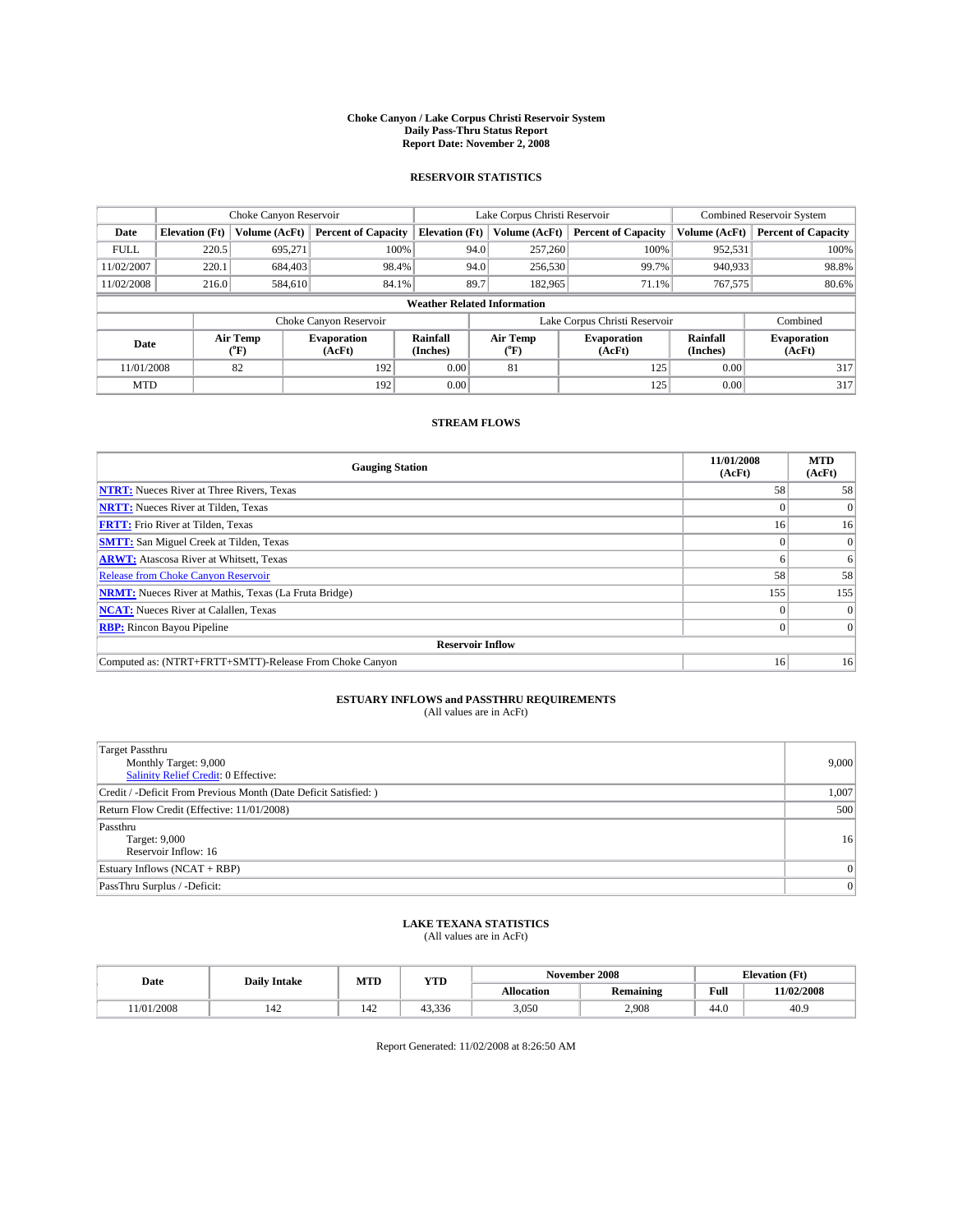#### **Choke Canyon / Lake Corpus Christi Reservoir System Daily Pass-Thru Status Report Report Date: November 3, 2008**

#### **RESERVOIR STATISTICS**

|             | Choke Canyon Reservoir |                  |                              |                                    | Lake Corpus Christi Reservoir | <b>Combined Reservoir System</b> |                      |                              |
|-------------|------------------------|------------------|------------------------------|------------------------------------|-------------------------------|----------------------------------|----------------------|------------------------------|
| Date        | <b>Elevation</b> (Ft)  | Volume (AcFt)    | <b>Percent of Capacity</b>   | <b>Elevation (Ft)</b>              | Volume (AcFt)                 | <b>Percent of Capacity</b>       | Volume (AcFt)        | <b>Percent of Capacity</b>   |
| <b>FULL</b> | 220.5                  | 695,271          | 100%                         | 94.0                               | 257,260                       | 100%                             | 952,531              | 100%                         |
| 11/03/2007  | 220.1                  | 684,660          | 98.5%                        | 94.0                               | 256,530                       | 99.7%                            | 941,190              | 98.8%                        |
| 11/03/2008  | 216.0                  | 584,141          | 84.0%                        | 89.7                               | 182,800                       | 71.1%                            | 766,941              | 80.5%                        |
|             |                        |                  |                              | <b>Weather Related Information</b> |                               |                                  |                      |                              |
|             |                        |                  | Choke Canyon Reservoir       |                                    | Lake Corpus Christi Reservoir |                                  | Combined             |                              |
| Date        |                        | Air Temp<br>(°F) | <b>Evaporation</b><br>(AcFt) | Rainfall<br>(Inches)               | Air Temp<br>("F)              | <b>Evaporation</b><br>(AcFt)     | Rainfall<br>(Inches) | <b>Evaporation</b><br>(AcFt) |
| 11/02/2008  |                        | 84               | 261                          | 0.00                               | 82                            | 193                              | 0.00                 | 454                          |
| <b>MTD</b>  |                        |                  | 453                          | 0.00                               |                               | 318                              | 0.00                 | 771                          |

### **STREAM FLOWS**

| <b>Gauging Station</b>                                       | 11/02/2008<br>(AcFt) | <b>MTD</b><br>(AcFt) |
|--------------------------------------------------------------|----------------------|----------------------|
| <b>NTRT:</b> Nueces River at Three Rivers, Texas             | 58                   | 115                  |
| <b>NRTT:</b> Nueces River at Tilden, Texas                   |                      |                      |
| <b>FRTT:</b> Frio River at Tilden, Texas                     | 15                   | 31                   |
| <b>SMTT:</b> San Miguel Creek at Tilden, Texas               |                      |                      |
| <b>ARWT:</b> Atascosa River at Whitsett, Texas               | n.                   | 13                   |
| <b>Release from Choke Canyon Reservoir</b>                   | 58                   | 115                  |
| <b>NRMT:</b> Nueces River at Mathis, Texas (La Fruta Bridge) | 155                  | 310                  |
| <b>NCAT:</b> Nueces River at Calallen, Texas                 | 36                   | 36                   |
| <b>RBP:</b> Rincon Bayou Pipeline                            | $\overline{0}$       | $\Omega$             |
| <b>Reservoir Inflow</b>                                      |                      |                      |
| Computed as: (NTRT+FRTT+SMTT)-Release From Choke Canyon      | 15                   | 31                   |

## **ESTUARY INFLOWS and PASSTHRU REQUIREMENTS**<br>(All values are in AcFt)

| <b>Target Passthru</b><br>Monthly Target: 9,000<br><b>Salinity Relief Credit: 0 Effective:</b> | 9,000 |
|------------------------------------------------------------------------------------------------|-------|
| Credit / -Deficit From Previous Month (Date Deficit Satisfied: )                               | 1,007 |
| Return Flow Credit (Effective: 11/01/2008)                                                     | 500   |
| Passthru<br>Target: 9,000<br>Reservoir Inflow: 31                                              | 31    |
| Estuary Inflows (NCAT + RBP)                                                                   | 36    |
| PassThru Surplus / -Deficit:                                                                   | 0     |

## **LAKE TEXANA STATISTICS** (All values are in AcFt)

|  | Date      | <b>Daily Intake</b>   | MTD | <b>YTD</b>                    | November 2008 |                  |      | <b>Elevation</b> (Ft) |
|--|-----------|-----------------------|-----|-------------------------------|---------------|------------------|------|-----------------------|
|  |           |                       |     |                               | Allocation    | <b>Remaining</b> | Full | 11/03/2008            |
|  | 1/02/2008 | $\overline{ }$<br>144 | 284 | $A \sqcap C$<br>4.5<br>+3.470 | 3,050         | 2.766            | 44.0 | 40.9                  |

Report Generated: 11/03/2008 at 9:16:49 AM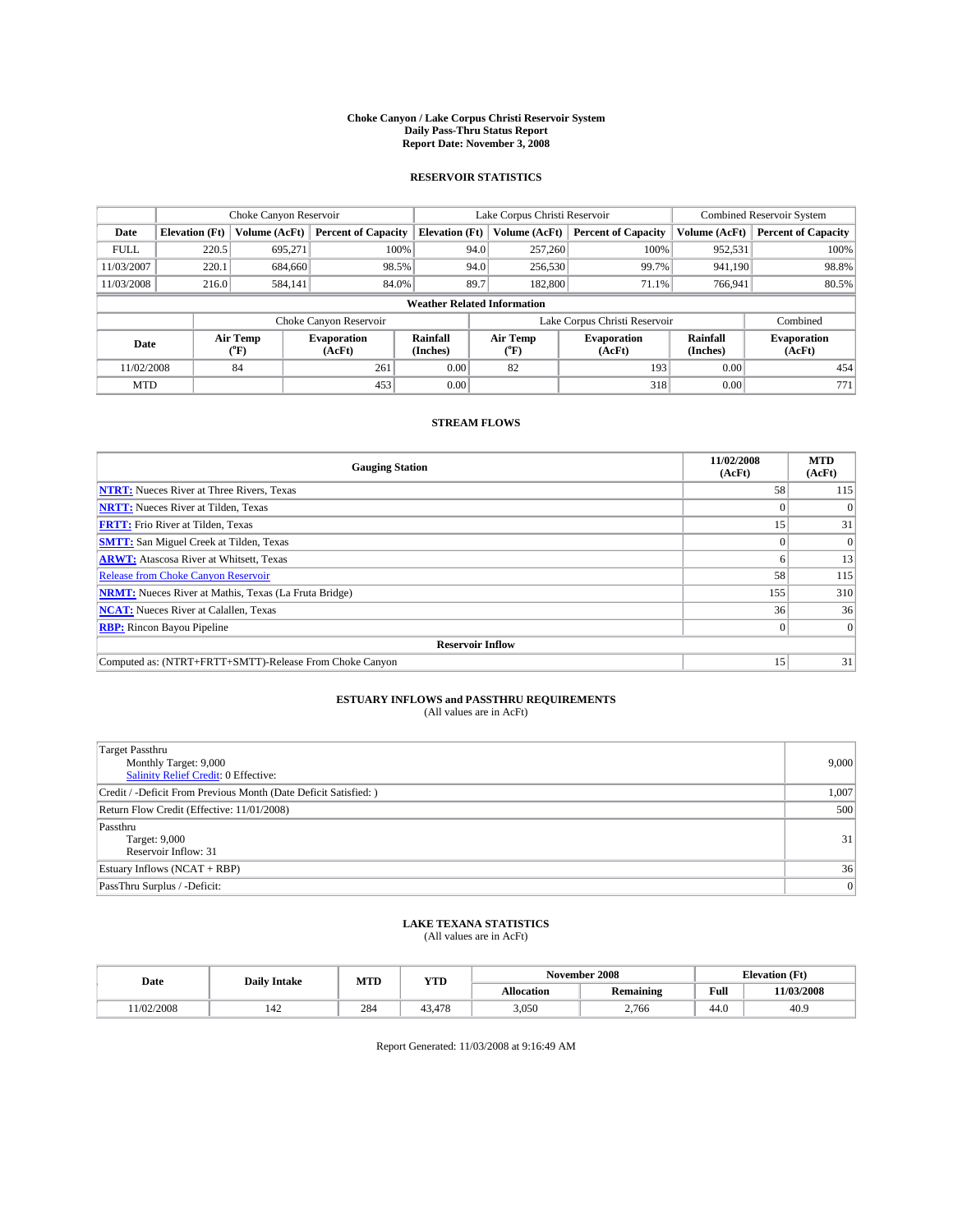#### **Choke Canyon / Lake Corpus Christi Reservoir System Daily Pass-Thru Status Report Report Date: November 4, 2008**

#### **RESERVOIR STATISTICS**

|             | Choke Canyon Reservoir             |                  |                              |                       | Lake Corpus Christi Reservoir |                  |                               |                      | <b>Combined Reservoir System</b> |  |  |
|-------------|------------------------------------|------------------|------------------------------|-----------------------|-------------------------------|------------------|-------------------------------|----------------------|----------------------------------|--|--|
| Date        | <b>Elevation</b> (Ft)              | Volume (AcFt)    | <b>Percent of Capacity</b>   | <b>Elevation</b> (Ft) |                               | Volume (AcFt)    | <b>Percent of Capacity</b>    | Volume (AcFt)        | <b>Percent of Capacity</b>       |  |  |
| <b>FULL</b> | 220.5                              | 695,271          | 100%                         |                       | 94.0                          | 257,260          | 100%                          | 952,531              | 100%                             |  |  |
| 11/04/2007  | 220.1                              | 684,660          | 98.5%                        |                       | 94.0                          | 256,713          | 99.8%                         | 941,373              | 98.8%                            |  |  |
| 11/04/2008  | 216.0                              | 584,141          | 84.0%                        |                       | 89.7                          | 182.469          | 70.9%                         | 766,610              | 80.5%                            |  |  |
|             | <b>Weather Related Information</b> |                  |                              |                       |                               |                  |                               |                      |                                  |  |  |
|             |                                    |                  | Choke Canyon Reservoir       |                       |                               |                  | Lake Corpus Christi Reservoir |                      | Combined                         |  |  |
| Date        |                                    | Air Temp<br>(°F) | <b>Evaporation</b><br>(AcFt) | Rainfall<br>(Inches)  |                               | Air Temp<br>("F) | <b>Evaporation</b><br>(AcFt)  | Rainfall<br>(Inches) | <b>Evaporation</b><br>(AcFt)     |  |  |
| 11/03/2008  |                                    | 84               | 234                          | 0.00                  |                               | 82               | 145                           | 0.00                 | 379                              |  |  |
| <b>MTD</b>  |                                    |                  | 687                          | 0.00                  |                               |                  | 463                           | 0.00                 | 1,150                            |  |  |

### **STREAM FLOWS**

| <b>Gauging Station</b>                                       | 11/03/2008<br>(AcFt) | <b>MTD</b><br>(AcFt) |
|--------------------------------------------------------------|----------------------|----------------------|
| <b>NTRT:</b> Nueces River at Three Rivers, Texas             | 58                   | 173                  |
| <b>NRTT:</b> Nueces River at Tilden, Texas                   |                      |                      |
| <b>FRTT:</b> Frio River at Tilden, Texas                     | 13                   | 44                   |
| <b>SMTT:</b> San Miguel Creek at Tilden, Texas               |                      |                      |
| <b>ARWT:</b> Atascosa River at Whitsett, Texas               | n.                   | 19                   |
| <b>Release from Choke Canyon Reservoir</b>                   | 58                   | 173                  |
| <b>NRMT:</b> Nueces River at Mathis, Texas (La Fruta Bridge) | 157                  | 466                  |
| <b>NCAT:</b> Nueces River at Calallen, Texas                 | 56                   | 91                   |
| <b>RBP:</b> Rincon Bayou Pipeline                            | $\overline{0}$       |                      |
| <b>Reservoir Inflow</b>                                      |                      |                      |
| Computed as: (NTRT+FRTT+SMTT)-Release From Choke Canyon      | 13                   | 44                   |

## **ESTUARY INFLOWS and PASSTHRU REQUIREMENTS**<br>(All values are in AcFt)

| <b>Target Passthru</b><br>Monthly Target: 9,000<br><b>Salinity Relief Credit: 0 Effective:</b> | 9,000 |
|------------------------------------------------------------------------------------------------|-------|
| Credit / -Deficit From Previous Month (Date Deficit Satisfied: )                               | 1,007 |
| Return Flow Credit (Effective: 11/01/2008)                                                     | 500   |
| Passthru<br>Target: 9,000<br>Reservoir Inflow: 44                                              | 44    |
| Estuary Inflows (NCAT + RBP)                                                                   | 91    |
| PassThru Surplus / -Deficit:                                                                   | 0     |

## **LAKE TEXANA STATISTICS** (All values are in AcFt)

| Date      | <b>Daily Intake</b>   | MTD | YTD    |            | November 2008    | <b>Elevation</b> (Ft) |            |
|-----------|-----------------------|-----|--------|------------|------------------|-----------------------|------------|
|           |                       |     |        | Allocation | <b>Remaining</b> | Full                  | 11/04/2008 |
| 1/03/2008 | $\overline{ }$<br>142 | 426 | 43.620 | 3.050      | 2.624            | 44.0                  | 40.8       |

Report Generated: 11/04/2008 at 8:49:49 AM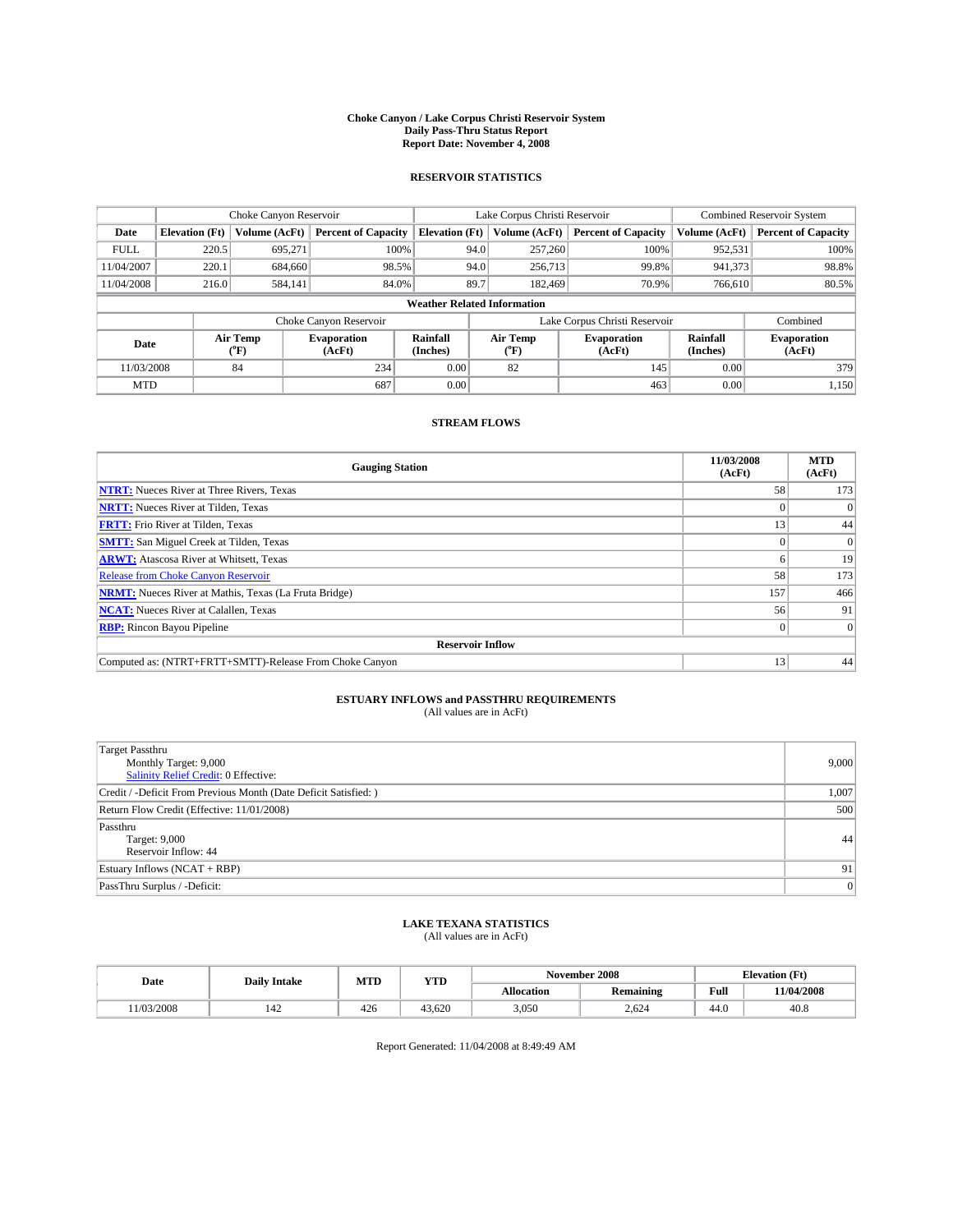#### **Choke Canyon / Lake Corpus Christi Reservoir System Daily Pass-Thru Status Report Report Date: November 5, 2008**

#### **RESERVOIR STATISTICS**

|             | Choke Canyon Reservoir             |                  |                            |                       | Lake Corpus Christi Reservoir | <b>Combined Reservoir System</b> |                      |                              |  |  |
|-------------|------------------------------------|------------------|----------------------------|-----------------------|-------------------------------|----------------------------------|----------------------|------------------------------|--|--|
| Date        | <b>Elevation</b> (Ft)              | Volume (AcFt)    | <b>Percent of Capacity</b> | <b>Elevation</b> (Ft) | Volume (AcFt)                 | <b>Percent of Capacity</b>       | Volume (AcFt)        | <b>Percent of Capacity</b>   |  |  |
| <b>FULL</b> | 220.5                              | 695,271          | 100%                       | 94.0                  | 257,260                       | 100%                             | 952,531              | 100%                         |  |  |
| 11/05/2007  | 220.1                              | 684,403          | 98.4%                      | 94.0                  | 256,348                       | 99.6%                            | 940,751              | 98.8%                        |  |  |
| 11/05/2008  | 216.0                              | 583,671          | 83.9%                      | 89.7                  | 181.808                       | 70.7%                            | 765,479              | 80.4%                        |  |  |
|             | <b>Weather Related Information</b> |                  |                            |                       |                               |                                  |                      |                              |  |  |
|             |                                    |                  | Choke Canyon Reservoir     |                       | Lake Corpus Christi Reservoir |                                  | Combined             |                              |  |  |
| Date        |                                    | Air Temp<br>(°F) | Evaporation<br>(AcFt)      | Rainfall<br>(Inches)  | Air Temp<br>("F)              | <b>Evaporation</b><br>(AcFt)     | Rainfall<br>(Inches) | <b>Evaporation</b><br>(AcFt) |  |  |
| 11/04/2008  |                                    | 87               | 288                        | 0.00                  | 85                            | 202                              | 0.00                 | 490                          |  |  |
| <b>MTD</b>  |                                    |                  | 975                        | 0.00                  |                               | 665                              | 0.00                 | 1,640                        |  |  |

### **STREAM FLOWS**

| <b>Gauging Station</b>                                       | 11/04/2008<br>(AcFt) | <b>MTD</b><br>(AcFt) |
|--------------------------------------------------------------|----------------------|----------------------|
| <b>NTRT:</b> Nueces River at Three Rivers, Texas             | 58                   | 230                  |
| <b>NRTT:</b> Nueces River at Tilden, Texas                   |                      |                      |
| <b>FRTT:</b> Frio River at Tilden, Texas                     | 13                   | 57                   |
| <b>SMTT:</b> San Miguel Creek at Tilden, Texas               |                      |                      |
| <b>ARWT:</b> Atascosa River at Whitsett, Texas               |                      | 25                   |
| <b>Release from Choke Canyon Reservoir</b>                   | 58                   | 230                  |
| <b>NRMT:</b> Nueces River at Mathis, Texas (La Fruta Bridge) | 155                  | 621                  |
| <b>NCAT:</b> Nueces River at Calallen, Texas                 | 15                   | 106                  |
| <b>RBP:</b> Rincon Bayou Pipeline                            | $\overline{0}$       | $\Omega$             |
| <b>Reservoir Inflow</b>                                      |                      |                      |
| Computed as: (NTRT+FRTT+SMTT)-Release From Choke Canyon      | 13                   | 57                   |

## **ESTUARY INFLOWS and PASSTHRU REQUIREMENTS**<br>(All values are in AcFt)

| <b>Target Passthru</b><br>Monthly Target: 9,000<br><b>Salinity Relief Credit: 0 Effective:</b> | 9,000 |
|------------------------------------------------------------------------------------------------|-------|
| Credit / -Deficit From Previous Month (Date Deficit Satisfied: )                               | 1,007 |
| Return Flow Credit (Effective: 11/01/2008)                                                     | 500   |
| Passthru<br>Target: 9,000<br>Reservoir Inflow: 57                                              | 57    |
| Estuary Inflows (NCAT + RBP)                                                                   | 106   |
| PassThru Surplus / -Deficit:                                                                   | 0     |

## **LAKE TEXANA STATISTICS** (All values are in AcFt)

| Date      | <b>Daily Intake</b> | MTD | T/TD<br>Y I.D | November 2008     |                  |      | <b>Elevation (Ft)</b> |  |
|-----------|---------------------|-----|---------------|-------------------|------------------|------|-----------------------|--|
|           |                     |     |               | <b>Allocation</b> | <b>Remaining</b> | Full | 11/05/2008            |  |
| 1/04/2008 | .44                 | 568 | 43.<br>.761   | 3,050             | 2.482            | 44.0 | 40.8                  |  |

Report Generated: 11/05/2008 at 8:48:22 AM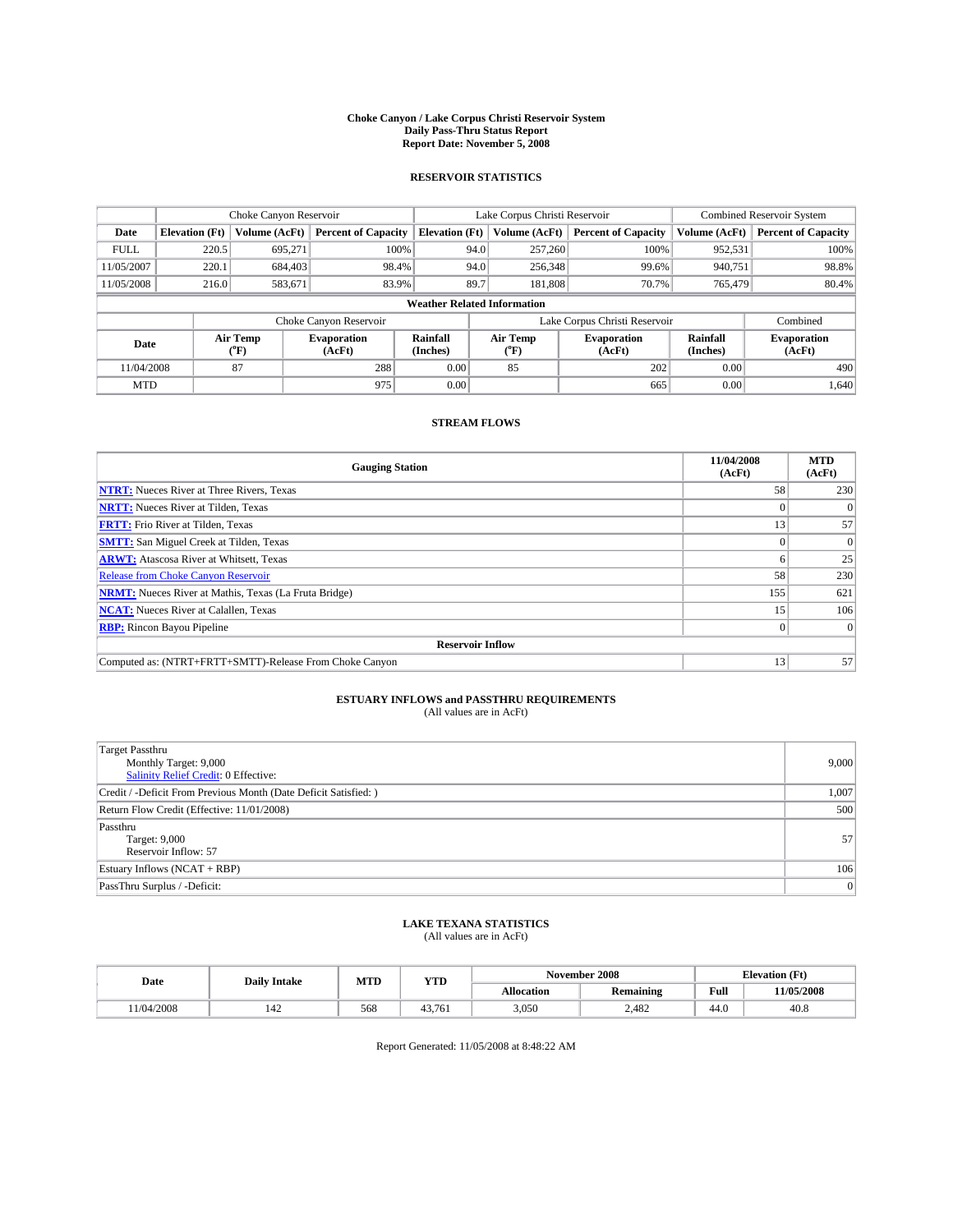#### **Choke Canyon / Lake Corpus Christi Reservoir System Daily Pass-Thru Status Report Report Date: November 6, 2008**

#### **RESERVOIR STATISTICS**

|             | Choke Canyon Reservoir             |                  |                              |                       | Lake Corpus Christi Reservoir |                  |                               |                      | <b>Combined Reservoir System</b> |  |
|-------------|------------------------------------|------------------|------------------------------|-----------------------|-------------------------------|------------------|-------------------------------|----------------------|----------------------------------|--|
| Date        | <b>Elevation</b> (Ft)              | Volume (AcFt)    | <b>Percent of Capacity</b>   | <b>Elevation</b> (Ft) |                               | Volume (AcFt)    | <b>Percent of Capacity</b>    | Volume (AcFt)        | <b>Percent of Capacity</b>       |  |
| <b>FULL</b> | 220.5                              | 695,271          | 100%                         |                       | 94.0                          | 257,260          | 100%                          | 952,531              | 100%                             |  |
| 11/06/2007  | 220.1                              | 684,146          | 98.4%                        |                       | 94.0                          | 257,078          | 99.9%                         | 941.224              | 98.8%                            |  |
| 11/06/2008  | 216.0                              | 583,434          | 83.9%                        |                       | 89.7                          | 181,973          | 70.7%                         | 765,407              | 80.4%                            |  |
|             | <b>Weather Related Information</b> |                  |                              |                       |                               |                  |                               |                      |                                  |  |
|             |                                    |                  | Choke Canyon Reservoir       |                       |                               |                  | Lake Corpus Christi Reservoir |                      | Combined                         |  |
| Date        |                                    | Air Temp<br>(°F) | <b>Evaporation</b><br>(AcFt) | Rainfall<br>(Inches)  |                               | Air Temp<br>("F) | <b>Evaporation</b><br>(AcFt)  | Rainfall<br>(Inches) | <b>Evaporation</b><br>(AcFt)     |  |
| 11/05/2008  |                                    | 87               | 302                          | 0.00                  |                               | 86               | 241                           | 0.00                 | 543                              |  |
| <b>MTD</b>  |                                    |                  | 1,277                        | 0.00                  |                               |                  | 906                           | 0.00                 | 2,183                            |  |

### **STREAM FLOWS**

| <b>Gauging Station</b>                                       | 11/05/2008<br>(AcFt) | <b>MTD</b><br>(AcFt) |
|--------------------------------------------------------------|----------------------|----------------------|
| <b>NTRT:</b> Nueces River at Three Rivers, Texas             | 58                   | 288                  |
| <b>NRTT:</b> Nueces River at Tilden, Texas                   |                      |                      |
| <b>FRTT:</b> Frio River at Tilden, Texas                     | 12                   | 69                   |
| <b>SMTT:</b> San Miguel Creek at Tilden, Texas               |                      |                      |
| <b>ARWT:</b> Atascosa River at Whitsett, Texas               |                      | 32                   |
| <b>Release from Choke Canyon Reservoir</b>                   | 58                   | 288                  |
| <b>NRMT:</b> Nueces River at Mathis, Texas (La Fruta Bridge) | 161                  | 782                  |
| <b>NCAT:</b> Nueces River at Calallen, Texas                 |                      | 111                  |
| <b>RBP:</b> Rincon Bayou Pipeline                            | $\overline{0}$       |                      |
| <b>Reservoir Inflow</b>                                      |                      |                      |
| Computed as: (NTRT+FRTT+SMTT)-Release From Choke Canyon      | 12                   | 69                   |

## **ESTUARY INFLOWS and PASSTHRU REQUIREMENTS**<br>(All values are in AcFt)

| <b>Target Passthru</b><br>Monthly Target: 9,000<br><b>Salinity Relief Credit: 0 Effective:</b> | 9,000 |
|------------------------------------------------------------------------------------------------|-------|
| Credit / -Deficit From Previous Month (Date Deficit Satisfied: )                               | 1,007 |
| Return Flow Credit (Effective: 11/01/2008)                                                     | 500   |
| Passthru<br>Target: 9,000<br>Reservoir Inflow: 69                                              | 69    |
| Estuary Inflows (NCAT + RBP)                                                                   | 111   |
| PassThru Surplus / -Deficit:                                                                   | 0     |

## **LAKE TEXANA STATISTICS** (All values are in AcFt)

| Date      | <b>Daily Intake</b> | MTD | <b>YTD</b> |            | November 2008    | <b>Elevation</b> (Ft)                       |            |
|-----------|---------------------|-----|------------|------------|------------------|---------------------------------------------|------------|
|           |                     |     |            | Allocation | <b>Remaining</b> | Full<br>the contract of the contract of the | 11/06/2008 |
| 1/05/2008 | 144                 | 710 | 43.903     | 3,050      | 2.340            | 44.0                                        | 40.7       |

Report Generated: 11/06/2008 at 8:31:54 AM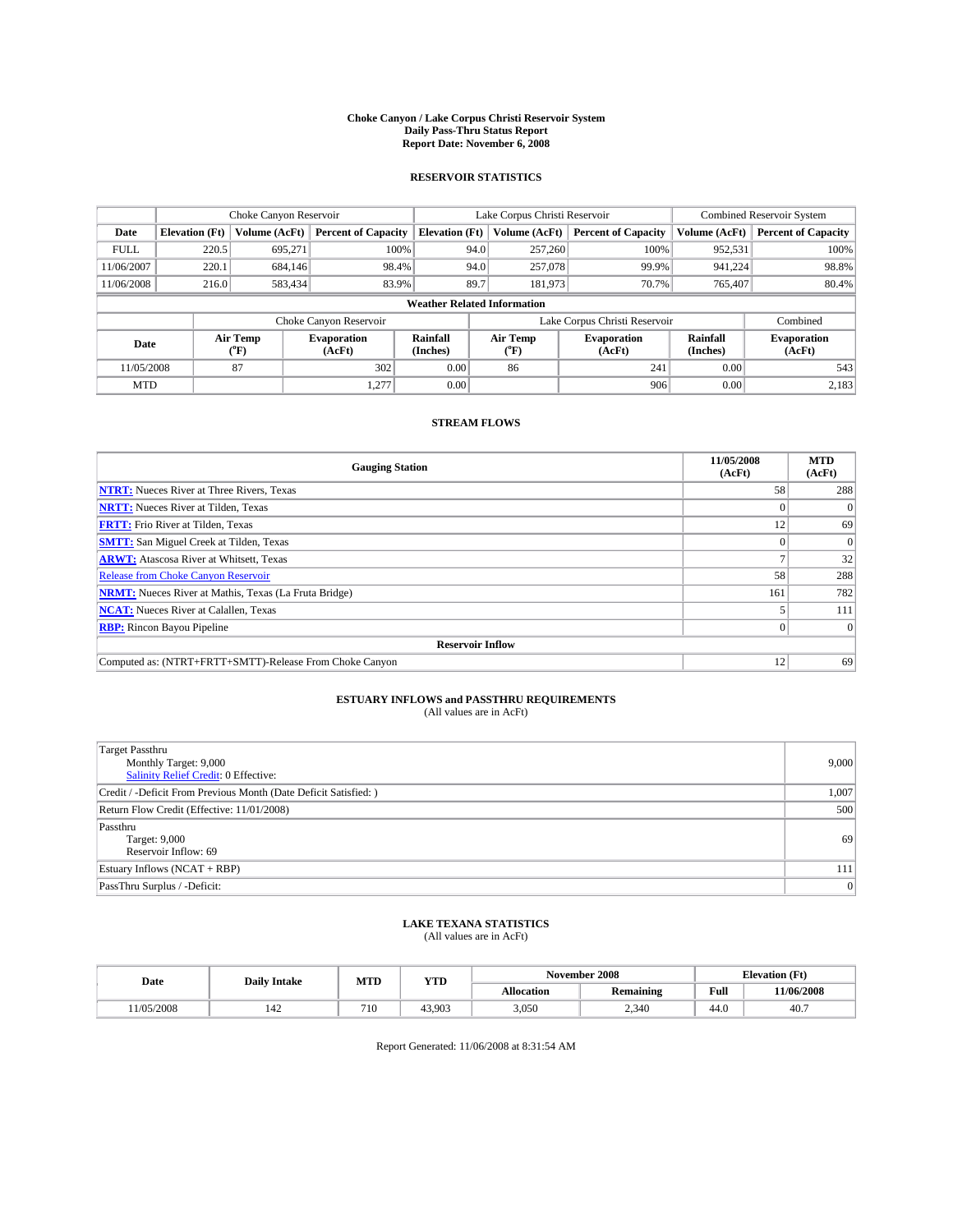#### **Choke Canyon / Lake Corpus Christi Reservoir System Daily Pass-Thru Status Report Report Date: November 7, 2008**

#### **RESERVOIR STATISTICS**

|             | Choke Canyon Reservoir             |                  |                              |                       | Lake Corpus Christi Reservoir |                  |                               |                      | <b>Combined Reservoir System</b> |  |
|-------------|------------------------------------|------------------|------------------------------|-----------------------|-------------------------------|------------------|-------------------------------|----------------------|----------------------------------|--|
| Date        | <b>Elevation</b> (Ft)              | Volume (AcFt)    | <b>Percent of Capacity</b>   | <b>Elevation</b> (Ft) |                               | Volume (AcFt)    | <b>Percent of Capacity</b>    | Volume (AcFt)        | <b>Percent of Capacity</b>       |  |
| <b>FULL</b> | 220.5                              | 695,271          | 100%                         |                       | 94.0                          | 257,260          | 100%                          | 952,531              | 100%                             |  |
| 11/07/2007  | 220.1                              | 683,889          | 98.4%                        |                       | 94.0                          | 256,895          | 99.9%                         | 940.784              | 98.8%                            |  |
| 11/07/2008  | 216.0                              | 582,961          | 83.8%                        |                       | 89.7                          | 182,138          | 70.8%                         | 765,099              | 80.3%                            |  |
|             | <b>Weather Related Information</b> |                  |                              |                       |                               |                  |                               |                      |                                  |  |
|             |                                    |                  | Choke Canyon Reservoir       |                       |                               |                  | Lake Corpus Christi Reservoir |                      | Combined                         |  |
| Date        |                                    | Air Temp<br>(°F) | <b>Evaporation</b><br>(AcFt) | Rainfall<br>(Inches)  |                               | Air Temp<br>("F) | <b>Evaporation</b><br>(AcFt)  | Rainfall<br>(Inches) | <b>Evaporation</b><br>(AcFt)     |  |
| 11/06/2008  |                                    | 76               | 247                          | 0.00                  |                               | 83               | 231                           | 0.00                 | 478                              |  |
| <b>MTD</b>  |                                    |                  | 1,524                        | 0.00                  |                               |                  | 1,137                         | 0.00                 | 2,661                            |  |

### **STREAM FLOWS**

| <b>Gauging Station</b>                                       | 11/06/2008<br>(AcFt) | <b>MTD</b><br>(AcFt) |
|--------------------------------------------------------------|----------------------|----------------------|
| <b>NTRT:</b> Nueces River at Three Rivers, Texas             | 58                   | 345                  |
| <b>NRTT:</b> Nueces River at Tilden, Texas                   |                      |                      |
| <b>FRTT:</b> Frio River at Tilden, Texas                     | 12                   | 81                   |
| <b>SMTT:</b> San Miguel Creek at Tilden, Texas               |                      |                      |
| <b>ARWT:</b> Atascosa River at Whitsett, Texas               |                      | 39                   |
| <b>Release from Choke Canyon Reservoir</b>                   | 58                   | 345                  |
| <b>NRMT:</b> Nueces River at Mathis, Texas (La Fruta Bridge) | 183                  | 965                  |
| <b>NCAT:</b> Nueces River at Calallen, Texas                 |                      | 120                  |
| <b>RBP:</b> Rincon Bayou Pipeline                            | $\overline{0}$       |                      |
| <b>Reservoir Inflow</b>                                      |                      |                      |
| Computed as: (NTRT+FRTT+SMTT)-Release From Choke Canyon      | 12                   | 81                   |

## **ESTUARY INFLOWS and PASSTHRU REQUIREMENTS**<br>(All values are in AcFt)

| <b>Target Passthru</b><br>Monthly Target: 9,000<br><b>Salinity Relief Credit: 0 Effective:</b> | 9,000 |
|------------------------------------------------------------------------------------------------|-------|
| Credit / -Deficit From Previous Month (Date Deficit Satisfied: )                               | 1,007 |
| Return Flow Credit (Effective: 11/01/2008)                                                     | 500   |
| Passthru<br>Target: 9,000<br>Reservoir Inflow: 81                                              | 81    |
| Estuary Inflows (NCAT + RBP)                                                                   | 120   |
| PassThru Surplus / -Deficit:                                                                   | 0     |

## **LAKE TEXANA STATISTICS** (All values are in AcFt)

| Date      | <b>Daily Intake</b> | MTD | YTD    |                   | November 2008    | <b>Elevation</b> (Ft) |            |
|-----------|---------------------|-----|--------|-------------------|------------------|-----------------------|------------|
|           |                     |     |        | <b>Allocation</b> | <b>Remaining</b> | Full                  | 11/07/2008 |
| 1/06/2008 | 144                 | 851 | 44,044 | 3,050             | 199<br>2.12      | 44.0                  | 40.7       |

Report Generated: 11/07/2008 at 8:36:32 AM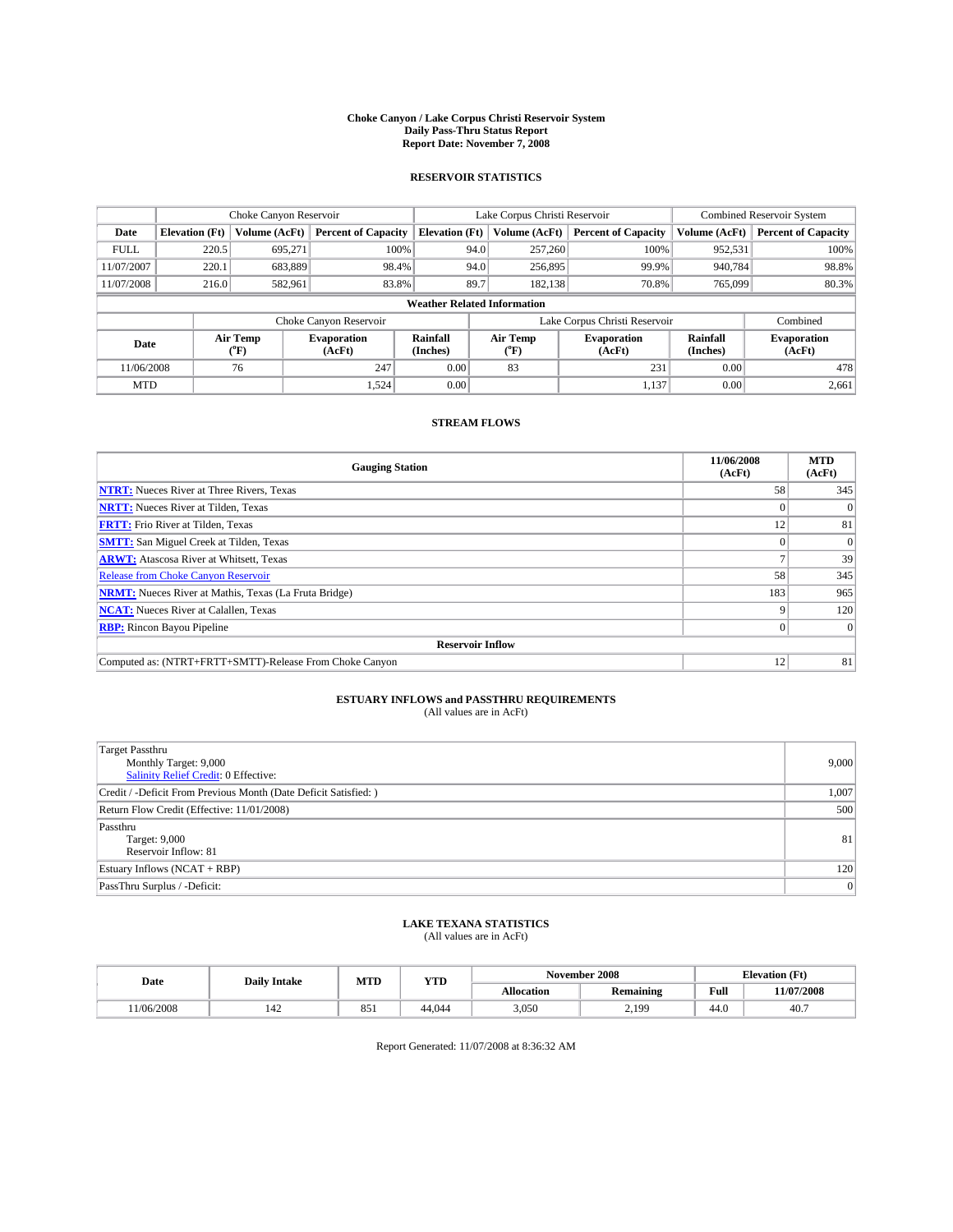#### **Choke Canyon / Lake Corpus Christi Reservoir System Daily Pass-Thru Status Report Report Date: November 8, 2008**

#### **RESERVOIR STATISTICS**

|             | Choke Canyon Reservoir             |                  |                              |                       | Lake Corpus Christi Reservoir |                  |                               |                      | <b>Combined Reservoir System</b> |  |
|-------------|------------------------------------|------------------|------------------------------|-----------------------|-------------------------------|------------------|-------------------------------|----------------------|----------------------------------|--|
| Date        | <b>Elevation</b> (Ft)              | Volume (AcFt)    | <b>Percent of Capacity</b>   | <b>Elevation</b> (Ft) |                               | Volume (AcFt)    | <b>Percent of Capacity</b>    | Volume (AcFt)        | <b>Percent of Capacity</b>       |  |
| <b>FULL</b> | 220.5                              | 695,271          |                              | 100%                  | 94.0                          | 257,260          | 100%                          | 952,531              | 100%                             |  |
| 11/08/2007  | 220.0                              | 683,374          | 98.3%                        |                       | 94.0                          | 256,348          | 99.6%                         | 939,722              | 98.7%                            |  |
| 11/08/2008  | 216.0                              | 582,725          | 83.8%                        |                       | 89.6                          | 181,312          | 70.5%                         | 764,037              | 80.2%                            |  |
|             | <b>Weather Related Information</b> |                  |                              |                       |                               |                  |                               |                      |                                  |  |
|             |                                    |                  | Choke Canyon Reservoir       |                       |                               |                  | Lake Corpus Christi Reservoir |                      | Combined                         |  |
| Date        |                                    | Air Temp<br>(°F) | <b>Evaporation</b><br>(AcFt) | Rainfall<br>(Inches)  |                               | Air Temp<br>("F) | <b>Evaporation</b><br>(AcFt)  | Rainfall<br>(Inches) | <b>Evaporation</b><br>(AcFt)     |  |
| 11/07/2008  |                                    | 78               | 316                          | 0.00                  |                               | 83               | 202                           | 0.00                 | 518                              |  |
| <b>MTD</b>  |                                    |                  | 1.840                        | 0.00                  |                               |                  | 1,339                         | 0.00                 | 3,179                            |  |

### **STREAM FLOWS**

| <b>Gauging Station</b>                                       | 11/07/2008<br>(AcFt) | <b>MTD</b><br>(AcFt) |
|--------------------------------------------------------------|----------------------|----------------------|
| <b>NTRT:</b> Nueces River at Three Rivers, Texas             | 58                   | 403                  |
| <b>NRTT:</b> Nueces River at Tilden, Texas                   |                      |                      |
| <b>FRTT:</b> Frio River at Tilden, Texas                     | 13                   | 94                   |
| <b>SMTT:</b> San Miguel Creek at Tilden, Texas               |                      |                      |
| <b>ARWT:</b> Atascosa River at Whitsett, Texas               | 8                    | 47                   |
| <b>Release from Choke Canyon Reservoir</b>                   | 58                   | 403                  |
| <b>NRMT:</b> Nueces River at Mathis, Texas (La Fruta Bridge) | 177                  | 1,141                |
| <b>NCAT:</b> Nueces River at Calallen, Texas                 | 54                   | 174                  |
| <b>RBP:</b> Rincon Bayou Pipeline                            | $\overline{0}$       |                      |
| <b>Reservoir Inflow</b>                                      |                      |                      |
| Computed as: (NTRT+FRTT+SMTT)-Release From Choke Canyon      | 13                   | 94                   |

## **ESTUARY INFLOWS and PASSTHRU REQUIREMENTS**<br>(All values are in AcFt)

| <b>Target Passthru</b><br>Monthly Target: 9,000<br><b>Salinity Relief Credit: 0 Effective:</b> | 9,000 |
|------------------------------------------------------------------------------------------------|-------|
| Credit / -Deficit From Previous Month (Date Deficit Satisfied: )                               | 1,007 |
| Return Flow Credit (Effective: 11/01/2008)                                                     | 500   |
| Passthru<br>Target: 9,000<br>Reservoir Inflow: 94                                              | 94    |
| Estuary Inflows (NCAT + RBP)                                                                   | 174   |
| PassThru Surplus / -Deficit:                                                                   | 0     |

## **LAKE TEXANA STATISTICS** (All values are in AcFt)

| Date      | <b>Daily Intake</b> | MTD | <b>YTD</b> | November 2008 |                  |      | Elevation (Ft) |
|-----------|---------------------|-----|------------|---------------|------------------|------|----------------|
|           |                     |     |            | Allocation    | <b>Remaining</b> | Full | 11/08/2008     |
| 1/07/2008 | 141                 | 992 | 44.186     | 3,050         | 2.058            | 44.0 | 40.7           |

Report Generated: 11/08/2008 at 8:26:35 AM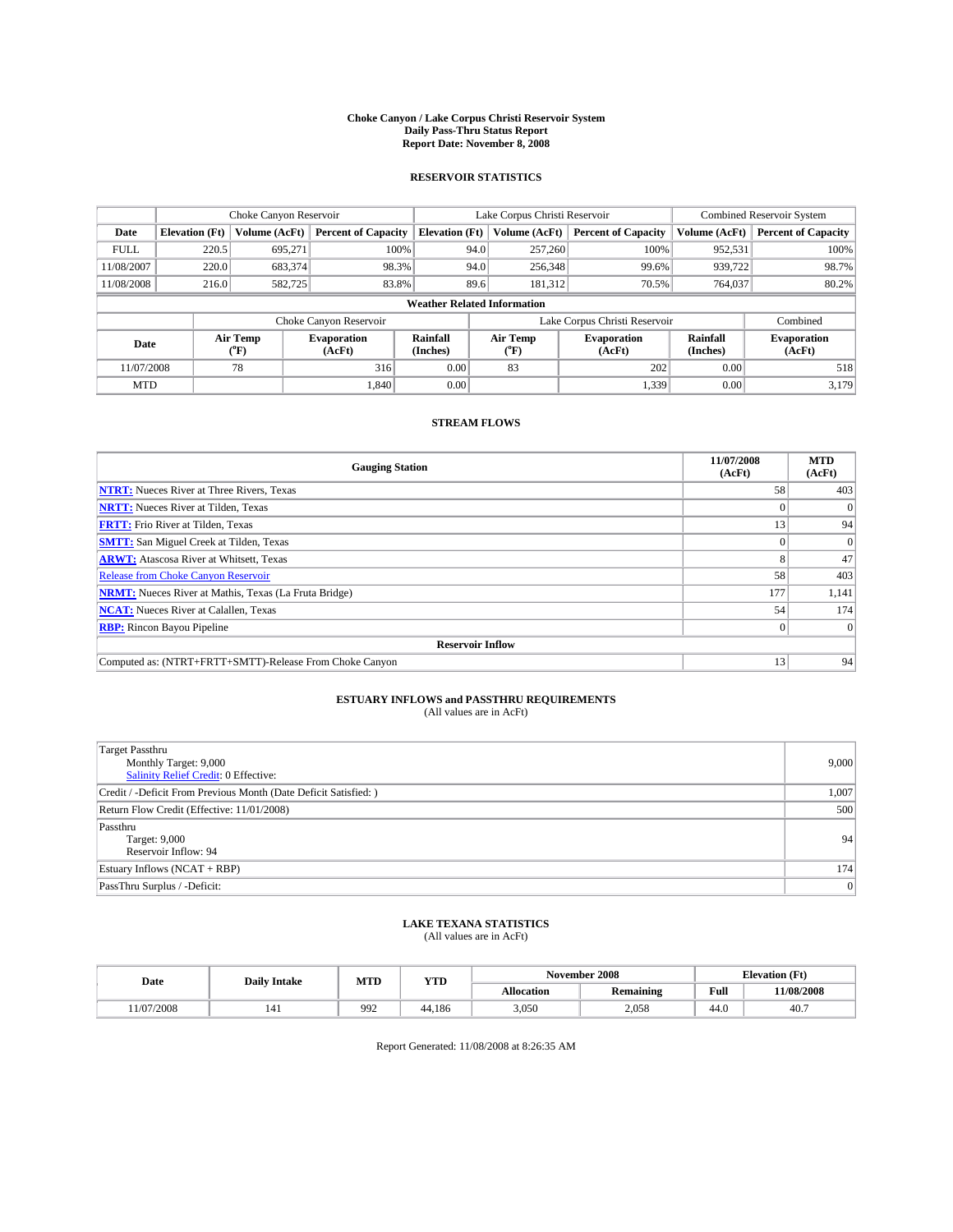#### **Choke Canyon / Lake Corpus Christi Reservoir System Daily Pass-Thru Status Report Report Date: November 9, 2008**

#### **RESERVOIR STATISTICS**

|             | Choke Canyon Reservoir             |                  |                            |                       | Lake Corpus Christi Reservoir | <b>Combined Reservoir System</b> |                      |                              |  |  |
|-------------|------------------------------------|------------------|----------------------------|-----------------------|-------------------------------|----------------------------------|----------------------|------------------------------|--|--|
| Date        | <b>Elevation</b> (Ft)              | Volume (AcFt)    | <b>Percent of Capacity</b> | <b>Elevation</b> (Ft) | Volume (AcFt)                 | <b>Percent of Capacity</b>       | Volume (AcFt)        | <b>Percent of Capacity</b>   |  |  |
| <b>FULL</b> | 220.5                              | 695,271          | 100%                       |                       | 257,260<br>94.0               | 100%                             | 952,531              | 100%                         |  |  |
| 11/09/2007  | 220.0                              | 683,117          | 98.3%                      |                       | 94.0<br>256,348               | 99.6%                            | 939,465              | 98.6%                        |  |  |
| 11/09/2008  | 215.9                              | 582.489          | 83.8%                      | 89.6                  | 180,982                       | 70.3%                            | 763,471              | 80.2%                        |  |  |
|             | <b>Weather Related Information</b> |                  |                            |                       |                               |                                  |                      |                              |  |  |
|             |                                    |                  | Choke Canyon Reservoir     |                       |                               | Lake Corpus Christi Reservoir    |                      | Combined                     |  |  |
| Date        |                                    | Air Temp<br>(°F) | Evaporation<br>(AcFt)      | Rainfall<br>(Inches)  | Air Temp<br>("F)              | <b>Evaporation</b><br>(AcFt)     | Rainfall<br>(Inches) | <b>Evaporation</b><br>(AcFt) |  |  |
| 11/08/2008  |                                    | 78               | 247                        | 0.00                  | 79                            | 173                              | 0.00                 | 420                          |  |  |
| <b>MTD</b>  |                                    |                  | 2.087                      | 0.00                  |                               | 1,512                            | 0.00                 | 3,599                        |  |  |

### **STREAM FLOWS**

| <b>Gauging Station</b>                                       | 11/08/2008<br>(AcFt) | <b>MTD</b><br>(AcFt) |
|--------------------------------------------------------------|----------------------|----------------------|
| <b>NTRT:</b> Nueces River at Three Rivers, Texas             | 58                   | 461                  |
| <b>NRTT:</b> Nueces River at Tilden, Texas                   |                      |                      |
| <b>FRTT:</b> Frio River at Tilden, Texas                     | 13                   | 107                  |
| <b>SMTT:</b> San Miguel Creek at Tilden, Texas               |                      |                      |
| <b>ARWT:</b> Atascosa River at Whitsett, Texas               |                      | 55                   |
| <b>Release from Choke Canyon Reservoir</b>                   | 58                   | 461                  |
| <b>NRMT:</b> Nueces River at Mathis, Texas (La Fruta Bridge) | 159                  | 1,300                |
| <b>NCAT:</b> Nueces River at Calallen, Texas                 | 103                  | 277                  |
| <b>RBP:</b> Rincon Bayou Pipeline                            | $\overline{0}$       |                      |
| <b>Reservoir Inflow</b>                                      |                      |                      |
| Computed as: (NTRT+FRTT+SMTT)-Release From Choke Canyon      | 13                   | 107                  |

## **ESTUARY INFLOWS and PASSTHRU REQUIREMENTS**<br>(All values are in AcFt)

| <b>Target Passthru</b><br>Monthly Target: 9,000<br>Salinity Relief Credit: 0 Effective: | 9,000 |
|-----------------------------------------------------------------------------------------|-------|
| Credit / -Deficit From Previous Month (Date Deficit Satisfied: )                        | 1,007 |
| Return Flow Credit (Effective: 11/01/2008)                                              | 500   |
| Passthru<br>Target: 9,000<br>Reservoir Inflow: 107                                      | 107   |
| Estuary Inflows (NCAT + RBP)                                                            | 277   |
| PassThru Surplus / -Deficit:                                                            | 0     |

## **LAKE TEXANA STATISTICS** (All values are in AcFt)

| Date      | <b>Daily Intake</b> | MTD           | <b>YTD</b>    | November 2008 |                  |                                             | <b>Elevation</b> (Ft) |  |
|-----------|---------------------|---------------|---------------|---------------|------------------|---------------------------------------------|-----------------------|--|
|           |                     |               |               | Allocation    | <b>Remaining</b> | Full<br>the contract of the contract of the | 11/09/2008            |  |
| 1/08/2008 | 141                 | 122<br>1.1.22 | 227<br>44,32. | 3,050         | .917<br>.        | 44.0                                        | 40.7                  |  |

Report Generated: 11/09/2008 at 8:22:49 AM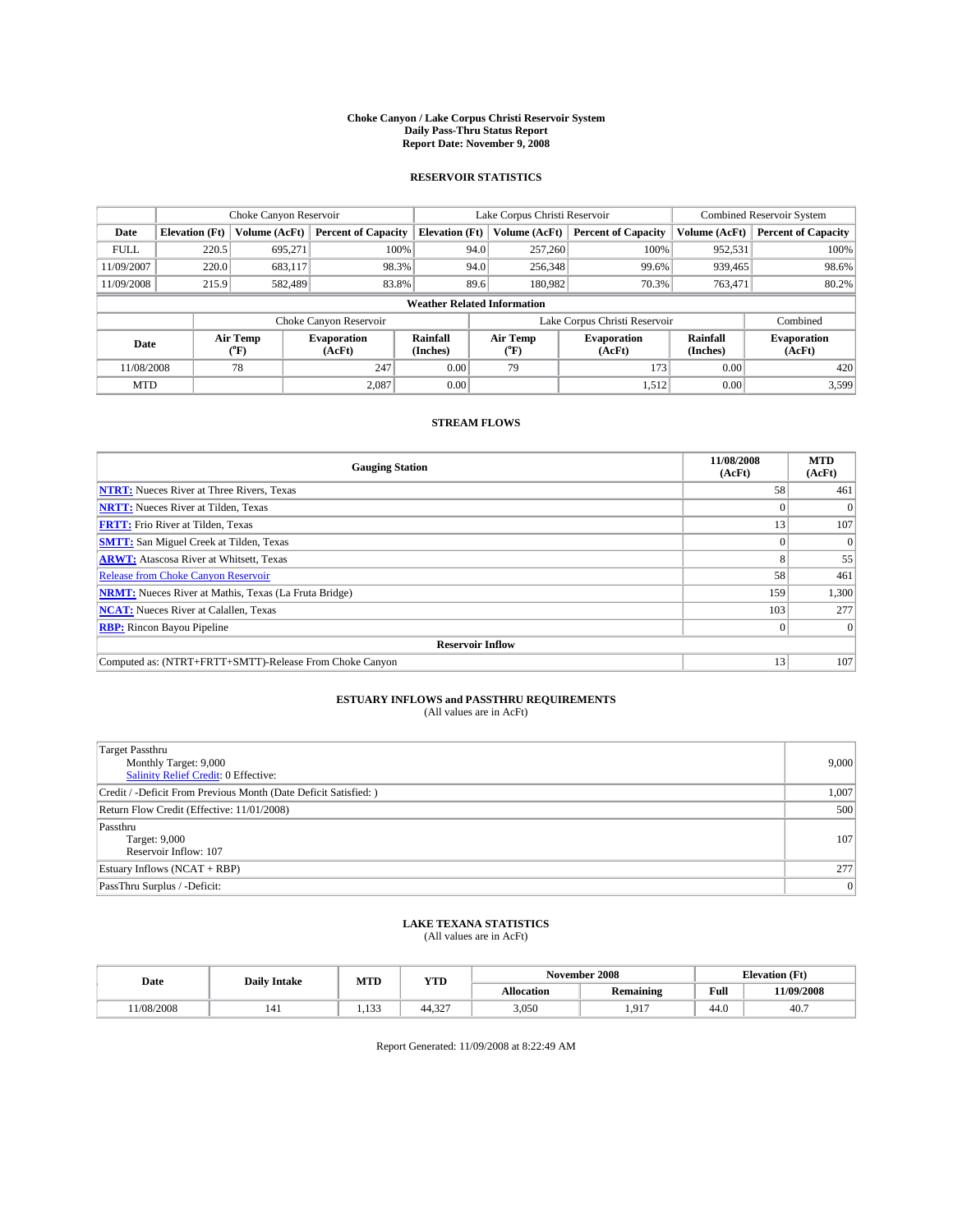#### **Choke Canyon / Lake Corpus Christi Reservoir System Daily Pass-Thru Status Report Report Date: November 10, 2008**

#### **RESERVOIR STATISTICS**

|             | Choke Canyon Reservoir             |                  |                              |                       | Lake Corpus Christi Reservoir |                  |                               |                      | <b>Combined Reservoir System</b> |  |
|-------------|------------------------------------|------------------|------------------------------|-----------------------|-------------------------------|------------------|-------------------------------|----------------------|----------------------------------|--|
| Date        | <b>Elevation</b> (Ft)              | Volume (AcFt)    | <b>Percent of Capacity</b>   | <b>Elevation</b> (Ft) |                               | Volume (AcFt)    | <b>Percent of Capacity</b>    | Volume (AcFt)        | <b>Percent of Capacity</b>       |  |
| <b>FULL</b> | 220.5                              | 695.271          |                              | 100%                  | 94.0                          | 257,260          | 100%                          | 952,531              | 100%                             |  |
| 11/10/2007  | 220.0                              | 682,860          | 98.2%                        |                       | 93.9                          | 256,166          | 99.6%                         | 939,026              | 98.6%                            |  |
| 11/10/2008  | 215.9                              | 582.489          | 83.8%                        |                       | 89.6                          | 180,488          | 70.2%                         | 762,977              | 80.1%                            |  |
|             | <b>Weather Related Information</b> |                  |                              |                       |                               |                  |                               |                      |                                  |  |
|             |                                    |                  | Choke Canyon Reservoir       |                       |                               |                  | Lake Corpus Christi Reservoir |                      | Combined                         |  |
| Date        |                                    | Air Temp<br>(°F) | <b>Evaporation</b><br>(AcFt) | Rainfall<br>(Inches)  |                               | Air Temp<br>("F) | <b>Evaporation</b><br>(AcFt)  | Rainfall<br>(Inches) | <b>Evaporation</b><br>(AcFt)     |  |
| 11/09/2008  |                                    | 79               | 192                          | 0.00                  |                               | 78               | 173                           | 0.00                 | 365                              |  |
| <b>MTD</b>  |                                    |                  | 2.279                        | 0.00                  |                               |                  | 1,685                         | 0.00                 | 3,964                            |  |

### **STREAM FLOWS**

| <b>Gauging Station</b>                                       | 11/09/2008<br>(AcFt) | <b>MTD</b><br>(AcFt) |  |  |  |  |  |
|--------------------------------------------------------------|----------------------|----------------------|--|--|--|--|--|
| <b>NTRT:</b> Nueces River at Three Rivers, Texas             | 58                   | 518                  |  |  |  |  |  |
| <b>NRTT:</b> Nueces River at Tilden, Texas                   |                      |                      |  |  |  |  |  |
| <b>FRTT:</b> Frio River at Tilden, Texas                     | 13                   | 119                  |  |  |  |  |  |
| <b>SMTT:</b> San Miguel Creek at Tilden, Texas               |                      |                      |  |  |  |  |  |
| <b>ARWT:</b> Atascosa River at Whitsett, Texas               | 8                    | 63                   |  |  |  |  |  |
| <b>Release from Choke Canyon Reservoir</b>                   | 58                   | 518                  |  |  |  |  |  |
| <b>NRMT:</b> Nueces River at Mathis, Texas (La Fruta Bridge) | 159                  | 1,459                |  |  |  |  |  |
| <b>NCAT:</b> Nueces River at Calallen, Texas                 | 73 <sub>1</sub>      | 350                  |  |  |  |  |  |
| <b>RBP:</b> Rincon Bayou Pipeline                            | $\overline{0}$       |                      |  |  |  |  |  |
| <b>Reservoir Inflow</b>                                      |                      |                      |  |  |  |  |  |
| Computed as: (NTRT+FRTT+SMTT)-Release From Choke Canyon      | 13                   | 119                  |  |  |  |  |  |

## **ESTUARY INFLOWS and PASSTHRU REQUIREMENTS**<br>(All values are in AcFt)

| <b>Target Passthru</b><br>Monthly Target: 9,000<br><b>Salinity Relief Credit: 0 Effective:</b> | 9,000 |
|------------------------------------------------------------------------------------------------|-------|
| Credit / -Deficit From Previous Month (Date Deficit Satisfied: )                               | 1,007 |
| Return Flow Credit (Effective: 11/01/2008)                                                     | 500   |
| Passthru<br>Target: 9,000<br>Reservoir Inflow: 119                                             | 119   |
| Estuary Inflows (NCAT + RBP)                                                                   | 350   |
| PassThru Surplus / -Deficit:                                                                   | 0     |

## **LAKE TEXANA STATISTICS** (All values are in AcFt)

| Date      | <b>Daily Intake</b> | MTD                               | YTD    |            | November 2008    | <b>Elevation</b> (Ft) |            |
|-----------|---------------------|-----------------------------------|--------|------------|------------------|-----------------------|------------|
|           |                     |                                   |        | Allocation | <b>Remaining</b> | Full                  | 11/10/2008 |
| 1/09/2008 |                     | 27 <sub>4</sub><br>$\overline{1}$ | 44.468 | 3,050      | .776             | 44.0                  | 40.7       |

Report Generated: 11/10/2008 at 8:27:04 AM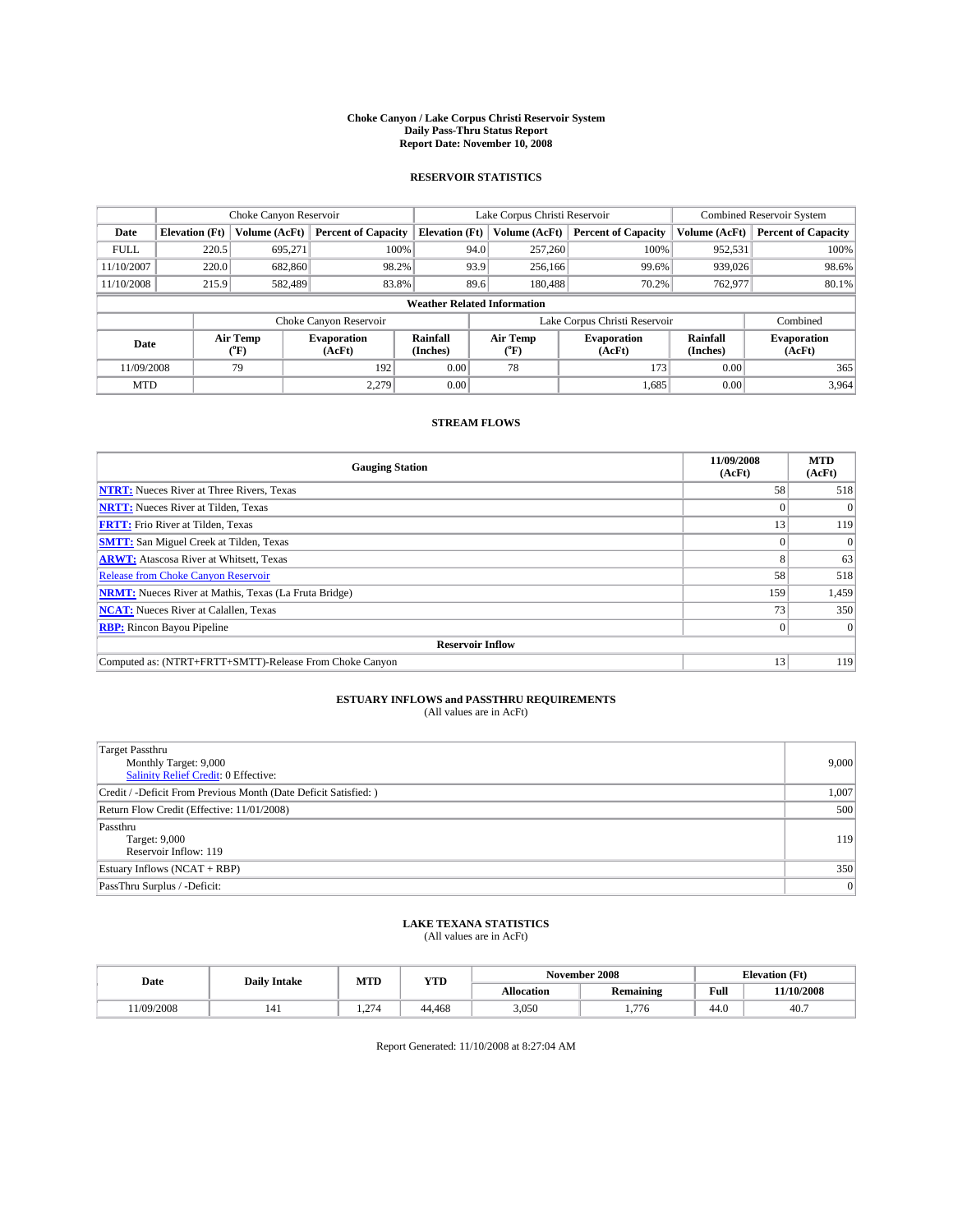#### **Choke Canyon / Lake Corpus Christi Reservoir System Daily Pass-Thru Status Report Report Date: November 11, 2008**

#### **RESERVOIR STATISTICS**

|                                    | Choke Canyon Reservoir |                  |                            |                       | Lake Corpus Christi Reservoir |                  |                               |                      | <b>Combined Reservoir System</b> |  |  |
|------------------------------------|------------------------|------------------|----------------------------|-----------------------|-------------------------------|------------------|-------------------------------|----------------------|----------------------------------|--|--|
| Date                               | <b>Elevation</b> (Ft)  | Volume (AcFt)    | <b>Percent of Capacity</b> | <b>Elevation</b> (Ft) |                               | Volume (AcFt)    | <b>Percent of Capacity</b>    | Volume (AcFt)        | <b>Percent of Capacity</b>       |  |  |
| <b>FULL</b>                        | 220.5                  | 695,271          | 100%                       |                       | 94.0                          | 257,260          | 100%                          | 952,531              | 100%                             |  |  |
| 11/11/2007                         | 220.0                  | 682,860          | 98.2%                      |                       | 93.9                          | 255,983          | 99.5%                         | 938,843              | 98.6%                            |  |  |
| 11/11/2008                         | 215.9                  | 581,779          | 83.7%                      |                       | 89.6                          | 180,158          | 70.0%                         | 761,937              | 80.0%                            |  |  |
| <b>Weather Related Information</b> |                        |                  |                            |                       |                               |                  |                               |                      |                                  |  |  |
|                                    |                        |                  | Choke Canyon Reservoir     |                       |                               |                  | Lake Corpus Christi Reservoir |                      | Combined                         |  |  |
| Date                               |                        | Air Temp<br>(°F) | Evaporation<br>(AcFt)      | Rainfall<br>(Inches)  |                               | Air Temp<br>("F) | <b>Evaporation</b><br>(AcFt)  | Rainfall<br>(Inches) | <b>Evaporation</b><br>(AcFt)     |  |  |
| 11/10/2008                         |                        | 86               | 206                        | 0.00                  |                               | 86               | 144                           | 0.00                 | 350                              |  |  |
| <b>MTD</b>                         |                        |                  | 2,485                      | 0.00                  |                               |                  | 1.829                         | 0.00                 | 4,314                            |  |  |

### **STREAM FLOWS**

| <b>Gauging Station</b>                                       | 11/10/2008<br>(AcFt) | <b>MTD</b><br>(AcFt) |
|--------------------------------------------------------------|----------------------|----------------------|
| <b>NTRT:</b> Nueces River at Three Rivers, Texas             | 60                   | 578                  |
| <b>NRTT:</b> Nueces River at Tilden, Texas                   |                      |                      |
| <b>FRTT:</b> Frio River at Tilden, Texas                     | 12                   | 131                  |
| <b>SMTT:</b> San Miguel Creek at Tilden, Texas               |                      |                      |
| <b>ARWT:</b> Atascosa River at Whitsett, Texas               | x                    | 71                   |
| <b>Release from Choke Canyon Reservoir</b>                   | 58                   | 576                  |
| <b>NRMT:</b> Nueces River at Mathis, Texas (La Fruta Bridge) | 159                  | 1,618                |
| <b>NCAT:</b> Nueces River at Calallen, Texas                 | 52                   | 402                  |
| <b>RBP:</b> Rincon Bayou Pipeline                            | $\vert 0 \vert$      |                      |
| <b>Reservoir Inflow</b>                                      |                      |                      |
| Computed as: (NTRT+FRTT+SMTT)-Release From Choke Canyon      | 14                   | 133                  |

## **ESTUARY INFLOWS and PASSTHRU REQUIREMENTS**<br>(All values are in AcFt)

| <b>Target Passthru</b><br>Monthly Target: 9,000<br><b>Salinity Relief Credit: 0 Effective:</b> | 9,000 |
|------------------------------------------------------------------------------------------------|-------|
| Credit / -Deficit From Previous Month (Date Deficit Satisfied: )                               | 1,007 |
| Return Flow Credit (Effective: 11/01/2008)                                                     | 500   |
| Passthru<br>Target: 9,000<br>Reservoir Inflow: 133                                             | 133   |
| Estuary Inflows (NCAT + RBP)                                                                   | 402   |
| PassThru Surplus / -Deficit:                                                                   | 0     |

## **LAKE TEXANA STATISTICS** (All values are in AcFt)

| Date      | <b>Daily Intake</b> | MTD                    | YTD    |            | November 2008    | <b>Elevation</b> (Ft) |            |
|-----------|---------------------|------------------------|--------|------------|------------------|-----------------------|------------|
|           |                     |                        |        | Allocation | <b>Remaining</b> | Full                  | 11/11/2008 |
| 1/10/2008 | 141                 | $\overline{1}$<br>ى41. | 44.609 | 3,050      | 1.635            | 44.0                  | 40.7       |

Report Generated: 11/11/2008 at 8:34:53 AM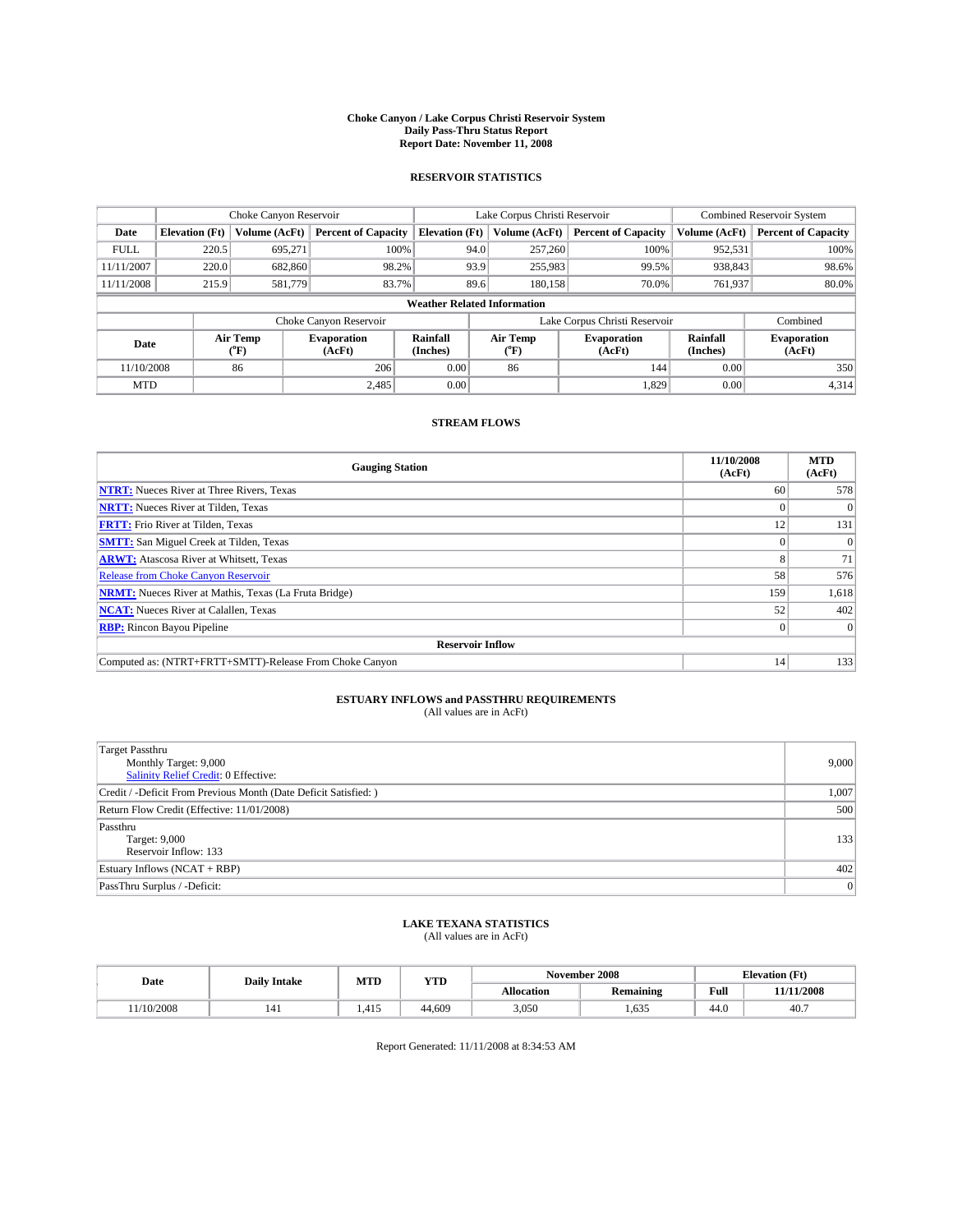#### **Choke Canyon / Lake Corpus Christi Reservoir System Daily Pass-Thru Status Report Report Date: November 12, 2008**

### **RESERVOIR STATISTICS**

|                                    | Choke Canyon Reservoir |                          |                              |                       | Lake Corpus Christi Reservoir |                  |                               |                      | <b>Combined Reservoir System</b> |  |
|------------------------------------|------------------------|--------------------------|------------------------------|-----------------------|-------------------------------|------------------|-------------------------------|----------------------|----------------------------------|--|
| Date                               | <b>Elevation</b> (Ft)  | Volume (AcFt)            | <b>Percent of Capacity</b>   | <b>Elevation</b> (Ft) |                               | Volume (AcFt)    | <b>Percent of Capacity</b>    | Volume (AcFt)        | <b>Percent of Capacity</b>       |  |
| <b>FULL</b>                        | 220.5                  | 695,271                  | 100%                         |                       | 94.0                          | 257,260          | 100%                          | 952,531              | 100%                             |  |
| 11/12/2007                         | 220.0                  | 682,860                  | 98.2%                        |                       | 93.9                          | 255,983          | 99.5%                         | 938,843              | 98.6%                            |  |
| 11/12/2008                         | 215.9                  | 581,543                  | 83.6%                        |                       | 89.6                          | 180,323          | 70.1%                         | 761,866              | 80.0%                            |  |
| <b>Weather Related Information</b> |                        |                          |                              |                       |                               |                  |                               |                      |                                  |  |
|                                    |                        |                          | Choke Canyon Reservoir       |                       |                               |                  | Lake Corpus Christi Reservoir |                      | Combined                         |  |
| Date                               |                        | Air Temp<br>$\rm ^{6}F)$ | <b>Evaporation</b><br>(AcFt) | Rainfall<br>(Inches)  |                               | Air Temp<br>("F) | <b>Evaporation</b><br>(AcFt)  | Rainfall<br>(Inches) | <b>Evaporation</b><br>(AcFt)     |  |
| 11/11/2008                         |                        | 86                       | 192                          | 0.00                  |                               | 89               | 173                           | 0.02                 | 365                              |  |
| <b>MTD</b>                         |                        |                          | 2,677                        | 0.00                  |                               |                  | 2,002                         | 0.02                 | 4,679                            |  |

### **STREAM FLOWS**

| <b>Gauging Station</b>                                       | 11/11/2008<br>(AcFt) | <b>MTD</b><br>(AcFt) |
|--------------------------------------------------------------|----------------------|----------------------|
| <b>NTRT:</b> Nueces River at Three Rivers, Texas             | 60                   | 637                  |
| <b>NRTT:</b> Nueces River at Tilden, Texas                   |                      |                      |
| <b>FRTT:</b> Frio River at Tilden, Texas                     |                      | 142                  |
| <b>SMTT:</b> San Miguel Creek at Tilden, Texas               |                      | $\overline{0}$       |
| <b>ARWT:</b> Atascosa River at Whitsett, Texas               | 10                   | 81                   |
| <b>Release from Choke Canyon Reservoir</b>                   | 58                   | 633                  |
| <b>NRMT:</b> Nueces River at Mathis, Texas (La Fruta Bridge) | 159                  | 1,777                |
| <b>NCAT:</b> Nueces River at Calallen, Texas                 | 28                   | 430                  |
| <b>RBP:</b> Rincon Bayou Pipeline                            |                      | $\Omega$             |
| <b>Reservoir Inflow</b>                                      |                      |                      |
| Computed as: (NTRT+FRTT+SMTT)-Release From Choke Canyon      | 13                   | 146                  |

### **ESTUARY INFLOWS and PASSTHRU REQUIREMENTS**<br>(All values are in AcFt)

| <b>Target Passthru</b><br>Monthly Target: 9,000<br>Salinity Relief Credit: 0 Effective: | 9,000 |
|-----------------------------------------------------------------------------------------|-------|
| Credit / -Deficit From Previous Month (Date Deficit Satisfied: )                        | 1,007 |
| Return Flow Credit (Effective: 11/01/2008)                                              | 500   |
| Passthru<br>Target: 9,000<br>Reservoir Inflow: 146                                      | 146   |
| Estuary Inflows (NCAT + RBP)                                                            | 430   |
| PassThru Surplus / -Deficit:                                                            | 0     |

## **LAKE TEXANA STATISTICS** (All values are in AcFt)

| Date  | <b>Daily Intake</b> | MTD   | <b>YTD</b> |                   | November 2008 | <b>Elevation</b> (Ft) |            |
|-------|---------------------|-------|------------|-------------------|---------------|-----------------------|------------|
|       |                     |       |            | <b>Allocation</b> | Remaining     | Full                  | 11/12/2008 |
| /2008 | 141                 | 1,556 | 44.750     | 3,050             | .494          | 44.0                  | 40.        |

Report Generated: 11/12/2008 at 8:59:19 AM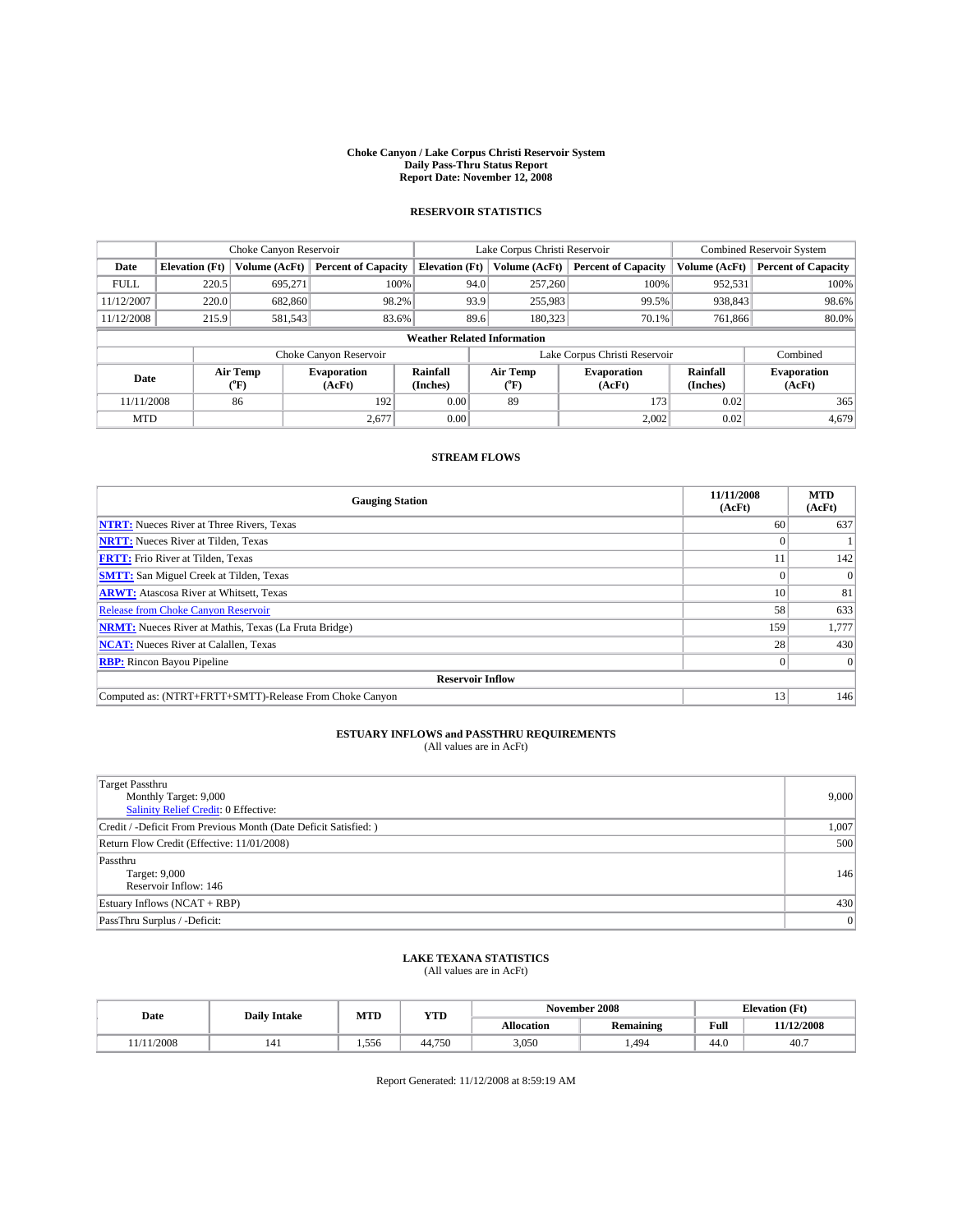#### **Choke Canyon / Lake Corpus Christi Reservoir System Daily Pass-Thru Status Report Report Date: November 13, 2008**

#### **RESERVOIR STATISTICS**

|                                    | Choke Canyon Reservoir |                                       |                            |                       | Lake Corpus Christi Reservoir |                               |                              |                      | <b>Combined Reservoir System</b> |  |  |
|------------------------------------|------------------------|---------------------------------------|----------------------------|-----------------------|-------------------------------|-------------------------------|------------------------------|----------------------|----------------------------------|--|--|
| Date                               | <b>Elevation</b> (Ft)  | Volume (AcFt)                         | <b>Percent of Capacity</b> | <b>Elevation</b> (Ft) |                               | Volume (AcFt)                 | <b>Percent of Capacity</b>   | Volume (AcFt)        | <b>Percent of Capacity</b>       |  |  |
| <b>FULL</b>                        | 220.5                  | 695,271                               | 100%                       |                       | 94.0                          | 257,260                       | 100%                         | 952,531              | 100%                             |  |  |
| 11/13/2007                         | 220.0                  | 683,117                               | 98.3%                      |                       | 93.9                          | 256,166                       | 99.6%                        | 939,283              | 98.6%                            |  |  |
| 11/13/2008                         | 215.9                  | 581.309                               | 83.6%                      |                       | 89.6                          | 180.323                       | 70.1%                        | 761,632              | 80.0%                            |  |  |
| <b>Weather Related Information</b> |                        |                                       |                            |                       |                               |                               |                              |                      |                                  |  |  |
|                                    |                        |                                       | Choke Canyon Reservoir     |                       |                               | Lake Corpus Christi Reservoir |                              |                      | Combined                         |  |  |
| Date                               |                        | <b>Air Temp</b><br>$({}^o\mathbf{F})$ | Evaporation<br>(AcFt)      | Rainfall<br>(Inches)  |                               | Air Temp<br>("F)              | <b>Evaporation</b><br>(AcFt) | Rainfall<br>(Inches) | <b>Evaporation</b><br>(AcFt)     |  |  |
| 11/12/2008                         |                        | 84                                    | 274                        | 0.00                  |                               | 84                            | 58                           | 0.00                 | 332                              |  |  |
| <b>MTD</b>                         |                        |                                       | 2,951                      | 0.00                  |                               |                               | 2,060                        | 0.02                 | 5,011                            |  |  |

#### **STREAM FLOWS**

| <b>Gauging Station</b>                                       | 11/12/2008<br>(AcFt) | <b>MTD</b><br>(AcFt) |
|--------------------------------------------------------------|----------------------|----------------------|
| <b>NTRT:</b> Nueces River at Three Rivers, Texas             | 60                   | 697                  |
| <b>NRTT:</b> Nueces River at Tilden, Texas                   |                      |                      |
| <b>FRTT:</b> Frio River at Tilden, Texas                     |                      | 153                  |
| <b>SMTT:</b> San Miguel Creek at Tilden, Texas               |                      | $\Omega$             |
| <b>ARWT:</b> Atascosa River at Whitsett, Texas               | 10                   | 91                   |
| <b>Release from Choke Canyon Reservoir</b>                   | 58                   | 691                  |
| <b>NRMT:</b> Nueces River at Mathis, Texas (La Fruta Bridge) | 161                  | 1,937                |
| <b>NCAT:</b> Nueces River at Calallen, Texas                 | 34                   | 463                  |
| <b>RBP:</b> Rincon Bayou Pipeline                            |                      | $\overline{0}$       |
| <b>Reservoir Inflow</b>                                      |                      |                      |
| Computed as: (NTRT+FRTT+SMTT)-Release From Choke Canyon      | 13                   | 159                  |

## **ESTUARY INFLOWS and PASSTHRU REQUIREMENTS**<br>(All values are in AcFt)

| Target Passthru<br>Monthly Target: 9,000<br><b>Salinity Relief Credit: 0 Effective:</b> | 9,000          |
|-----------------------------------------------------------------------------------------|----------------|
| Credit / -Deficit From Previous Month (Date Deficit Satisfied: )                        | 1,007          |
| Return Flow Credit (Effective: 11/01/2008)                                              | 500            |
| Passthru<br>Target: 9,000<br>Reservoir Inflow: 159                                      | 159            |
| Estuary Inflows (NCAT + RBP)                                                            | 463            |
| PassThru Surplus / -Deficit:                                                            | $\overline{0}$ |

### **LAKE TEXANA STATISTICS** (All values are in AcFt)

| Date      | <b>Daily Intake</b> | MTD | <b>YTD</b> |                   | November 2008       | <b>Elevation</b> (Ft) |            |
|-----------|---------------------|-----|------------|-------------------|---------------------|-----------------------|------------|
|           |                     |     |            | <b>Allocation</b> | <b>Remaining</b>    | Full                  | 11/13/2008 |
| 1/12/2008 | 140                 | 697 | 44.890     | 3.050             | 252<br>. . <i>.</i> | 44.0                  | 40.7       |

Report Generated: 11/13/2008 at 8:23:13 AM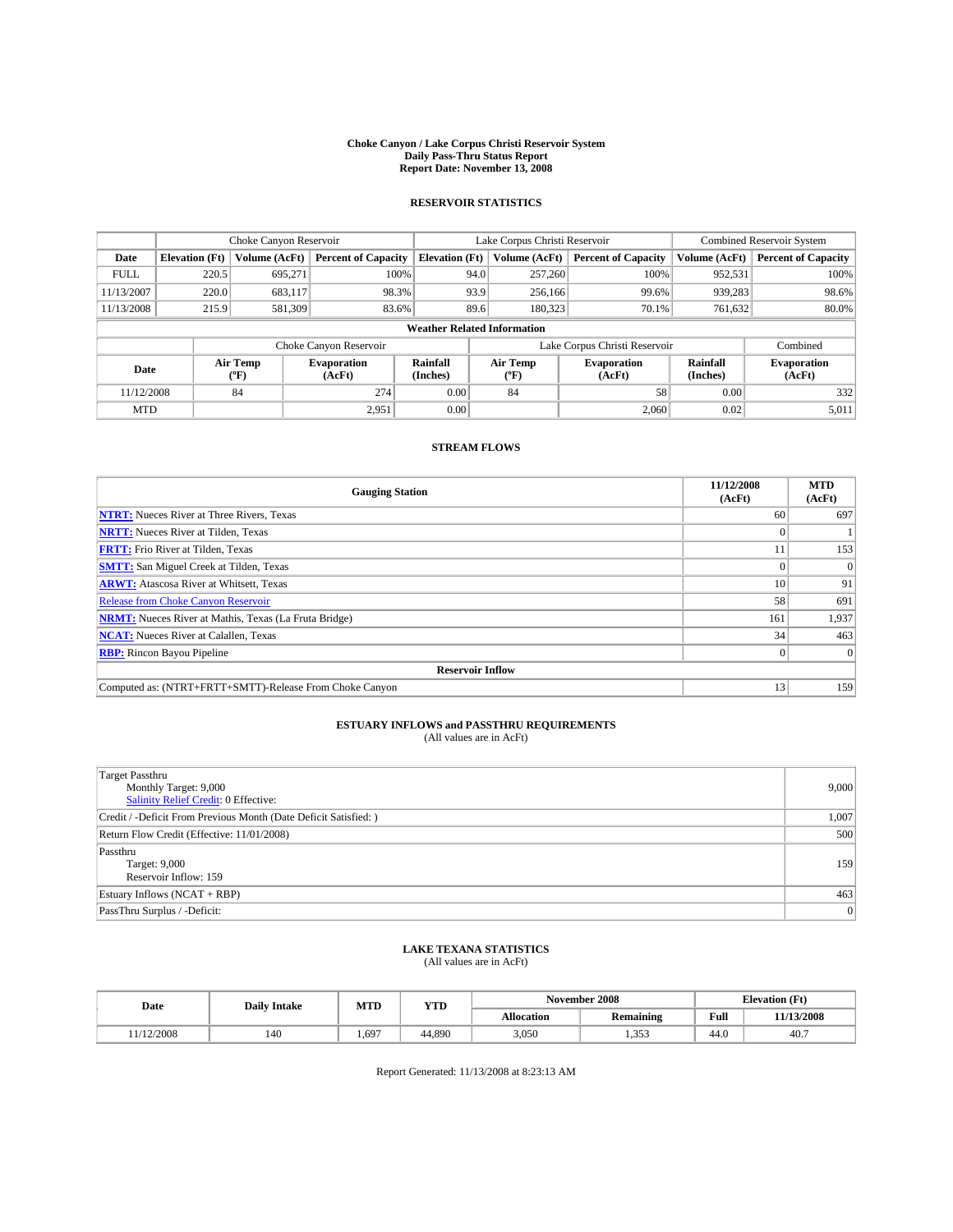#### **Choke Canyon / Lake Corpus Christi Reservoir System Daily Pass-Thru Status Report Report Date: November 14, 2008**

#### **RESERVOIR STATISTICS**

|                                    | Choke Canyon Reservoir |                  |                              |                       | Lake Corpus Christi Reservoir |                  |                              |                      | <b>Combined Reservoir System</b> |  |  |
|------------------------------------|------------------------|------------------|------------------------------|-----------------------|-------------------------------|------------------|------------------------------|----------------------|----------------------------------|--|--|
| Date                               | <b>Elevation</b> (Ft)  | Volume (AcFt)    | <b>Percent of Capacity</b>   | <b>Elevation</b> (Ft) |                               | Volume (AcFt)    | <b>Percent of Capacity</b>   | Volume (AcFt)        | <b>Percent of Capacity</b>       |  |  |
| <b>FULL</b>                        | 220.5                  | 695,271          |                              | 100%                  | 94.0                          | 257,260          | 100%                         | 952,531              | 100%                             |  |  |
| 11/14/2007                         | 220.0                  | 683.117          | 98.3%                        |                       | 93.9                          | 255,983          | 99.5%                        | 939,100              | 98.6%                            |  |  |
| 11/14/2008                         | 215.9                  | 581,075          | 83.6%                        |                       | 89.5                          | 179,500          | 69.8%                        | 760,575              | 79.8%                            |  |  |
| <b>Weather Related Information</b> |                        |                  |                              |                       |                               |                  |                              |                      |                                  |  |  |
|                                    |                        |                  | Choke Canyon Reservoir       |                       | Lake Corpus Christi Reservoir |                  |                              |                      | Combined                         |  |  |
| Date                               |                        | Air Temp<br>(°F) | <b>Evaporation</b><br>(AcFt) | Rainfall<br>(Inches)  |                               | Air Temp<br>("F) | <b>Evaporation</b><br>(AcFt) | Rainfall<br>(Inches) | <b>Evaporation</b><br>(AcFt)     |  |  |
| 11/13/2008                         |                        | 74               | 123                          | 0.00                  |                               | 73               | 230                          | 0.00                 | 353                              |  |  |
| <b>MTD</b>                         |                        |                  | 3,074                        | 0.00                  |                               |                  | 2,290                        | 0.02                 | 5,364                            |  |  |

### **STREAM FLOWS**

| <b>Gauging Station</b>                                       | 11/13/2008<br>(AcFt) | <b>MTD</b><br>(AcFt) |
|--------------------------------------------------------------|----------------------|----------------------|
| <b>NTRT:</b> Nueces River at Three Rivers, Texas             | 60                   | 756                  |
| <b>NRTT:</b> Nueces River at Tilden, Texas                   |                      |                      |
| <b>FRTT:</b> Frio River at Tilden, Texas                     | 10                   | 163                  |
| <b>SMTT:</b> San Miguel Creek at Tilden, Texas               |                      |                      |
| <b>ARWT:</b> Atascosa River at Whitsett, Texas               | 10                   | 101                  |
| <b>Release from Choke Canyon Reservoir</b>                   | 58                   | 748                  |
| <b>NRMT:</b> Nueces River at Mathis, Texas (La Fruta Bridge) | 161                  | 2,098                |
| <b>NCAT:</b> Nueces River at Calallen, Texas                 | 97                   | 561                  |
| <b>RBP:</b> Rincon Bayou Pipeline                            | $\overline{0}$       |                      |
| <b>Reservoir Inflow</b>                                      |                      |                      |
| Computed as: (NTRT+FRTT+SMTT)-Release From Choke Canyon      | 12                   | 171                  |

## **ESTUARY INFLOWS and PASSTHRU REQUIREMENTS**<br>(All values are in AcFt)

| <b>Target Passthru</b><br>Monthly Target: 9,000<br><b>Salinity Relief Credit: 0 Effective:</b> | 9,000 |
|------------------------------------------------------------------------------------------------|-------|
| Credit / -Deficit From Previous Month (Date Deficit Satisfied: )                               | 1,007 |
| Return Flow Credit (Effective: 11/01/2008)                                                     | 500   |
| Passthru<br>Target: 9,000<br>Reservoir Inflow: 171                                             | 171   |
| Estuary Inflows (NCAT + RBP)                                                                   | 561   |
| PassThru Surplus / -Deficit:                                                                   | 0     |

## **LAKE TEXANA STATISTICS** (All values are in AcFt)

| Date      | <b>Daily Intake</b> | MTD  | YTD    |            | November 2008          |      | <b>Elevation</b> (Ft) |
|-----------|---------------------|------|--------|------------|------------------------|------|-----------------------|
|           |                     |      |        | Allocation | <b>Remaining</b>       | Full | 11/14/2008            |
| 1/13/2008 |                     | .837 | 45.031 | 3.050      | $\sim$ $\sim$<br>ر د م | 44.0 | 40.8                  |

Report Generated: 11/14/2008 at 8:51:31 AM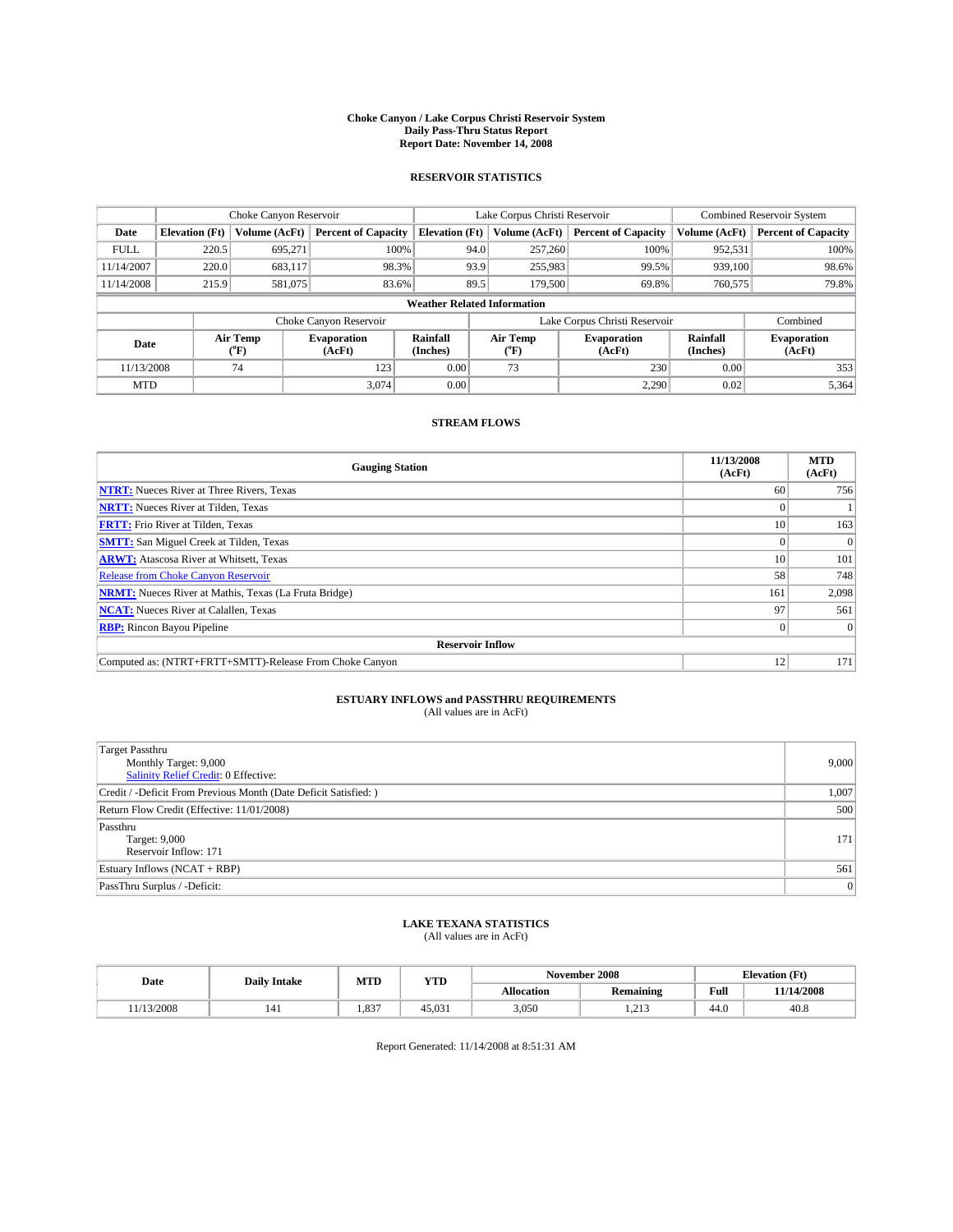#### **Choke Canyon / Lake Corpus Christi Reservoir System Daily Pass-Thru Status Report Report Date: November 15, 2008**

#### **RESERVOIR STATISTICS**

|                                    | Choke Canyon Reservoir |                  |                              |                       | Lake Corpus Christi Reservoir |                  |                              |                      | <b>Combined Reservoir System</b> |  |  |
|------------------------------------|------------------------|------------------|------------------------------|-----------------------|-------------------------------|------------------|------------------------------|----------------------|----------------------------------|--|--|
| Date                               | <b>Elevation</b> (Ft)  | Volume (AcFt)    | <b>Percent of Capacity</b>   | <b>Elevation</b> (Ft) |                               | Volume (AcFt)    | <b>Percent of Capacity</b>   | Volume (AcFt)        | <b>Percent of Capacity</b>       |  |  |
| <b>FULL</b>                        | 220.5                  | 695,271          |                              | 100%                  | 94.0                          | 257,260          | 100%                         | 952,531              | 100%                             |  |  |
| 11/15/2007                         | 220.0                  | 682.603          | 98.2%                        |                       | 94.0                          | 257,260          | 100.0%                       | 939,863              | 98.7%                            |  |  |
| 11/15/2008                         | 215.9                  | 580,840          | 83.5%                        |                       | 89.6                          | 180.652          | 70.2%                        | 761,492              | 79.9%                            |  |  |
| <b>Weather Related Information</b> |                        |                  |                              |                       |                               |                  |                              |                      |                                  |  |  |
|                                    |                        |                  | Choke Canyon Reservoir       |                       | Lake Corpus Christi Reservoir |                  |                              |                      | Combined                         |  |  |
| Date                               |                        | Air Temp<br>(°F) | <b>Evaporation</b><br>(AcFt) | Rainfall<br>(Inches)  |                               | Air Temp<br>("F) | <b>Evaporation</b><br>(AcFt) | Rainfall<br>(Inches) | <b>Evaporation</b><br>(AcFt)     |  |  |
| 11/14/2008                         |                        | 83               | 274                          | 0.00                  |                               | 82               | 221                          | 0.00                 | 495                              |  |  |
| <b>MTD</b>                         |                        |                  | 3,348                        | 0.00                  |                               |                  | 2,511                        | 0.02                 | 5,859                            |  |  |

### **STREAM FLOWS**

| <b>Gauging Station</b>                                       | 11/14/2008<br>(AcFt) | <b>MTD</b><br>(AcFt) |
|--------------------------------------------------------------|----------------------|----------------------|
| <b>NTRT:</b> Nueces River at Three Rivers, Texas             | 60                   | 816                  |
| <b>NRTT:</b> Nueces River at Tilden, Texas                   |                      |                      |
| <b>FRTT:</b> Frio River at Tilden, Texas                     |                      | 171                  |
| <b>SMTT:</b> San Miguel Creek at Tilden, Texas               |                      |                      |
| <b>ARWT:</b> Atascosa River at Whitsett, Texas               | 10                   | 111                  |
| Release from Choke Canyon Reservoir                          | 58                   | 806                  |
| <b>NRMT:</b> Nueces River at Mathis, Texas (La Fruta Bridge) | 161                  | 2,259                |
| <b>NCAT:</b> Nueces River at Calallen, Texas                 | 87                   | 648                  |
| <b>RBP:</b> Rincon Bayou Pipeline                            | $\Omega$             |                      |
| <b>Reservoir Inflow</b>                                      |                      |                      |
| Computed as: (NTRT+FRTT+SMTT)-Release From Choke Canyon      | 10                   | 181                  |

## **ESTUARY INFLOWS and PASSTHRU REQUIREMENTS**<br>(All values are in AcFt)

| <b>Target Passthru</b><br>Monthly Target: 9,000<br><b>Salinity Relief Credit: 0 Effective:</b> | 9,000 |
|------------------------------------------------------------------------------------------------|-------|
| Credit / -Deficit From Previous Month (Date Deficit Satisfied: )                               | 1,007 |
| Return Flow Credit (Effective: 11/01/2008)                                                     | 500   |
| Passthru<br>Target: 9,000<br>Reservoir Inflow: 181                                             | 181   |
| Estuary Inflows (NCAT + RBP)                                                                   | 648   |
| PassThru Surplus / -Deficit:                                                                   | 0     |

## **LAKE TEXANA STATISTICS** (All values are in AcFt)

| Date      | <b>Daily Intake</b> | MTD   | YTD                   |            | November 2008    |      | <b>Elevation</b> (Ft) |
|-----------|---------------------|-------|-----------------------|------------|------------------|------|-----------------------|
|           |                     |       |                       | Allocation | <b>Remaining</b> | Full | 11/15/2008            |
| 1/14/2008 | 140                 | 1.978 | $\sim$<br>45<br>TJ.I. | 3,050      | 1.072            | 44.0 | 40.7                  |

Report Generated: 11/15/2008 at 8:13:17 AM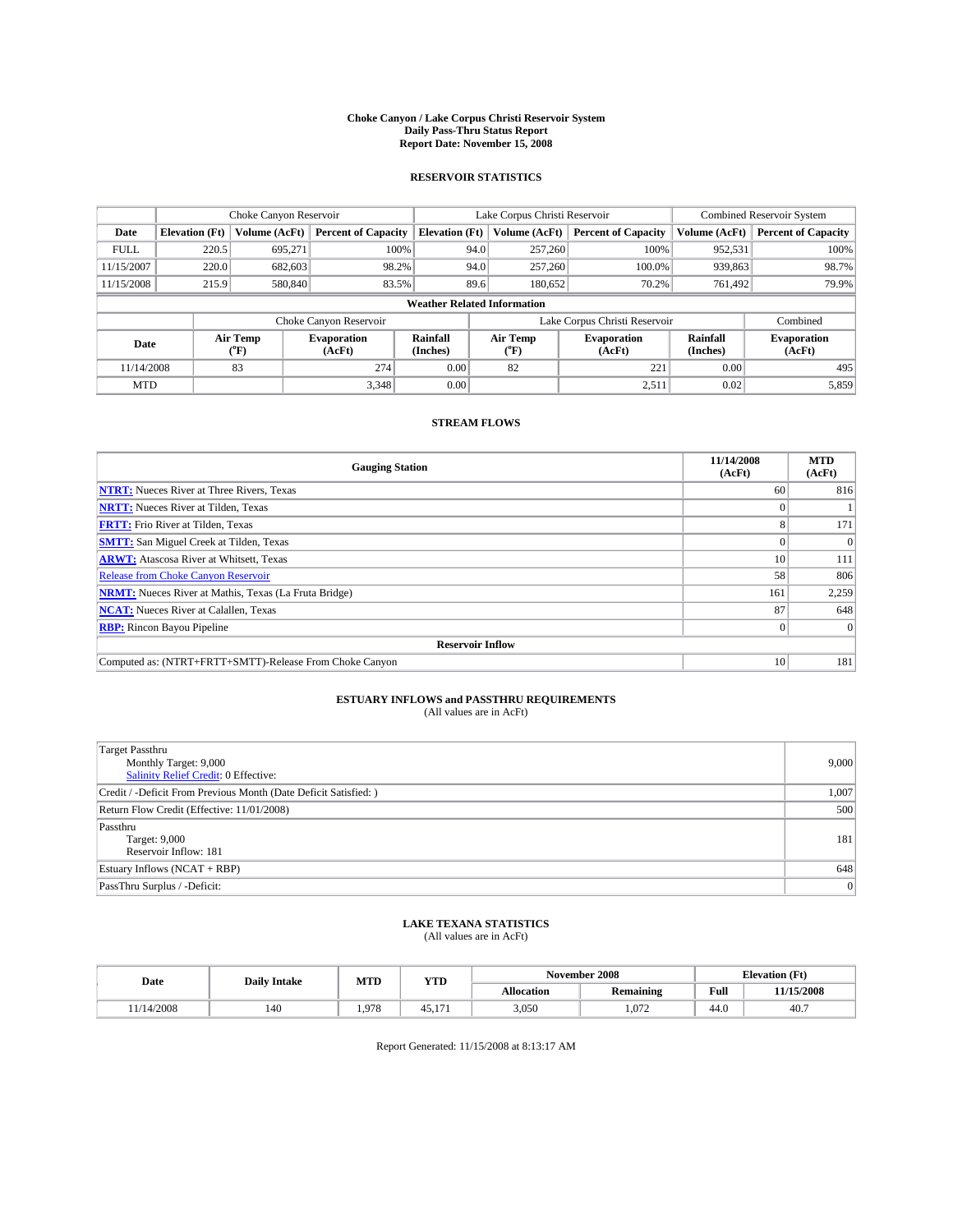#### **Choke Canyon / Lake Corpus Christi Reservoir System Daily Pass-Thru Status Report Report Date: November 16, 2008**

#### **RESERVOIR STATISTICS**

|                                    | Choke Canyon Reservoir |                  |                              |                       | Lake Corpus Christi Reservoir |                  |                               |                      | <b>Combined Reservoir System</b> |  |
|------------------------------------|------------------------|------------------|------------------------------|-----------------------|-------------------------------|------------------|-------------------------------|----------------------|----------------------------------|--|
| Date                               | <b>Elevation</b> (Ft)  | Volume (AcFt)    | <b>Percent of Capacity</b>   | <b>Elevation</b> (Ft) |                               | Volume (AcFt)    | <b>Percent of Capacity</b>    | Volume (AcFt)        | <b>Percent of Capacity</b>       |  |
| <b>FULL</b>                        | 220.5                  | 695,271          | 100%                         |                       | 94.0                          | 257,260          | 100%                          | 952,531              | 100%                             |  |
| 11/16/2007                         | 220.0                  | 681.836          | 98.1%                        |                       | 93.9                          | 255,437          | 99.3%                         | 937.273              | 98.4%                            |  |
| 11/16/2008                         | 215.9                  | 580,372          | 83.5%                        |                       | 89.5                          | 178,350          | 69.3%                         | 758,722              | 79.7%                            |  |
| <b>Weather Related Information</b> |                        |                  |                              |                       |                               |                  |                               |                      |                                  |  |
|                                    |                        |                  | Choke Canyon Reservoir       |                       |                               |                  | Lake Corpus Christi Reservoir |                      | Combined                         |  |
| Date                               |                        | Air Temp<br>(°F) | <b>Evaporation</b><br>(AcFt) | Rainfall<br>(Inches)  |                               | Air Temp<br>("F) | <b>Evaporation</b><br>(AcFt)  | Rainfall<br>(Inches) | <b>Evaporation</b><br>(AcFt)     |  |
| 11/15/2008                         |                        | 66               | 383                          | 0.00                  |                               | 66               | 258                           | 0.00                 | 641                              |  |
| <b>MTD</b>                         |                        |                  | 3,731                        | 0.00                  |                               |                  | 2.769                         | 0.02                 | 6,500                            |  |

### **STREAM FLOWS**

| <b>Gauging Station</b>                                       | 11/15/2008<br>(AcFt) | <b>MTD</b><br>(AcFt) |
|--------------------------------------------------------------|----------------------|----------------------|
| <b>NTRT:</b> Nueces River at Three Rivers, Texas             | 58                   | 873                  |
| <b>NRTT:</b> Nueces River at Tilden, Texas                   |                      |                      |
| <b>FRTT:</b> Frio River at Tilden, Texas                     |                      | 178                  |
| <b>SMTT:</b> San Miguel Creek at Tilden, Texas               |                      |                      |
| <b>ARWT:</b> Atascosa River at Whitsett, Texas               | 9                    | 120                  |
| <b>Release from Choke Canyon Reservoir</b>                   | 58                   | 863                  |
| <b>NRMT:</b> Nueces River at Mathis, Texas (La Fruta Bridge) | 129                  | 2,388                |
| <b>NCAT:</b> Nueces River at Calallen, Texas                 | 113                  | 761                  |
| <b>RBP:</b> Rincon Bayou Pipeline                            | $\overline{0}$       |                      |
| <b>Reservoir Inflow</b>                                      |                      |                      |
| Computed as: (NTRT+FRTT+SMTT)-Release From Choke Canyon      |                      | 188                  |

## **ESTUARY INFLOWS and PASSTHRU REQUIREMENTS**<br>(All values are in AcFt)

| <b>Target Passthru</b><br>Monthly Target: 9,000                  | 9,000          |
|------------------------------------------------------------------|----------------|
| <b>Salinity Relief Credit: 0 Effective:</b>                      |                |
| Credit / -Deficit From Previous Month (Date Deficit Satisfied: ) | 1,007          |
| Return Flow Credit (Effective: 11/01/2008)                       | 500            |
| Passthru                                                         |                |
| Target: 9,000                                                    | 188            |
| Reservoir Inflow: 188                                            |                |
| Estuary Inflows (NCAT + RBP)                                     | 761            |
| PassThru Surplus / -Deficit:                                     | $\overline{0}$ |
|                                                                  |                |

## **LAKE TEXANA STATISTICS** (All values are in AcFt)

| Date      | <b>Daily Intake</b> | MTD          | YTD |            | November 2008    | <b>Elevation</b> (Ft) |            |
|-----------|---------------------|--------------|-----|------------|------------------|-----------------------|------------|
|           |                     |              |     | Allocation | <b>Remaining</b> | Full                  | 11/16/2008 |
| 1/15/2008 | 141                 | 110<br>4.110 |     | 3,050      | 932              | 44.0                  | 40.7       |

Report Generated: 11/16/2008 at 8:47:08 AM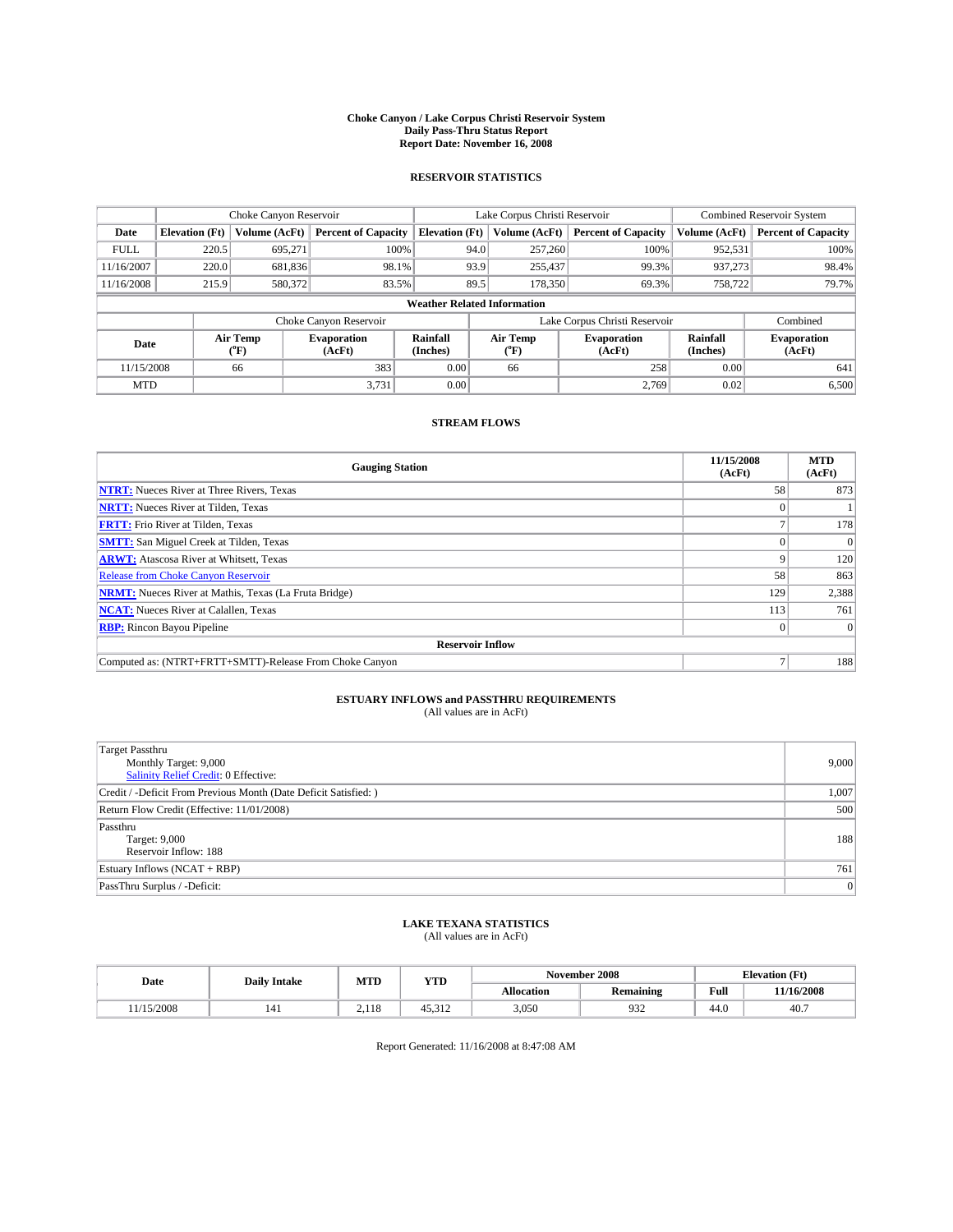#### **Choke Canyon / Lake Corpus Christi Reservoir System Daily Pass-Thru Status Report Report Date: November 17, 2008**

#### **RESERVOIR STATISTICS**

|             | Choke Canyon Reservoir             |                  |                              |                       | Lake Corpus Christi Reservoir |                  |                               |                      | <b>Combined Reservoir System</b> |  |
|-------------|------------------------------------|------------------|------------------------------|-----------------------|-------------------------------|------------------|-------------------------------|----------------------|----------------------------------|--|
| Date        | <b>Elevation</b> (Ft)              | Volume (AcFt)    | <b>Percent of Capacity</b>   | <b>Elevation</b> (Ft) |                               | Volume (AcFt)    | <b>Percent of Capacity</b>    | Volume (AcFt)        | <b>Percent of Capacity</b>       |  |
| <b>FULL</b> | 220.5                              | 695.271          |                              | 100%                  | 94.0                          | 257,260          | 100%                          | 952,531              | 100%                             |  |
| 11/17/2007  | 219.9                              | 680,817          | 97.9%                        |                       | 93.9                          | 255,072          | 99.1%                         | 935,889              | 98.3%                            |  |
| 11/17/2008  | 215.8                              | 580,138          | 83.4%                        |                       | 89.5                          | 178,185          | 69.3%                         | 758,323              | 79.6%                            |  |
|             | <b>Weather Related Information</b> |                  |                              |                       |                               |                  |                               |                      |                                  |  |
|             |                                    |                  | Choke Canyon Reservoir       |                       |                               |                  | Lake Corpus Christi Reservoir |                      | Combined                         |  |
| Date        |                                    | Air Temp<br>(°F) | <b>Evaporation</b><br>(AcFt) | Rainfall<br>(Inches)  |                               | Air Temp<br>("F) | <b>Evaporation</b><br>(AcFt)  | Rainfall<br>(Inches) | <b>Evaporation</b><br>(AcFt)     |  |
| 11/16/2008  |                                    | 65               | 274                          | 0.00                  |                               | 66               | 162                           | 0.00                 | 436                              |  |
| <b>MTD</b>  |                                    |                  | 4.005                        | 0.00                  |                               |                  | 2,931                         | 0.02                 | 6,936                            |  |

### **STREAM FLOWS**

| <b>Gauging Station</b>                                       | 11/16/2008<br>(AcFt) | <b>MTD</b><br>(AcFt) |
|--------------------------------------------------------------|----------------------|----------------------|
| <b>NTRT:</b> Nueces River at Three Rivers, Texas             | 60                   | 933                  |
| <b>NRTT:</b> Nueces River at Tilden, Texas                   |                      |                      |
| <b>FRTT:</b> Frio River at Tilden, Texas                     | n.                   | 184                  |
| <b>SMTT:</b> San Miguel Creek at Tilden, Texas               |                      |                      |
| <b>ARWT:</b> Atascosa River at Whitsett, Texas               | 9                    | 129                  |
| <b>Release from Choke Canyon Reservoir</b>                   | 58                   | 921                  |
| <b>NRMT:</b> Nueces River at Mathis, Texas (La Fruta Bridge) | 99                   | 2,487                |
| <b>NCAT:</b> Nueces River at Calallen, Texas                 | 87                   | 848                  |
| <b>RBP:</b> Rincon Bayou Pipeline                            | $\overline{0}$       |                      |
| <b>Reservoir Inflow</b>                                      |                      |                      |
| Computed as: (NTRT+FRTT+SMTT)-Release From Choke Canyon      | 8 <sup>1</sup>       | 196                  |

## **ESTUARY INFLOWS and PASSTHRU REQUIREMENTS**<br>(All values are in AcFt)

| <b>Target Passthru</b>                                           |                |
|------------------------------------------------------------------|----------------|
| Monthly Target: 9,000                                            | 9,000          |
| <b>Salinity Relief Credit: 0 Effective:</b>                      |                |
| Credit / -Deficit From Previous Month (Date Deficit Satisfied: ) | 1,007          |
| Return Flow Credit (Effective: 11/01/2008)                       | 500            |
| Passthru                                                         |                |
| Target: 9,000                                                    | 196            |
| Reservoir Inflow: 196                                            |                |
| Estuary Inflows (NCAT + RBP)                                     | 848            |
| PassThru Surplus / -Deficit:                                     | $\overline{0}$ |
|                                                                  |                |

## **LAKE TEXANA STATISTICS** (All values are in AcFt)

| Date |           | <b>Daily Intake</b> | MTD                | <b>YTD</b> |            | November 2008    | <b>Elevation</b> (Ft)                       |            |
|------|-----------|---------------------|--------------------|------------|------------|------------------|---------------------------------------------|------------|
|      |           |                     |                    |            | Allocation | <b>Remaining</b> | Full<br>the contract of the contract of the | 11/17/2008 |
|      | 1/16/2008 | 140                 | 2259<br><u>.</u> . | 45.452     | 3,050      | 791              | 44.0                                        | 40.7       |

Report Generated: 11/17/2008 at 9:06:14 AM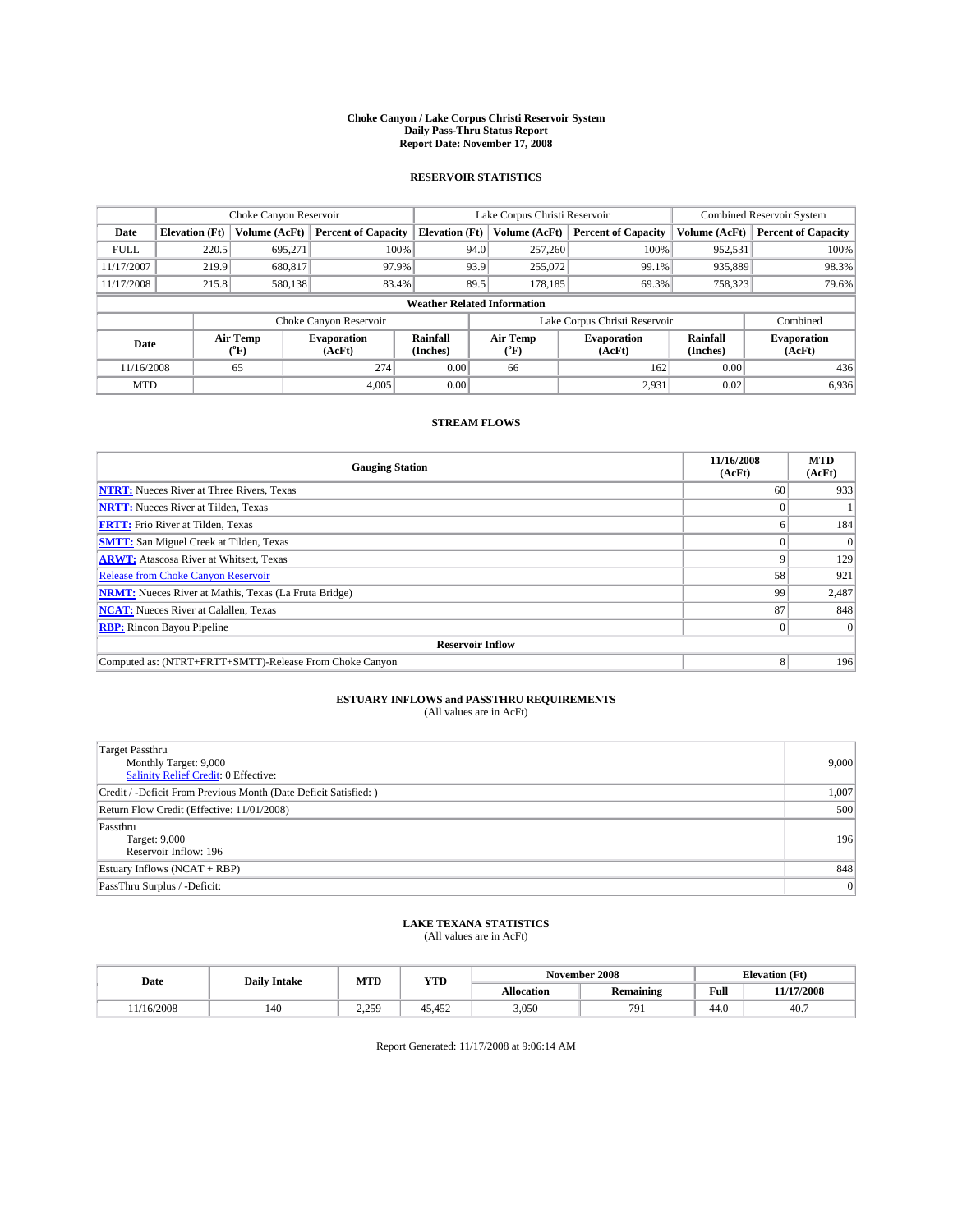#### **Choke Canyon / Lake Corpus Christi Reservoir System Daily Pass-Thru Status Report Report Date: November 18, 2008**

#### **RESERVOIR STATISTICS**

|                                    | Choke Canyon Reservoir |                  |                              |                       | Lake Corpus Christi Reservoir |                  |                               |                      | <b>Combined Reservoir System</b> |  |  |
|------------------------------------|------------------------|------------------|------------------------------|-----------------------|-------------------------------|------------------|-------------------------------|----------------------|----------------------------------|--|--|
| Date                               | <b>Elevation</b> (Ft)  | Volume (AcFt)    | <b>Percent of Capacity</b>   | <b>Elevation</b> (Ft) |                               | Volume (AcFt)    | <b>Percent of Capacity</b>    | Volume (AcFt)        | <b>Percent of Capacity</b>       |  |  |
| <b>FULL</b>                        | 220.5                  | 695,271          | 100%                         |                       | 94.0                          | 257,260          | 100%                          | 952,531              | 100%                             |  |  |
| 11/18/2007                         | 220.0                  | 681,327          | 98.0%                        |                       | 93.9                          | 255,072          | 99.1%                         | 936,399              | 98.3%                            |  |  |
| 11/18/2008                         | 215.8                  | 578,967          | 83.3%                        |                       | 89.5                          | 178,350          | 69.3%                         | 757,317              | 79.5%                            |  |  |
| <b>Weather Related Information</b> |                        |                  |                              |                       |                               |                  |                               |                      |                                  |  |  |
|                                    |                        |                  | Choke Canyon Reservoir       |                       |                               |                  | Lake Corpus Christi Reservoir |                      | Combined                         |  |  |
| Date                               |                        | Air Temp<br>(°F) | <b>Evaporation</b><br>(AcFt) | Rainfall<br>(Inches)  |                               | Air Temp<br>("F) | <b>Evaporation</b><br>(AcFt)  | Rainfall<br>(Inches) | <b>Evaporation</b><br>(AcFt)     |  |  |
| 11/17/2008                         |                        | 72               | 191                          | 0.00                  |                               | 73               | 143                           | 0.00                 | 334                              |  |  |
| <b>MTD</b>                         |                        |                  | 4,196                        | 0.00                  |                               |                  | 3,074                         | 0.02                 | 7,270                            |  |  |

### **STREAM FLOWS**

| <b>Gauging Station</b>                                       | 11/17/2008<br>(AcFt) | <b>MTD</b><br>(AcFt) |
|--------------------------------------------------------------|----------------------|----------------------|
| <b>NTRT:</b> Nueces River at Three Rivers, Texas             | 60                   | 993                  |
| <b>NRTT:</b> Nueces River at Tilden, Texas                   |                      |                      |
| <b>FRTT:</b> Frio River at Tilden, Texas                     |                      | 189                  |
| <b>SMTT:</b> San Miguel Creek at Tilden, Texas               |                      |                      |
| <b>ARWT:</b> Atascosa River at Whitsett, Texas               | 8                    | 137                  |
| <b>Release from Choke Canyon Reservoir</b>                   | 58                   | 979                  |
| <b>NRMT:</b> Nueces River at Mathis, Texas (La Fruta Bridge) | 117                  | 2,604                |
| <b>NCAT:</b> Nueces River at Calallen, Texas                 | 46                   | 894                  |
| <b>RBP:</b> Rincon Bayou Pipeline                            | $\vert 0 \vert$      |                      |
| <b>Reservoir Inflow</b>                                      |                      |                      |
| Computed as: (NTRT+FRTT+SMTT)-Release From Choke Canyon      | 8                    | 203                  |

## **ESTUARY INFLOWS and PASSTHRU REQUIREMENTS**<br>(All values are in AcFt)

| <b>Target Passthru</b><br>Monthly Target: 9,000<br><b>Salinity Relief Credit: 0 Effective:</b> | 9,000 |
|------------------------------------------------------------------------------------------------|-------|
| Credit / -Deficit From Previous Month (Date Deficit Satisfied: )                               | 1,007 |
| Return Flow Credit (Effective: 11/01/2008)                                                     | 500   |
| Passthru<br>Target: 9,000<br>Reservoir Inflow: 203                                             | 203   |
| Estuary Inflows (NCAT + RBP)                                                                   | 894   |
| PassThru Surplus / -Deficit:                                                                   | 0     |

## **LAKE TEXANA STATISTICS** (All values are in AcFt)

| Date      | <b>Daily Intake</b> | MTD   | YTD    |            | November 2008    | <b>Elevation</b> (Ft) |            |
|-----------|---------------------|-------|--------|------------|------------------|-----------------------|------------|
|           |                     |       |        | Allocation | <b>Remaining</b> | Full                  | 11/18/2008 |
| 1/17/2008 | 141                 | 2.400 | 45.593 | 3,050      | 650              | 44.0                  | 40.6       |

Report Generated: 11/18/2008 at 8:32:11 AM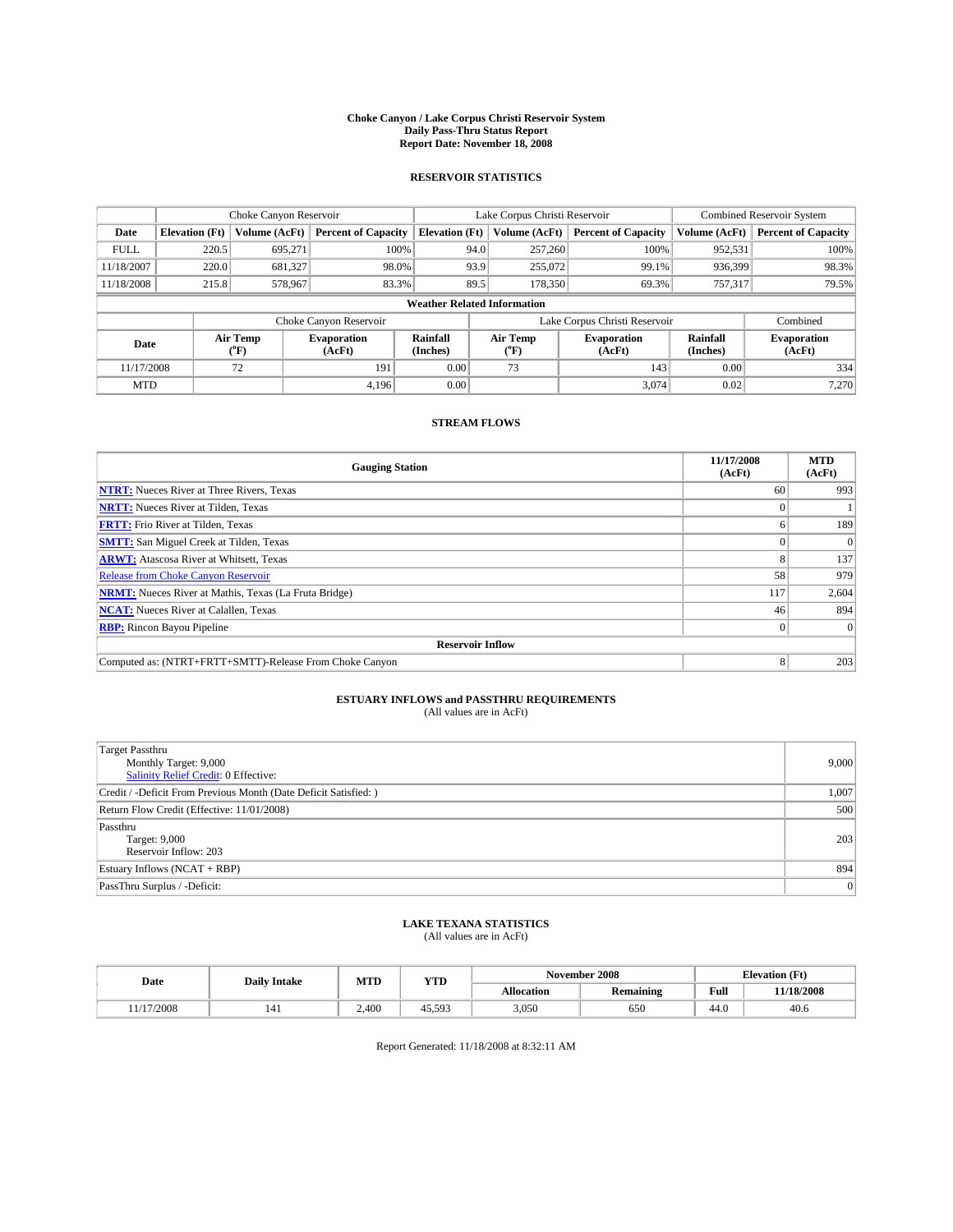#### **Choke Canyon / Lake Corpus Christi Reservoir System Daily Pass-Thru Status Report Report Date: November 19, 2008**

#### **RESERVOIR STATISTICS**

|             | Choke Canyon Reservoir             |                  |                              |                             | Lake Corpus Christi Reservoir |                  |                              |                      | <b>Combined Reservoir System</b> |  |  |
|-------------|------------------------------------|------------------|------------------------------|-----------------------------|-------------------------------|------------------|------------------------------|----------------------|----------------------------------|--|--|
| Date        | <b>Elevation</b> (Ft)              | Volume (AcFt)    | <b>Percent of Capacity</b>   | <b>Elevation</b> (Ft)       |                               | Volume (AcFt)    | <b>Percent of Capacity</b>   | Volume (AcFt)        | <b>Percent of Capacity</b>       |  |  |
| <b>FULL</b> | 220.5                              | 695.271          |                              | 100%                        | 94.0                          | 257,260          | 100%                         | 952,531              | 100%                             |  |  |
| 11/19/2007  | 220.0                              | 681.072          |                              | 98.0%                       | 93.9                          | 255,619          | 99.4%                        | 936.691              | 98.3%                            |  |  |
| 11/19/2008  | 215.8                              | 578,031          | 83.1%                        |                             | 89.4                          | 177,693          | 69.1%                        | 755,724              | 79.3%                            |  |  |
|             | <b>Weather Related Information</b> |                  |                              |                             |                               |                  |                              |                      |                                  |  |  |
|             |                                    |                  | Choke Canyon Reservoir       |                             | Lake Corpus Christi Reservoir |                  |                              |                      | Combined                         |  |  |
| Date        |                                    | Air Temp<br>(°F) | <b>Evaporation</b><br>(AcFt) | <b>Rainfall</b><br>(Inches) |                               | Air Temp<br>("F) | <b>Evaporation</b><br>(AcFt) | Rainfall<br>(Inches) | <b>Evaporation</b><br>(AcFt)     |  |  |
| 11/18/2008  |                                    | 74               | 164                          | 0.00                        |                               | 75               | 162                          | 0.00                 | 326                              |  |  |
| <b>MTD</b>  |                                    |                  | 4.360                        | 0.00                        |                               |                  | 3,236                        | 0.02                 | 7,596                            |  |  |

### **STREAM FLOWS**

| <b>Gauging Station</b>                                       | 11/18/2008<br>(AcFt) | <b>MTD</b><br>(AcFt) |
|--------------------------------------------------------------|----------------------|----------------------|
| <b>NTRT:</b> Nueces River at Three Rivers, Texas             | 60                   | 1,052                |
| <b>NRTT:</b> Nueces River at Tilden, Texas                   |                      |                      |
| <b>FRTT:</b> Frio River at Tilden, Texas                     |                      | 195                  |
| <b>SMTT:</b> San Miguel Creek at Tilden, Texas               |                      | $\Omega$             |
| <b>ARWT:</b> Atascosa River at Whitsett, Texas               |                      | 145                  |
| <b>Release from Choke Canyon Reservoir</b>                   | 58                   | 1,036                |
| <b>NRMT:</b> Nueces River at Mathis, Texas (La Fruta Bridge) | 133                  | 2,737                |
| <b>NCAT:</b> Nueces River at Calallen, Texas                 |                      | 896                  |
| <b>RBP:</b> Rincon Bayou Pipeline                            |                      | $\Omega$             |
| <b>Reservoir Inflow</b>                                      |                      |                      |
| Computed as: (NTRT+FRTT+SMTT)-Release From Choke Canyon      | 8                    | 211                  |

## **ESTUARY INFLOWS and PASSTHRU REQUIREMENTS**<br>(All values are in AcFt)

| <b>Target Passthru</b><br>Monthly Target: 9,000<br><b>Salinity Relief Credit: 0 Effective:</b> | 9,000 |
|------------------------------------------------------------------------------------------------|-------|
| Credit / -Deficit From Previous Month (Date Deficit Satisfied: )                               | 1,007 |
| Return Flow Credit (Effective: 11/01/2008)                                                     | 500   |
| Passthru<br>Target: 9,000<br>Reservoir Inflow: 211                                             | 211   |
| Estuary Inflows (NCAT + RBP)                                                                   | 896   |
| PassThru Surplus / -Deficit:                                                                   | 0     |

## **LAKE TEXANA STATISTICS** (All values are in AcFt)

| Date      | <b>Daily Intake</b> | MTD            | YTD    |            | November 2008    | <b>Elevation</b> (Ft) |            |
|-----------|---------------------|----------------|--------|------------|------------------|-----------------------|------------|
|           |                     |                |        | Allocation | <b>Remaining</b> | Full                  | 11/19/2008 |
| 1/18/2008 | 141                 | $2.54^{\circ}$ | 45.734 | 3,050      | 509              | 44.0                  | 40.5       |

Report Generated: 11/19/2008 at 9:02:15 AM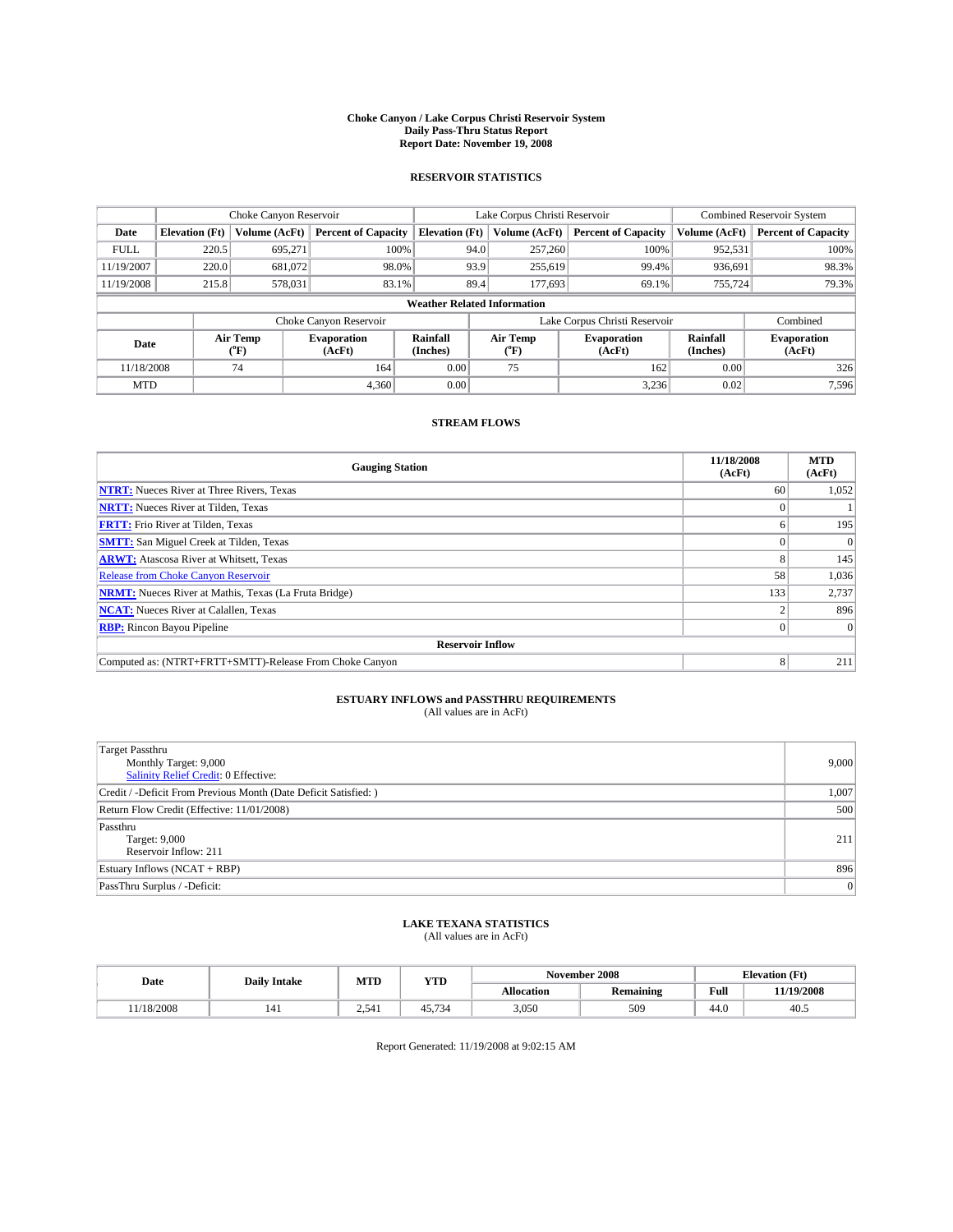#### **Choke Canyon / Lake Corpus Christi Reservoir System Daily Pass-Thru Status Report Report Date: November 20, 2008**

#### **RESERVOIR STATISTICS**

|             |                                    |                  | Lake Corpus Christi Reservoir |                       |                               |                  | <b>Combined Reservoir System</b> |                      |                              |  |
|-------------|------------------------------------|------------------|-------------------------------|-----------------------|-------------------------------|------------------|----------------------------------|----------------------|------------------------------|--|
| Date        | <b>Elevation</b> (Ft)              | Volume (AcFt)    | <b>Percent of Capacity</b>    | <b>Elevation</b> (Ft) |                               | Volume (AcFt)    | <b>Percent of Capacity</b>       | Volume (AcFt)        | <b>Percent of Capacity</b>   |  |
| <b>FULL</b> | 220.5                              | 695,271          |                               | 100%                  | 94.0                          | 257,260          | 100%                             | 952,531              | 100%                         |  |
| 11/20/2007  | 220.0                              | 681,327          | 98.0%                         |                       | 93.9                          | 255,437          | 99.3%                            | 936.764              | 98.3%                        |  |
| 11/20/2008  | 215.7                              | 577,562          | 83.1%                         |                       | 89.4                          | 177,366          | 68.9%                            | 754,928              | 79.3%                        |  |
|             | <b>Weather Related Information</b> |                  |                               |                       |                               |                  |                                  |                      |                              |  |
|             |                                    |                  | Choke Canyon Reservoir        |                       | Lake Corpus Christi Reservoir |                  |                                  |                      | Combined                     |  |
| Date        |                                    | Air Temp<br>(°F) | <b>Evaporation</b><br>(AcFt)  | Rainfall<br>(Inches)  |                               | Air Temp<br>("F) | <b>Evaporation</b><br>(AcFt)     | Rainfall<br>(Inches) | <b>Evaporation</b><br>(AcFt) |  |
| 11/19/2008  |                                    | 80               | 164                           | 0.00                  |                               | 78               | 162                              | 0.00                 | 326                          |  |
| <b>MTD</b>  |                                    |                  | 4,524                         | 0.00                  |                               |                  | 3,398                            | 0.02                 | 7,922                        |  |

### **STREAM FLOWS**

| <b>Gauging Station</b>                                       | 11/19/2008<br>(AcFt) | <b>MTD</b><br>(AcFt) |
|--------------------------------------------------------------|----------------------|----------------------|
| <b>NTRT:</b> Nueces River at Three Rivers, Texas             | 60                   | 1,112                |
| <b>NRTT:</b> Nueces River at Tilden, Texas                   |                      |                      |
| <b>FRTT:</b> Frio River at Tilden, Texas                     | Q                    | 204                  |
| <b>SMTT:</b> San Miguel Creek at Tilden, Texas               |                      |                      |
| <b>ARWT:</b> Atascosa River at Whitsett, Texas               | 9                    | 153                  |
| Release from Choke Canyon Reservoir                          | 58                   | 1,094                |
| <b>NRMT:</b> Nueces River at Mathis, Texas (La Fruta Bridge) | 161                  | 2,898                |
| <b>NCAT:</b> Nueces River at Calallen, Texas                 |                      | 896                  |
| <b>RBP:</b> Rincon Bayou Pipeline                            | $\overline{0}$       | $\Omega$             |
| <b>Reservoir Inflow</b>                                      |                      |                      |
| Computed as: (NTRT+FRTT+SMTT)-Release From Choke Canyon      | 11                   | 222                  |

## **ESTUARY INFLOWS and PASSTHRU REQUIREMENTS**<br>(All values are in AcFt)

| <b>Target Passthru</b><br>Monthly Target: 9,000<br><b>Salinity Relief Credit: 0 Effective:</b> | 9,000 |
|------------------------------------------------------------------------------------------------|-------|
| Credit / -Deficit From Previous Month (Date Deficit Satisfied: )                               | 1,007 |
| Return Flow Credit (Effective: 11/01/2008)                                                     | 500   |
| Passthru<br>Target: 9,000<br>Reservoir Inflow: 222                                             | 222   |
| Estuary Inflows (NCAT + RBP)                                                                   | 896   |
| PassThru Surplus / -Deficit:                                                                   | 0     |

## **LAKE TEXANA STATISTICS** (All values are in AcFt)

| Date      | <b>Daily Intake</b> | MTD   | YTD               |            | November 2008    | <b>Elevation</b> (Ft) |            |
|-----------|---------------------|-------|-------------------|------------|------------------|-----------------------|------------|
|           |                     |       |                   | Allocation | <b>Remaining</b> | Full                  | 11/20/2008 |
| 1/19/2008 |                     | 2.682 | 5075<br>. ، ه. د. | 3,050      | 368              | 44.0                  | 40.5       |

Report Generated: 11/20/2008 at 8:37:43 AM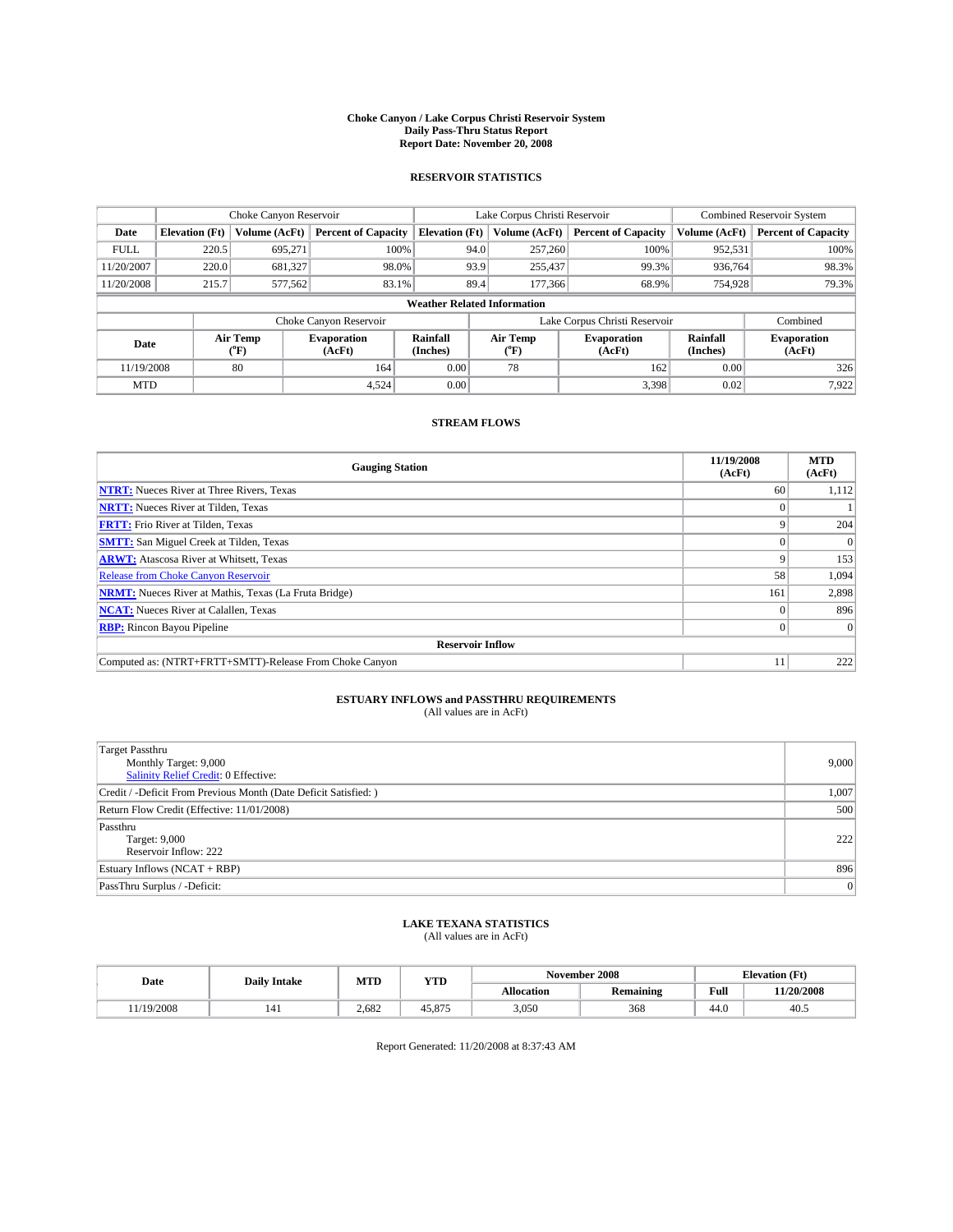#### **Choke Canyon / Lake Corpus Christi Reservoir System Daily Pass-Thru Status Report Report Date: November 21, 2008**

#### **RESERVOIR STATISTICS**

|             | Choke Canyon Reservoir                      |                         |                              |                          | Lake Corpus Christi Reservoir            |                         |  |                               |                             | <b>Combined Reservoir System</b> |  |
|-------------|---------------------------------------------|-------------------------|------------------------------|--------------------------|------------------------------------------|-------------------------|--|-------------------------------|-----------------------------|----------------------------------|--|
| Date        | <b>Elevation</b><br>(Ft)                    | <b>Volume</b><br>(AcFt) | Percent of<br>Capacity       | <b>Elevation</b><br>(Ft) |                                          | <b>Volume</b><br>(AcFt) |  | Percent of<br>Capacity        | Volume<br>(AcFt)            | Percent of<br>Capacity           |  |
| <b>FULL</b> | 220.5                                       | 695.271                 |                              | 100%                     | 94.0                                     | 257,260                 |  | 100%                          | 952,531                     | 100%                             |  |
| 11/21/2007  | 220.0                                       | 681,836                 |                              | 98.1%                    | 93.9                                     | 256,166                 |  | 99.6%                         | 938,002                     | 98.5%                            |  |
| 11/21/2008  | 215.7                                       | 577,094                 |                              | 83.0%                    | 89.4                                     | 177,693<br>69.1%        |  | 754,787                       | 79.2%                       |                                  |  |
|             | <b>Weather Related Information</b>          |                         |                              |                          |                                          |                         |  |                               |                             |                                  |  |
|             |                                             |                         | Choke Canyon Reservoir       |                          |                                          |                         |  | Lake Corpus Christi Reservoir |                             | Combined                         |  |
| Date        | <b>Air Temp</b><br>$({}^{\circ}\mathrm{F})$ |                         | <b>Evaporation</b><br>(AcFt) | Rainfall<br>(Inches)     | <b>Air Temp</b><br>$({}^{\circ}{\rm F})$ |                         |  | <b>Evaporation</b><br>(AcFt)  | <b>Rainfall</b><br>(Inches) | <b>Evaporation</b><br>(AcFt)     |  |
| 11/20/2008  | 79                                          |                         | 300                          | 0.00                     |                                          | 82                      |  | 210                           | 0.00                        | 510                              |  |
| <b>MTD</b>  |                                             |                         | 4.824                        | 0.00                     |                                          |                         |  | 3.608                         | 0.02                        | 8.432                            |  |

#### **STREAM FLOWS**

| <b>Gauging Station</b>                                       | 11/20/2008<br>(AcFt) | <b>MTD</b><br>(AcFt) |
|--------------------------------------------------------------|----------------------|----------------------|
| <b>NTRT:</b> Nueces River at Three Rivers, Texas             | 60                   | 1,171                |
| <b>NRTT:</b> Nueces River at Tilden, Texas                   |                      |                      |
| <b>FRTT:</b> Frio River at Tilden, Texas                     | 10                   | 214                  |
| <b>SMTT:</b> San Miguel Creek at Tilden, Texas               |                      | $\Omega$             |
| <b>ARWT:</b> Atascosa River at Whitsett, Texas               | Q                    | 162                  |
| <b>Release from Choke Canyon Reservoir</b>                   | 58                   | 1,151                |
| <b>NRMT:</b> Nueces River at Mathis, Texas (La Fruta Bridge) | 167                  | 3,065                |
| <b>NCAT:</b> Nueces River at Calallen, Texas                 |                      | 899                  |
| <b>RBP:</b> Rincon Bayou Pipeline                            | $\Omega$             | $\Omega$             |
| <b>Reservoir Inflow</b>                                      |                      |                      |
| Computed as: (NTRT+FRTT+SMTT)-Release From Choke Canyon      | 12                   | 233                  |

## **ESTUARY INFLOWS and PASSTHRU REQUIREMENTS**<br>(All values are in AcFt)

| Target Passthru<br>Monthly Target: 9,000<br><b>Salinity Relief Credit: 0 Effective:</b> | 9,000 |
|-----------------------------------------------------------------------------------------|-------|
| Credit / -Deficit From Previous Month (Date Deficit Satisfied: )                        | 1,007 |
| Return Flow Credit (Effective: 11/01/2008)                                              | 500   |
| Passthru<br>Target: 9,000<br>Reservoir Inflow: 233                                      | 233   |
| Estuary Inflows (NCAT + RBP)                                                            | 899   |
| PassThru Surplus / -Deficit:                                                            | 0     |

### **LAKE TEXANA STATISTICS**

(All values are in AcFt)

| Date      | <b>Daily Intake</b> | MTD   | <b>YTD</b> | November 2008     |                  | <b>Elevation</b> (Ft) |            |
|-----------|---------------------|-------|------------|-------------------|------------------|-----------------------|------------|
|           |                     |       |            | <b>Allocation</b> | <b>Remaining</b> | Full                  | 11/21/2008 |
| 1/20/2008 | 141                 | 2.823 | 46.017     | 3.050             | າາາ<br><u>__</u> | 44.0                  | 40.4       |

Report Generated: 11/21/2008 at 8:23:11 AM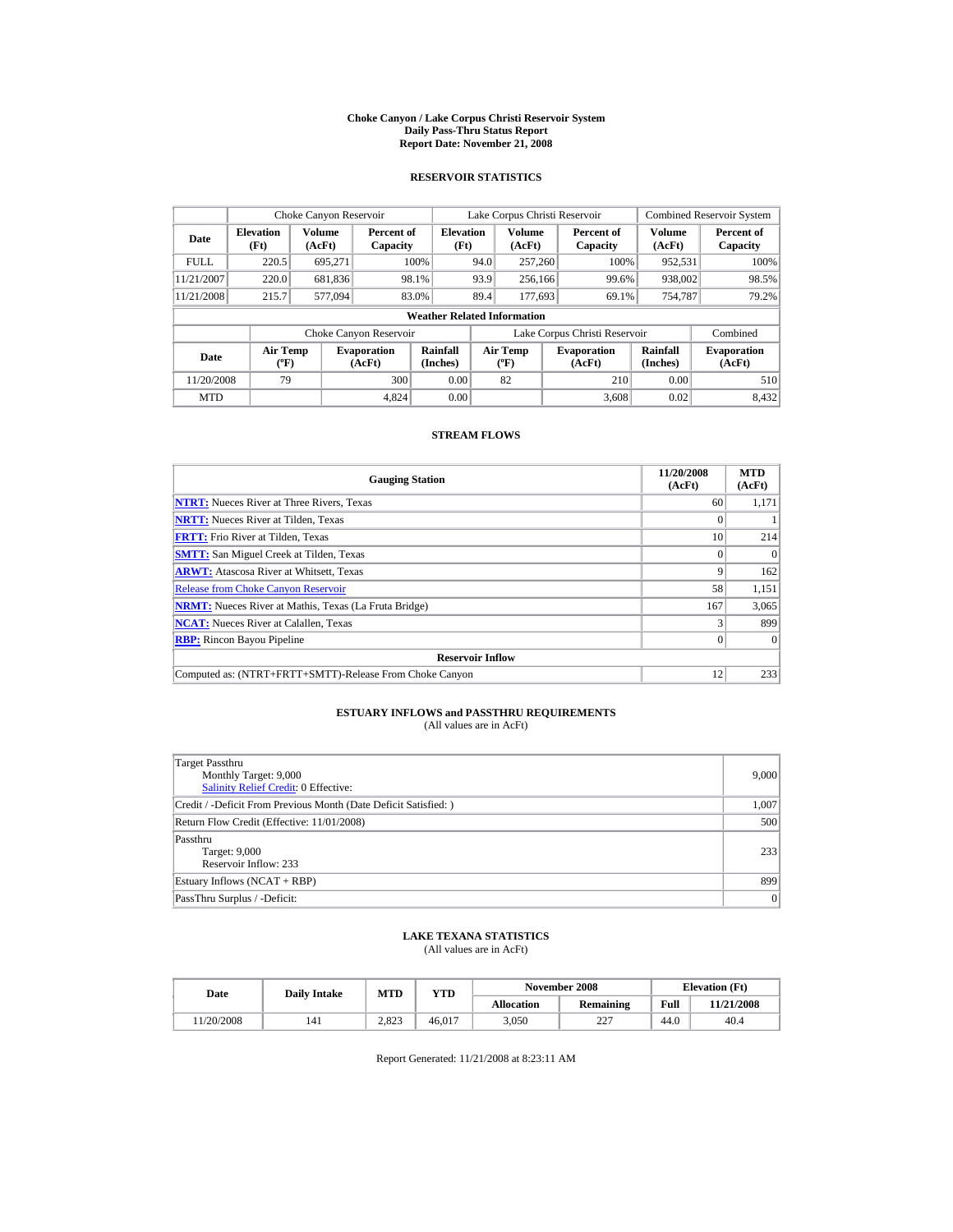#### **Choke Canyon / Lake Corpus Christi Reservoir System Daily Pass-Thru Status Report Report Date: November 22, 2008**

#### **RESERVOIR STATISTICS**

|             | Choke Canyon Reservoir                      |                         |                              |                          | Lake Corpus Christi Reservoir |                                          |  |                               |                      | <b>Combined Reservoir System</b> |  |  |
|-------------|---------------------------------------------|-------------------------|------------------------------|--------------------------|-------------------------------|------------------------------------------|--|-------------------------------|----------------------|----------------------------------|--|--|
| Date        | <b>Elevation</b><br>(Ft)                    | <b>Volume</b><br>(AcFt) | Percent of<br>Capacity       | <b>Elevation</b><br>(Ft) |                               | <b>Volume</b><br>(AcFt)                  |  | Percent of<br>Capacity        | Volume<br>(AcFt)     | Percent of<br>Capacity           |  |  |
| <b>FULL</b> | 220.5                                       | 695.271                 |                              | 100%                     | 94.0                          | 257,260                                  |  | 100%                          | 952,531              | 100%                             |  |  |
| 11/22/2007  | 220.0                                       | 681,072                 |                              | 98.0%                    | 94.0                          | 257,260                                  |  | 100.0%                        | 938,332              | 98.5%                            |  |  |
| 11/22/2008  | 215.7                                       | 576,860                 |                              | 83.0%                    | 89.4                          | 176,711                                  |  | 68.7%                         | 753,571              | 79.1%                            |  |  |
|             | <b>Weather Related Information</b>          |                         |                              |                          |                               |                                          |  |                               |                      |                                  |  |  |
|             |                                             |                         | Choke Canyon Reservoir       |                          |                               |                                          |  | Lake Corpus Christi Reservoir |                      | Combined                         |  |  |
| Date        | <b>Air Temp</b><br>$({}^{\circ}\mathrm{F})$ |                         | <b>Evaporation</b><br>(AcFt) | Rainfall<br>(Inches)     |                               | <b>Air Temp</b><br>$({}^{\circ}{\rm F})$ |  | <b>Evaporation</b><br>(AcFt)  | Rainfall<br>(Inches) | <b>Evaporation</b><br>(AcFt)     |  |  |
| 11/21/2008  | 54                                          |                         | 109                          | 0.00                     |                               | 54                                       |  | 76                            | 0.06                 | 185                              |  |  |
| <b>MTD</b>  |                                             |                         | 4.933                        | 0.00                     |                               |                                          |  | 3.684                         | 0.08                 | 8.617                            |  |  |

#### **STREAM FLOWS**

| <b>Gauging Station</b>                                       | 11/21/2008<br>(AcFt) | <b>MTD</b><br>(AcFt) |
|--------------------------------------------------------------|----------------------|----------------------|
| <b>NTRT:</b> Nueces River at Three Rivers, Texas             | 56                   | 1.227                |
| <b>NRTT:</b> Nueces River at Tilden, Texas                   | $\Omega$             |                      |
| <b>FRTT:</b> Frio River at Tilden, Texas                     | 10                   | 224                  |
| <b>SMTT:</b> San Miguel Creek at Tilden, Texas               | $\Omega$             | $\Omega$             |
| <b>ARWT:</b> Atascosa River at Whitsett, Texas               | 8                    | 170                  |
| <b>Release from Choke Canyon Reservoir</b>                   | 58                   | 1,209                |
| <b>NRMT:</b> Nueces River at Mathis, Texas (La Fruta Bridge) | 151                  | 3,216                |
| <b>NCAT:</b> Nueces River at Calallen, Texas                 | 50                   | 949                  |
| <b>RBP:</b> Rincon Bayou Pipeline                            | $\Omega$             | $\Omega$             |
| <b>Reservoir Inflow</b>                                      |                      |                      |
| Computed as: NRTT+FRTT+SMTT+ARWT                             | 19                   | 252                  |

# **ESTUARY INFLOWS and PASSTHRU REQUIREMENTS**<br>(All values are in AcFt)

| Target Passthru<br>Monthly Target: 9,000<br>Salinity Relief Credit: 0 Effective: | 9,000 |
|----------------------------------------------------------------------------------|-------|
|                                                                                  |       |
| Credit / -Deficit From Previous Month (Date Deficit Satisfied: )                 | 1,007 |
| Return Flow Credit (Effective: 11/01/2008)                                       | 500   |
| Passthru                                                                         |       |
| Target: 9,000                                                                    | 252   |
| Reservoir Inflow: 252                                                            |       |
| Estuary Inflows (NCAT + RBP)                                                     | 949   |
| PassThru Surplus / -Deficit:                                                     | 0     |

### **LAKE TEXANA STATISTICS**

(All values are in AcFt)

| Date       | <b>Daily Intake</b> | MTD   | <b>YTD</b> |                   | November 2008 | <b>Elevation</b> (Ft) |            |
|------------|---------------------|-------|------------|-------------------|---------------|-----------------------|------------|
|            |                     |       |            | <b>Allocation</b> | Remaining     | Full                  | 11/22/2008 |
| 11/21/2008 | 141                 | 2.964 | 46.158     | 3.050             | 86            | 44.0                  | 40.5       |

Report Generated: 11/22/2008 at 8:36:09 AM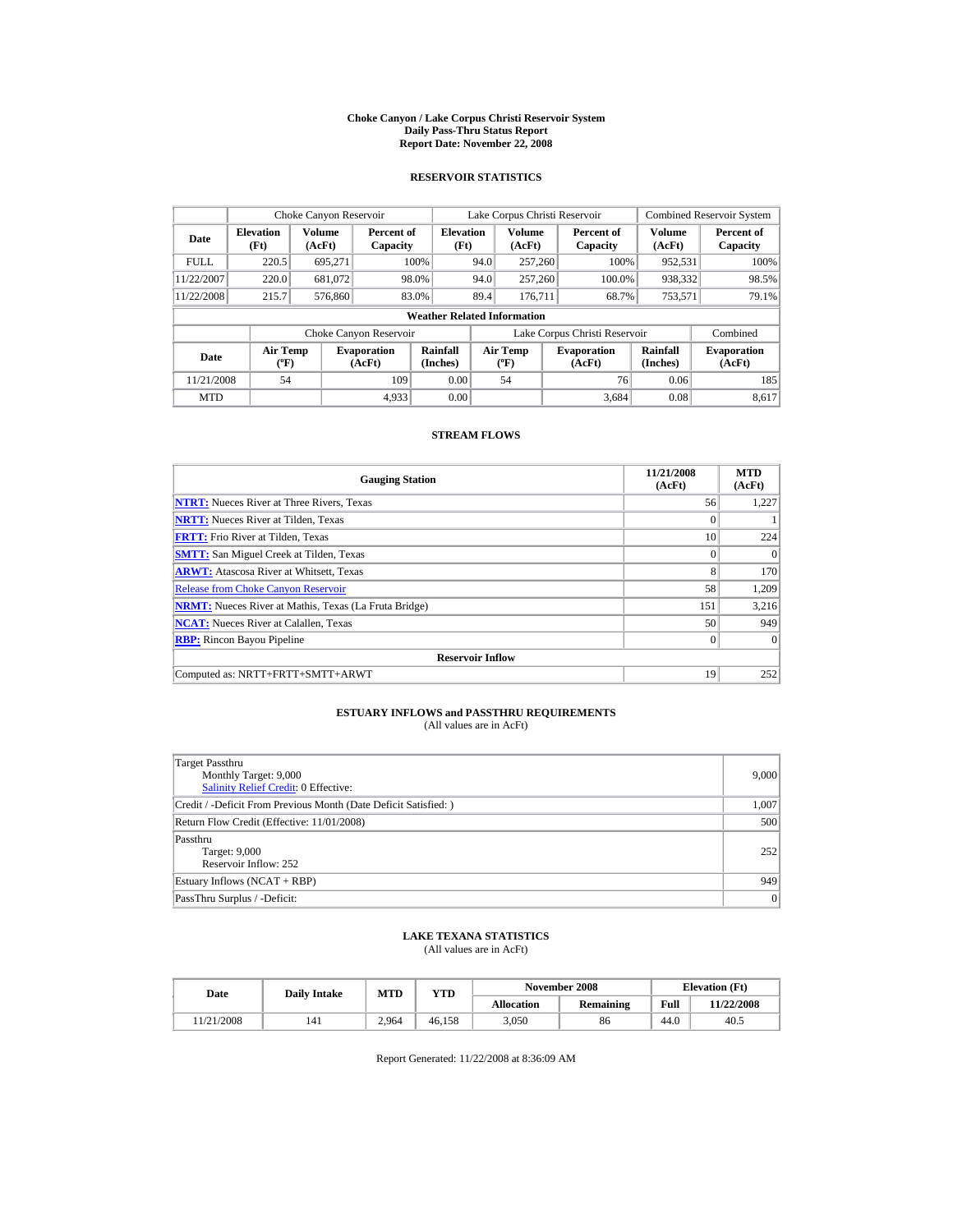#### **Choke Canyon / Lake Corpus Christi Reservoir System Daily Pass-Thru Status Report Report Date: November 23, 2008**

### **RESERVOIR STATISTICS**

|             | Choke Canyon Reservoir                      |                  |                              |                          | Lake Corpus Christi Reservoir        |                         |  |                               |                      | <b>Combined Reservoir System</b> |  |  |
|-------------|---------------------------------------------|------------------|------------------------------|--------------------------|--------------------------------------|-------------------------|--|-------------------------------|----------------------|----------------------------------|--|--|
| Date        | <b>Elevation</b><br>(Ft)                    | Volume<br>(AcFt) | Percent of<br>Capacity       | <b>Elevation</b><br>(Ft) |                                      | <b>Volume</b><br>(AcFt) |  | Percent of<br>Capacity        | Volume<br>(AcFt)     | Percent of<br>Capacity           |  |  |
| <b>FULL</b> | 220.5                                       | 695.271          |                              | 100%                     | 94.0                                 | 257,260                 |  | 100%                          | 952.531              | 100%                             |  |  |
| 11/23/2007  | 219.9                                       | 680,053          |                              | 97.8%                    | 93.9                                 | 255,072                 |  | 99.1%                         | 935.125              | 98.2%                            |  |  |
| 11/23/2008  | 215.7                                       | 576.157          |                              | 82.9%                    | 89.3                                 | 176.384                 |  | 68.6%                         | 752,541              | 79.0%                            |  |  |
|             | <b>Weather Related Information</b>          |                  |                              |                          |                                      |                         |  |                               |                      |                                  |  |  |
|             |                                             |                  | Choke Canyon Reservoir       |                          |                                      |                         |  | Lake Corpus Christi Reservoir |                      | Combined                         |  |  |
| Date        | <b>Air Temp</b><br>$({}^{\circ}\mathrm{F})$ |                  | <b>Evaporation</b><br>(AcFt) | Rainfall<br>(Inches)     | Air Temp<br>$({}^{\circ}\mathbf{F})$ |                         |  | <b>Evaporation</b><br>(AcFt)  | Rainfall<br>(Inches) | <b>Evaporation</b><br>(AcFt)     |  |  |
| 11/22/2008  | 63                                          |                  | 41                           | 0.01                     |                                      | 64                      |  | 29                            | 0.02                 | 70                               |  |  |
| <b>MTD</b>  |                                             |                  | 4.974                        | 0.01                     |                                      |                         |  | 3.713                         | 0.10                 | 8,687                            |  |  |

#### **STREAM FLOWS**

| <b>Gauging Station</b>                                       | 11/22/2008<br>(AcFt) | <b>MTD</b><br>(AcFt) |
|--------------------------------------------------------------|----------------------|----------------------|
| <b>NTRT:</b> Nueces River at Three Rivers, Texas             | 58                   | 1,284                |
| <b>NRTT:</b> Nueces River at Tilden, Texas                   | $\Omega$             |                      |
| <b>FRTT:</b> Frio River at Tilden, Texas                     | 10                   | 234                  |
| <b>SMTT:</b> San Miguel Creek at Tilden, Texas               | $\Omega$             | $\Omega$             |
| <b>ARWT:</b> Atascosa River at Whitsett, Texas               | 9                    | 178                  |
| <b>Release from Choke Canyon Reservoir</b>                   | 58                   | 1,266                |
| <b>NRMT:</b> Nueces River at Mathis, Texas (La Fruta Bridge) | 129                  | 3,345                |
| <b>NCAT:</b> Nueces River at Calallen, Texas                 | 54                   | 1,003                |
| <b>RBP:</b> Rincon Bayou Pipeline                            |                      | $\Omega$             |
| <b>Reservoir Inflow</b>                                      |                      |                      |
| Computed as: (NTRT+FRTT+SMTT)-Release From Choke Canyon      | 10                   | 262                  |

# **ESTUARY INFLOWS and PASSTHRU REQUIREMENTS**<br>(All values are in AcFt)

| Target Passthru                                                  |       |
|------------------------------------------------------------------|-------|
| Monthly Target: 9,000                                            | 9,000 |
| Salinity Relief Credit: 0 Effective:                             |       |
| Credit / -Deficit From Previous Month (Date Deficit Satisfied: ) | 1,007 |
| Return Flow Credit (Effective: 11/01/2008)                       | 500   |
| Passthru                                                         |       |
| Target: 9,000                                                    | 262   |
| Reservoir Inflow: 262                                            |       |
| Estuary Inflows (NCAT + RBP)                                     | 1,003 |
| PassThru Surplus / -Deficit:                                     | 0     |

### **LAKE TEXANA STATISTICS**

(All values are in AcFt)

| Date      | <b>Daily Intake</b> | MTD   | <b>YTD</b> |                   | November 2008 | <b>Elevation</b> (Ft) |            |
|-----------|---------------------|-------|------------|-------------------|---------------|-----------------------|------------|
|           |                     |       |            | <b>Allocation</b> | Remaining     | Full                  | 11/23/2008 |
| 1/22/2008 | 141                 | 3.105 | 46.298     | 3.050             | - Ju          | 44.0                  | 40.5       |

Report Generated: 11/23/2008 at 8:26:06 AM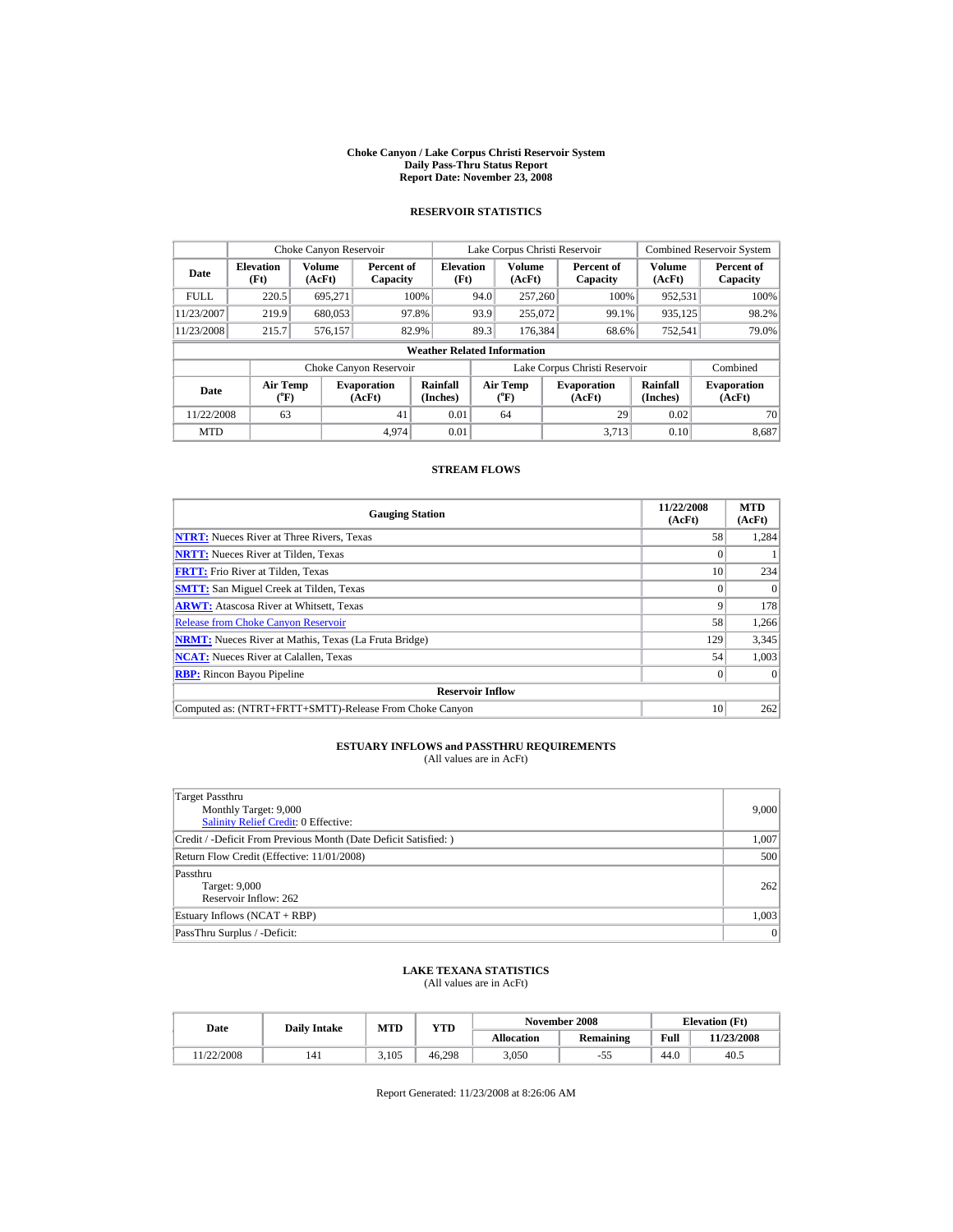#### **Choke Canyon / Lake Corpus Christi Reservoir System Daily Pass-Thru Status Report Report Date: November 24, 2008**

### **RESERVOIR STATISTICS**

|             | Choke Canyon Reservoir             |                  |                              |                          | Lake Corpus Christi Reservoir |                                             |  |                               |                      | <b>Combined Reservoir System</b> |  |  |
|-------------|------------------------------------|------------------|------------------------------|--------------------------|-------------------------------|---------------------------------------------|--|-------------------------------|----------------------|----------------------------------|--|--|
| Date        | <b>Elevation</b><br>(Ft)           | Volume<br>(AcFt) | Percent of<br>Capacity       | <b>Elevation</b><br>(Ft) |                               | <b>Volume</b><br>(AcFt)                     |  | Percent of<br>Capacity        | Volume<br>(AcFt)     | Percent of<br>Capacity           |  |  |
| <b>FULL</b> | 220.5                              | 695.271          |                              | 100%                     | 94.0                          | 257,260                                     |  | 100%                          | 952.531              | 100%                             |  |  |
| 11/24/2007  | 219.9                              | 680.562          |                              | 97.9%                    | 93.9                          | 255,072                                     |  | 99.1%                         | 935,634              | 98.2%                            |  |  |
| 11/24/2008  | 215.7                              | 575,923          |                              | 82.8%                    | 89.3                          | 176.220                                     |  | 68.5%                         | 752,143              | 79.0%                            |  |  |
|             | <b>Weather Related Information</b> |                  |                              |                          |                               |                                             |  |                               |                      |                                  |  |  |
|             |                                    |                  | Choke Canyon Reservoir       |                          |                               |                                             |  | Lake Corpus Christi Reservoir |                      | Combined                         |  |  |
| Date        | <b>Air Temp</b><br>$({}^{\circ}F)$ |                  | <b>Evaporation</b><br>(AcFt) | Rainfall<br>(Inches)     |                               | <b>Air Temp</b><br>$({}^{\circ}\mathbf{F})$ |  | <b>Evaporation</b><br>(AcFt)  | Rainfall<br>(Inches) | <b>Evaporation</b><br>(AcFt)     |  |  |
| 11/23/2008  | 69                                 |                  | 54                           | 0.00                     |                               | 79                                          |  | 86                            | 0.02                 | 140                              |  |  |
| <b>MTD</b>  |                                    |                  | 5,028                        | 0.01                     |                               |                                             |  | 3.799                         | 0.12                 | 8,827                            |  |  |

#### **STREAM FLOWS**

| <b>Gauging Station</b>                                       | 11/23/2008<br>(AcFt) | <b>MTD</b><br>(AcFt) |
|--------------------------------------------------------------|----------------------|----------------------|
| <b>NTRT:</b> Nueces River at Three Rivers, Texas             | 60                   | 1,344                |
| <b>NRTT:</b> Nueces River at Tilden, Texas                   | 0                    |                      |
| <b>FRTT:</b> Frio River at Tilden, Texas                     | 10                   | 245                  |
| <b>SMTT:</b> San Miguel Creek at Tilden, Texas               | $\Omega$             | $\Omega$             |
| <b>ARWT:</b> Atascosa River at Whitsett, Texas               | 9                    | 187                  |
| <b>Release from Choke Canyon Reservoir</b>                   | 58                   | 1,324                |
| <b>NRMT:</b> Nueces River at Mathis, Texas (La Fruta Bridge) | 131                  | 3,476                |
| <b>NCAT:</b> Nueces River at Calallen, Texas                 | 81                   | 1,084                |
| <b>RBP:</b> Rincon Bayou Pipeline                            |                      | $\Omega$             |
| <b>Reservoir Inflow</b>                                      |                      |                      |
| Computed as: (NTRT+FRTT+SMTT)-Release From Choke Canyon      | 12                   | 275                  |

# **ESTUARY INFLOWS and PASSTHRU REQUIREMENTS**<br>(All values are in AcFt)

| Target Passthru<br>Monthly Target: 9,000<br>Salinity Relief Credit: 0 Effective: | 9,000 |
|----------------------------------------------------------------------------------|-------|
| Credit / -Deficit From Previous Month (Date Deficit Satisfied: )                 | 1,007 |
| Return Flow Credit (Effective: 11/01/2008)                                       | 500   |
| Passthru<br>Target: 9,000<br>Reservoir Inflow: 275                               | 275   |
| Estuary Inflows (NCAT + RBP)                                                     | 1,084 |
| PassThru Surplus / -Deficit:                                                     | 0     |

### **LAKE TEXANA STATISTICS**

(All values are in AcFt)

| Date      | <b>Daily Intake</b> | MTD   | <b>YTD</b> |                   | November 2008 | <b>Elevation</b> (Ft) |            |
|-----------|---------------------|-------|------------|-------------------|---------------|-----------------------|------------|
|           |                     |       |            | <b>Allocation</b> | Remaining     | Full                  | 11/24/2008 |
| 1/23/2008 | 141                 | 3.246 | 46,439     | 3.050             | $-196$        | 44.0                  | 40.5       |

Report Generated: 11/24/2008 at 9:00:30 AM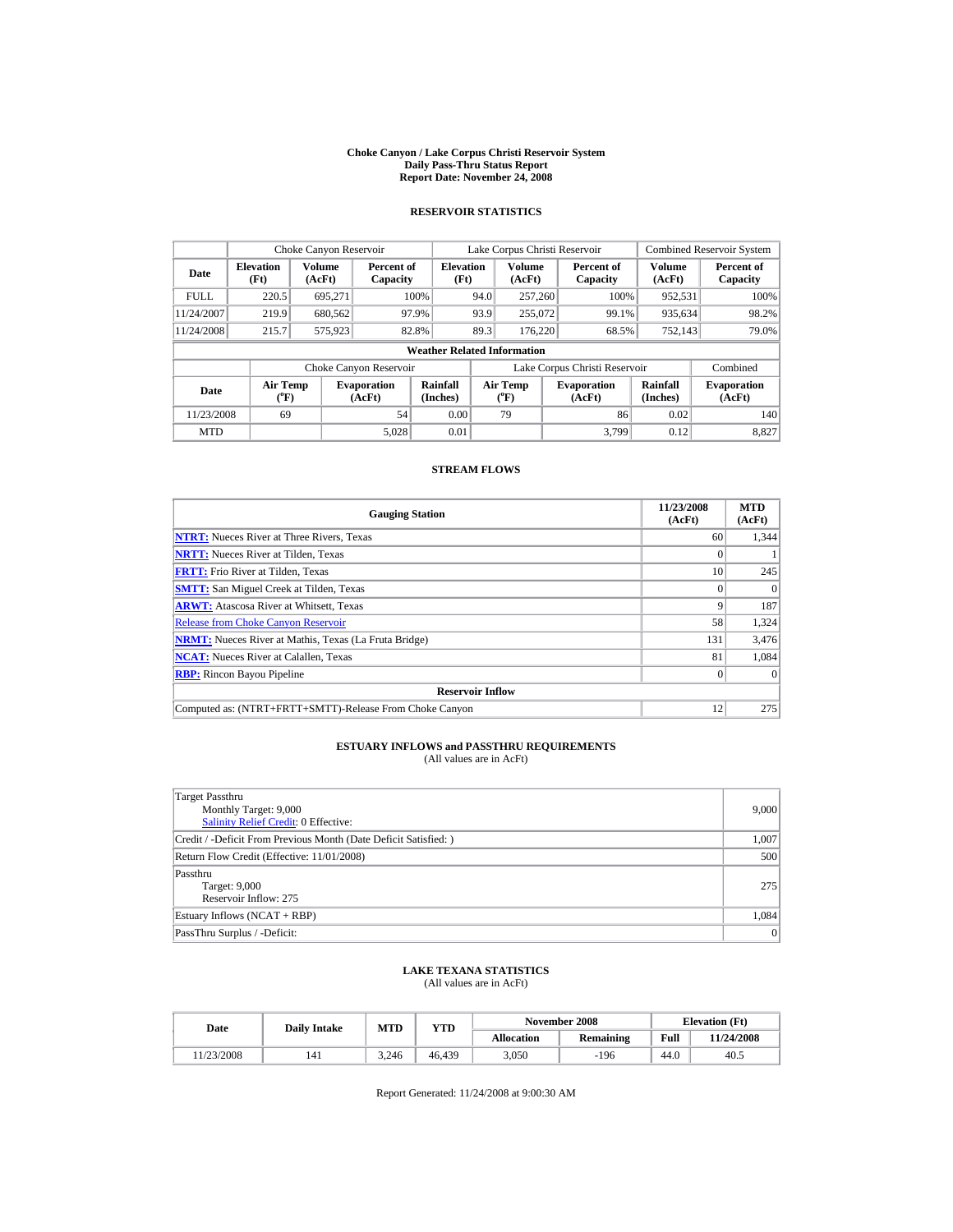#### **Choke Canyon / Lake Corpus Christi Reservoir System Daily Pass-Thru Status Report Report Date: November 25, 2008**

#### **RESERVOIR STATISTICS**

|             | Choke Canyon Reservoir             |                  |                              |                          | Lake Corpus Christi Reservoir |                                             |  |                               |                             | <b>Combined Reservoir System</b> |  |  |
|-------------|------------------------------------|------------------|------------------------------|--------------------------|-------------------------------|---------------------------------------------|--|-------------------------------|-----------------------------|----------------------------------|--|--|
| Date        | <b>Elevation</b><br>(Ft)           | Volume<br>(AcFt) | Percent of<br>Capacity       | <b>Elevation</b><br>(Ft) |                               | <b>Volume</b><br>(AcFt)                     |  | Percent of<br>Capacity        | Volume<br>(AcFt)            | Percent of<br>Capacity           |  |  |
| <b>FULL</b> | 220.5                              | 695.271          |                              | 100%                     | 94.0                          | 257,260                                     |  | 100%                          | 952,531                     | 100%                             |  |  |
| 11/25/2007  | 220.0                              | 681,072          |                              | 98.0%                    | 93.9                          | 255,437                                     |  | 99.3%                         | 936,509                     | 98.3%                            |  |  |
| 11/25/2008  | 215.6                              | 575,455          |                              | 82.8%                    | 89.3                          | 176.384                                     |  | 68.6%                         | 751,839                     | 78.9%                            |  |  |
|             | <b>Weather Related Information</b> |                  |                              |                          |                               |                                             |  |                               |                             |                                  |  |  |
|             |                                    |                  | Choke Canyon Reservoir       |                          |                               |                                             |  | Lake Corpus Christi Reservoir |                             | Combined                         |  |  |
| Date        | <b>Air Temp</b><br>$(^{\circ}F)$   |                  | <b>Evaporation</b><br>(AcFt) | Rainfall<br>(Inches)     |                               | <b>Air Temp</b><br>$({}^{\circ}\mathbf{F})$ |  | <b>Evaporation</b><br>(AcFt)  | <b>Rainfall</b><br>(Inches) | <b>Evaporation</b><br>(AcFt)     |  |  |
| 11/24/2008  | 79                                 |                  | 327                          | 0.00                     |                               | 78                                          |  | 181                           | 0.00                        | 508                              |  |  |
| <b>MTD</b>  |                                    |                  | 5.355                        | 0.01                     |                               |                                             |  | 3.980                         | 0.12                        | 9.335                            |  |  |

#### **STREAM FLOWS**

| <b>Gauging Station</b>                                       | 11/24/2008<br>(AcFt) | <b>MTD</b><br>(AcFt) |
|--------------------------------------------------------------|----------------------|----------------------|
| <b>NTRT:</b> Nueces River at Three Rivers, Texas             | 60                   | 1,403                |
| <b>NRTT:</b> Nueces River at Tilden, Texas                   |                      |                      |
| <b>FRTT:</b> Frio River at Tilden, Texas                     | 11                   | 255                  |
| <b>SMTT:</b> San Miguel Creek at Tilden, Texas               |                      | $\Omega$             |
| <b>ARWT:</b> Atascosa River at Whitsett, Texas               | Q                    | 196                  |
| <b>Release from Choke Canyon Reservoir</b>                   | 58                   | 1,382                |
| <b>NRMT:</b> Nueces River at Mathis, Texas (La Fruta Bridge) | 131                  | 3,607                |
| <b>NCAT:</b> Nueces River at Calallen, Texas                 | 60                   | 1,144                |
| <b>RBP:</b> Rincon Bayou Pipeline                            | $\overline{0}$       | $\Omega$             |
| <b>Reservoir Inflow</b>                                      |                      |                      |
| Computed as: (NTRT+FRTT+SMTT)-Release From Choke Canyon      | 13                   | 287                  |

## **ESTUARY INFLOWS and PASSTHRU REQUIREMENTS**<br>(All values are in AcFt)

| Target Passthru                                                  |       |
|------------------------------------------------------------------|-------|
| Monthly Target: 9,000                                            | 9,000 |
| <b>Salinity Relief Credit: 0 Effective:</b>                      |       |
| Credit / -Deficit From Previous Month (Date Deficit Satisfied: ) | 1,007 |
| Return Flow Credit (Effective: 11/01/2008)                       | 500   |
| Passthru                                                         |       |
| Target: 9,000                                                    | 287   |
| Reservoir Inflow: 287                                            |       |
| Estuary Inflows (NCAT + RBP)                                     | 1,144 |
| PassThru Surplus / -Deficit:                                     | 0     |

### **LAKE TEXANA STATISTICS**

(All values are in AcFt)

| Date      | <b>Daily Intake</b> | MTD   | <b>YTD</b> |                   | November 2008    | <b>Elevation</b> (Ft) |            |
|-----------|---------------------|-------|------------|-------------------|------------------|-----------------------|------------|
|           |                     |       |            | <b>Allocation</b> | <b>Remaining</b> | Full                  | 11/25/2008 |
| 1/24/2008 | 141                 | 3,387 | 46.580     | 3.050             | $-337$           | 44.0                  | 40.3       |

Report Generated: 11/25/2008 at 9:18:08 AM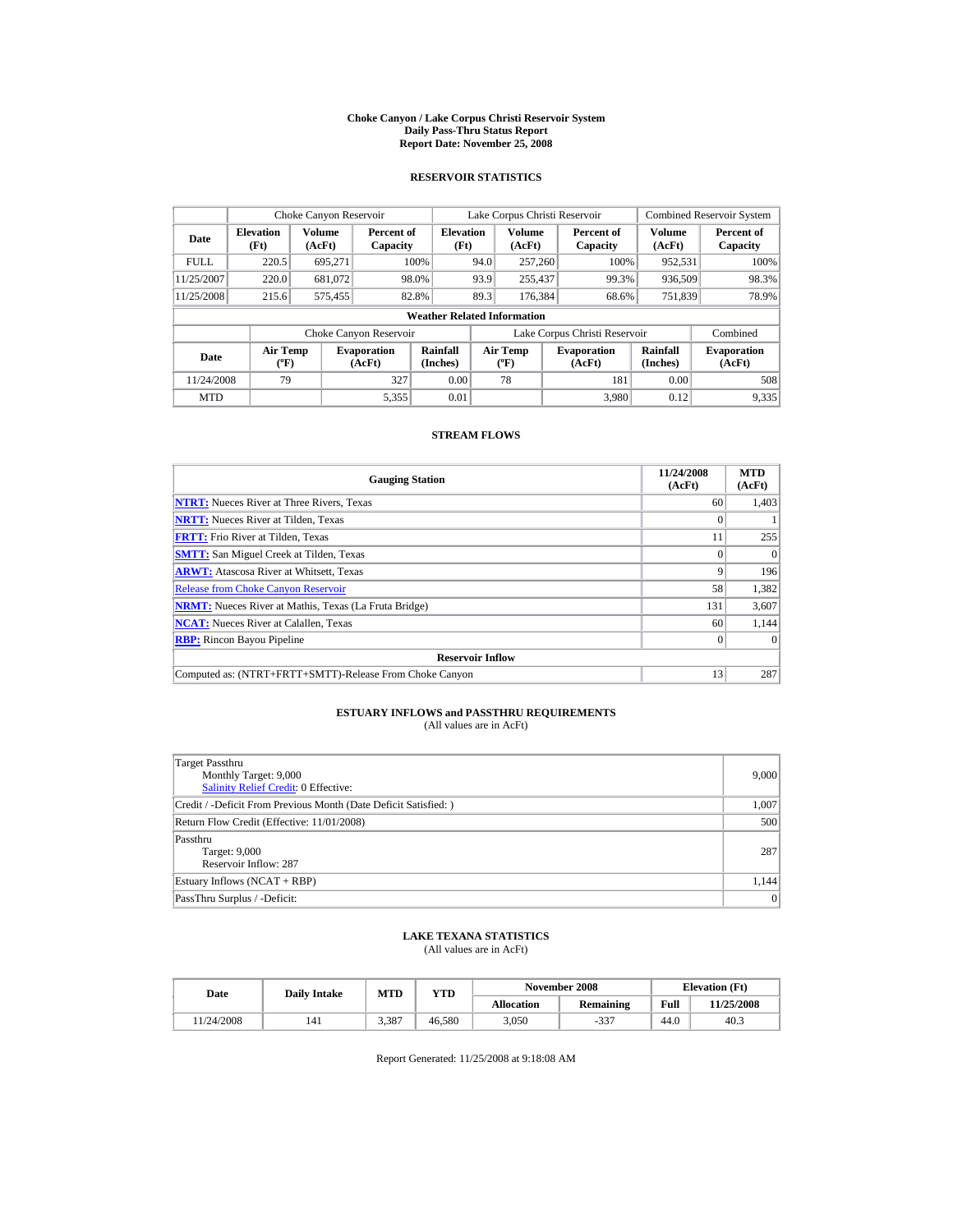#### **Choke Canyon / Lake Corpus Christi Reservoir System Daily Pass-Thru Status Report Report Date: November 26, 2008**

### **RESERVOIR STATISTICS**

|             | Choke Canyon Reservoir             |                  |                              |                          | Lake Corpus Christi Reservoir |                                             |  |                               |                             | <b>Combined Reservoir System</b> |  |  |
|-------------|------------------------------------|------------------|------------------------------|--------------------------|-------------------------------|---------------------------------------------|--|-------------------------------|-----------------------------|----------------------------------|--|--|
| Date        | <b>Elevation</b><br>(Ft)           | Volume<br>(AcFt) | Percent of<br>Capacity       | <b>Elevation</b><br>(Ft) |                               | Volume<br>(AcFt)                            |  | Percent of<br>Capacity        | Volume<br>(AcFt)            | Percent of<br>Capacity           |  |  |
| <b>FULL</b> | 220.5                              | 695.271          |                              | 100%                     | 94.0                          | 257,260                                     |  | 100%                          | 952,531                     | 100%                             |  |  |
| 11/26/2007  | 219.9                              | 680,562          |                              | 97.9%                    | 93.9                          | 254,526                                     |  | 98.9%                         | 935,088                     | 98.2%                            |  |  |
| 11/26/2008  | 215.6                              | 575.221          | 82.7%                        |                          | 89.3                          | 175,730                                     |  | 68.3%                         | 750,951                     | 78.8%                            |  |  |
|             | <b>Weather Related Information</b> |                  |                              |                          |                               |                                             |  |                               |                             |                                  |  |  |
|             |                                    |                  | Choke Canyon Reservoir       |                          |                               |                                             |  | Lake Corpus Christi Reservoir |                             | Combined                         |  |  |
| Date        | <b>Air Temp</b><br>$(^{\circ}F)$   |                  | <b>Evaporation</b><br>(AcFt) | Rainfall<br>(Inches)     |                               | <b>Air Temp</b><br>$({}^{\circ}\mathbf{F})$ |  | <b>Evaporation</b><br>(AcFt)  | <b>Rainfall</b><br>(Inches) | <b>Evaporation</b><br>(AcFt)     |  |  |
| 11/25/2008  | 72                                 |                  | 204                          | 0.00                     |                               | 70                                          |  | 181                           | 0.00                        | 385                              |  |  |
| <b>MTD</b>  |                                    |                  | 5.559                        | 0.01                     |                               |                                             |  | 4.161                         | 0.12                        | 9.720                            |  |  |

#### **STREAM FLOWS**

| <b>Gauging Station</b>                                       | 11/25/2008<br>(AcFt) | <b>MTD</b><br>(AcFt) |
|--------------------------------------------------------------|----------------------|----------------------|
| <b>NTRT:</b> Nueces River at Three Rivers, Texas             | 60                   | 1,463                |
| <b>NRTT:</b> Nueces River at Tilden, Texas                   |                      |                      |
| <b>FRTT:</b> Frio River at Tilden, Texas                     | 10                   | 265                  |
| <b>SMTT:</b> San Miguel Creek at Tilden, Texas               |                      | $\Omega$             |
| <b>ARWT:</b> Atascosa River at Whitsett, Texas               | Q                    | 205                  |
| <b>Release from Choke Canyon Reservoir</b>                   | 58                   | 1,439                |
| <b>NRMT:</b> Nueces River at Mathis, Texas (La Fruta Bridge) | 113                  | 3,720                |
| <b>NCAT:</b> Nueces River at Calallen, Texas                 | 73                   | 1,217                |
| <b>RBP:</b> Rincon Bayou Pipeline                            | $\overline{0}$       | $\Omega$             |
| <b>Reservoir Inflow</b>                                      |                      |                      |
| Computed as: (NTRT+FRTT+SMTT)-Release From Choke Canyon      | 12                   | 299                  |

## **ESTUARY INFLOWS and PASSTHRU REQUIREMENTS**<br>(All values are in AcFt)

| Target Passthru<br>Monthly Target: 9,000<br><b>Salinity Relief Credit: 0 Effective:</b> | 9,000 |
|-----------------------------------------------------------------------------------------|-------|
| Credit / -Deficit From Previous Month (Date Deficit Satisfied: )                        | 1,007 |
| Return Flow Credit (Effective: 11/01/2008)                                              | 500   |
| Passthru<br>Target: 9,000<br>Reservoir Inflow: 299                                      | 299   |
| Estuary Inflows (NCAT + RBP)                                                            | 1,217 |
| PassThru Surplus / -Deficit:                                                            | 0     |

### **LAKE TEXANA STATISTICS**

(All values are in AcFt)

| Date      | <b>Daily Intake</b> | MTD   | <b>YTD</b> |                   | November 2008 | <b>Elevation</b> (Ft) |            |
|-----------|---------------------|-------|------------|-------------------|---------------|-----------------------|------------|
|           |                     |       |            | <b>Allocation</b> | Remaining     | Full                  | 11/26/2008 |
| 1/25/2008 | 140                 | 3,527 | 46.720     | 3.050             | $-477$        | 44.0                  | 40.3       |

Report Generated: 11/26/2008 at 8:37:46 AM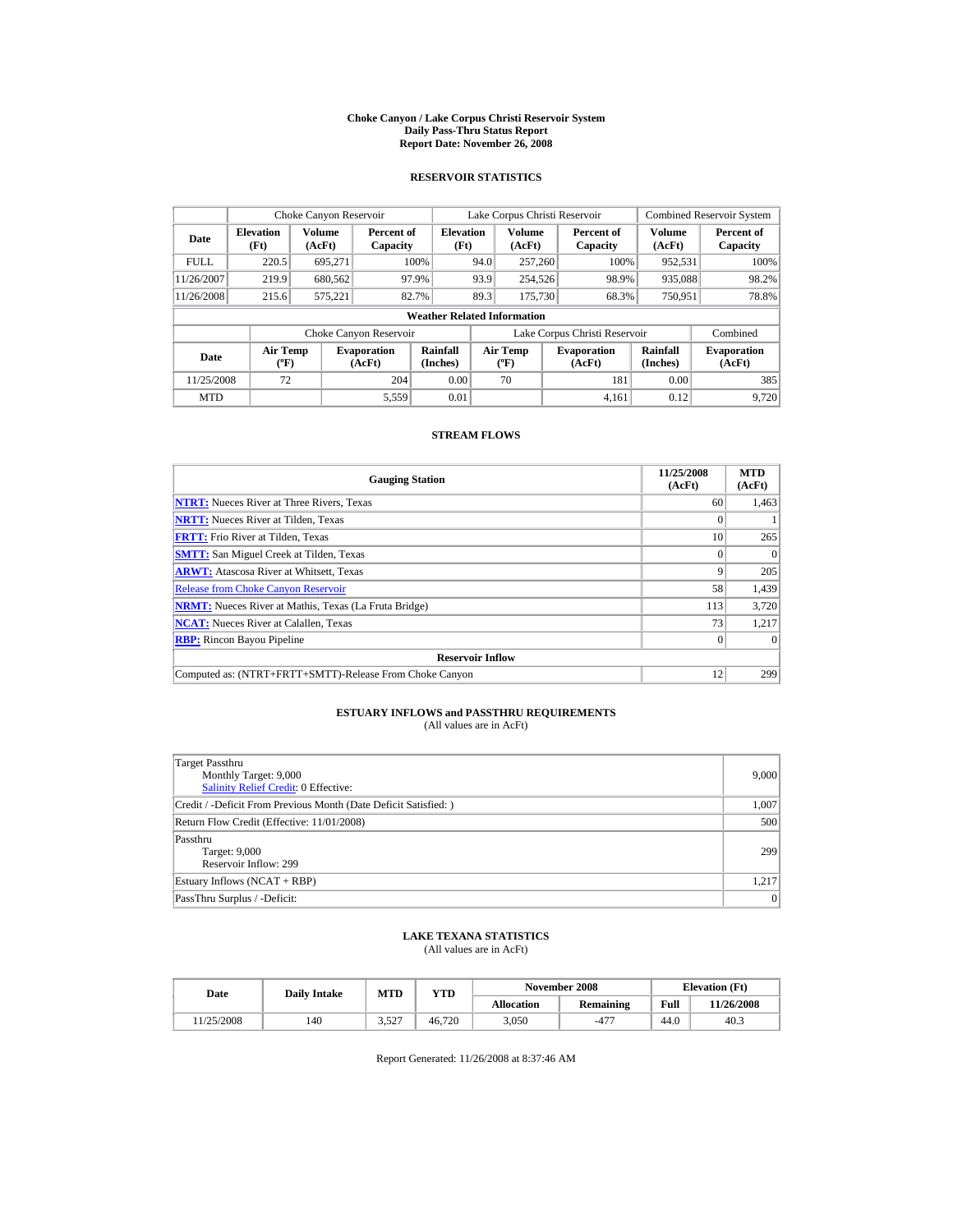#### **Choke Canyon / Lake Corpus Christi Reservoir System Daily Pass-Thru Status Report Report Date: November 27, 2008**

### **RESERVOIR STATISTICS**

|             | Choke Canyon Reservoir             |                  |                              |                          | Lake Corpus Christi Reservoir |                                             |  |                               | <b>Combined Reservoir System</b> |                              |  |  |
|-------------|------------------------------------|------------------|------------------------------|--------------------------|-------------------------------|---------------------------------------------|--|-------------------------------|----------------------------------|------------------------------|--|--|
| Date        | <b>Elevation</b><br>(Ft)           | Volume<br>(AcFt) | Percent of<br>Capacity       | <b>Elevation</b><br>(Ft) |                               | <b>Volume</b><br>(AcFt)                     |  | Percent of<br>Capacity        | Volume<br>(AcFt)                 | Percent of<br>Capacity       |  |  |
| <b>FULL</b> | 220.5                              | 695.271          |                              | 100%                     | 94.0                          | 257,260                                     |  | 100%                          | 952.531                          | 100%                         |  |  |
| 11/27/2007  | 219.9                              | 680,053          |                              | 97.8%                    | 93.9                          | 254,526                                     |  | 98.9%                         | 934.579                          | 98.1%                        |  |  |
| 11/27/2008  | 215.6                              | 574,752          |                              | 82.7%                    | 89.3                          | 175.241                                     |  | 68.1%                         | 749,993                          | 78.7%                        |  |  |
|             | <b>Weather Related Information</b> |                  |                              |                          |                               |                                             |  |                               |                                  |                              |  |  |
|             |                                    |                  | Choke Canyon Reservoir       |                          |                               |                                             |  | Lake Corpus Christi Reservoir |                                  | Combined                     |  |  |
| Date        | <b>Air Temp</b><br>$({}^{\circ}F)$ |                  | <b>Evaporation</b><br>(AcFt) | Rainfall<br>(Inches)     |                               | <b>Air Temp</b><br>$({}^{\circ}\mathbf{F})$ |  | <b>Evaporation</b><br>(AcFt)  | Rainfall<br>(Inches)             | <b>Evaporation</b><br>(AcFt) |  |  |
| 11/26/2008  | 78                                 |                  | 68                           | 0.00                     |                               | 78                                          |  | 57                            | 0.01                             | 125                          |  |  |
| <b>MTD</b>  |                                    |                  | 5,627                        | 0.01                     |                               |                                             |  | 4,218                         | 0.13                             | 9,845                        |  |  |

#### **STREAM FLOWS**

| <b>Gauging Station</b>                                       | 11/26/2008<br>(AcFt) | <b>MTD</b><br>(AcFt) |
|--------------------------------------------------------------|----------------------|----------------------|
| <b>NTRT:</b> Nueces River at Three Rivers, Texas             | 60                   | 1,522                |
| <b>NRTT:</b> Nueces River at Tilden, Texas                   | $\theta$             |                      |
| <b>FRTT:</b> Frio River at Tilden, Texas                     | 9                    | 273                  |
| <b>SMTT:</b> San Miguel Creek at Tilden, Texas               | $\Omega$             | $\theta$             |
| <b>ARWT:</b> Atascosa River at Whitsett, Texas               | 9                    | 214                  |
| <b>Release from Choke Canyon Reservoir</b>                   | 58                   | 1,497                |
| <b>NRMT:</b> Nueces River at Mathis, Texas (La Fruta Bridge) | 109                  | 3,829                |
| <b>NCAT:</b> Nueces River at Calallen, Texas                 | 73                   | 1,290                |
| <b>RBP:</b> Rincon Bayou Pipeline                            |                      | $\theta$             |
| <b>Reservoir Inflow</b>                                      |                      |                      |
| Computed as: (NTRT+FRTT+SMTT)-Release From Choke Canyon      |                      | 309                  |

# **ESTUARY INFLOWS and PASSTHRU REQUIREMENTS**<br>(All values are in AcFt)

| Target Passthru<br>Monthly Target: 9,000<br>Salinity Relief Credit: 0 Effective: | 9,000 |
|----------------------------------------------------------------------------------|-------|
| Credit / -Deficit From Previous Month (Date Deficit Satisfied: )                 | 1,007 |
| Return Flow Credit (Effective: 11/01/2008)                                       | 500   |
| Passthru<br>Target: 9,000<br>Reservoir Inflow: 309                               | 309   |
| Estuary Inflows (NCAT + RBP)                                                     | 1,290 |
| PassThru Surplus / -Deficit:                                                     | 0     |

### **LAKE TEXANA STATISTICS**

(All values are in AcFt)

| Date      | <b>Daily Intake</b> | MTD   | <b>YTD</b> |                   | November 2008 | <b>Elevation</b> (Ft) |            |
|-----------|---------------------|-------|------------|-------------------|---------------|-----------------------|------------|
|           |                     |       |            | <b>Allocation</b> | Remaining     | Full                  | 11/27/2008 |
| 1/26/2008 | 140                 | 3.667 | 46.860     | 3.050             | $-617$        | 44.0                  | 40.2       |

Report Generated: 11/27/2008 at 8:20:45 AM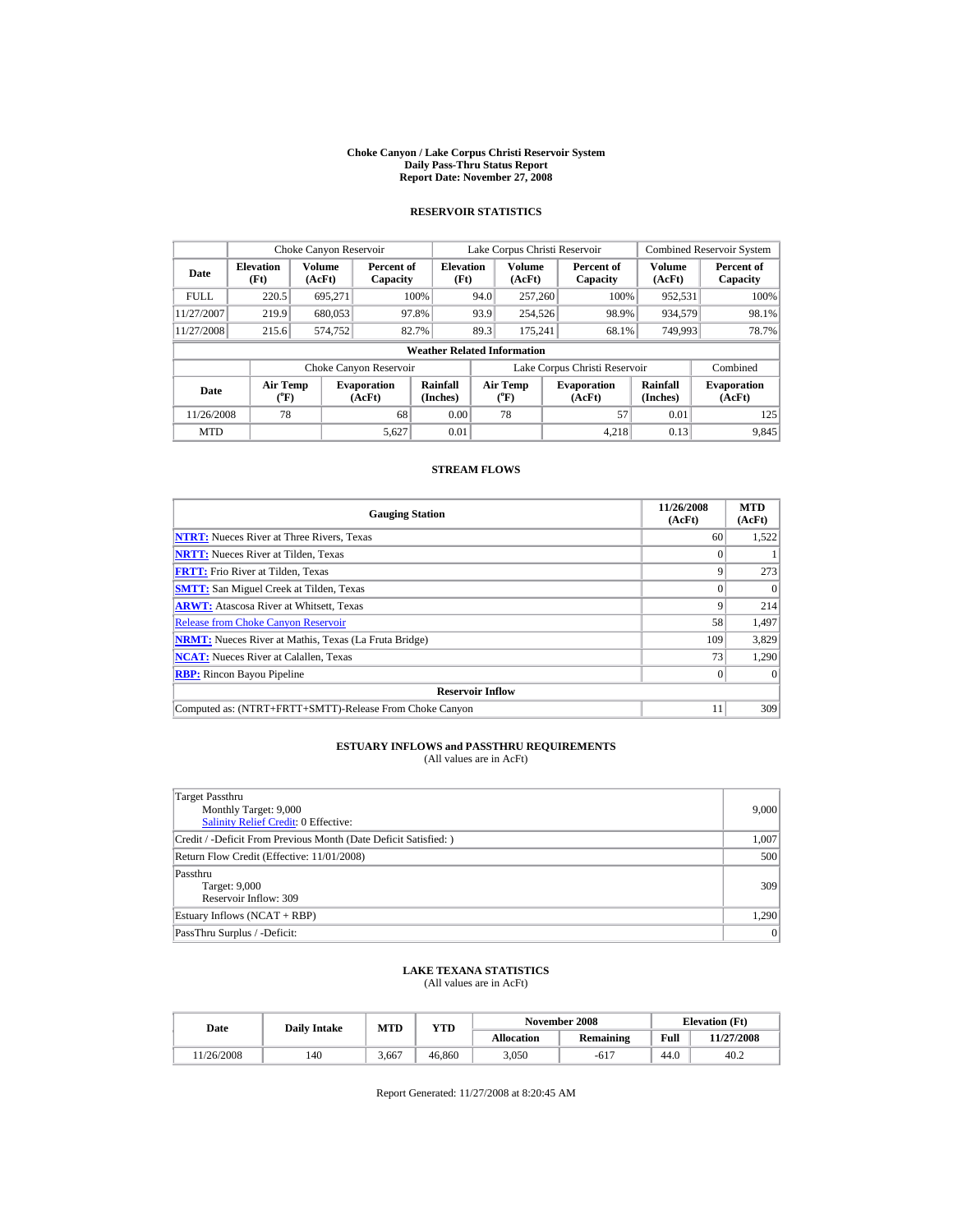#### **Choke Canyon / Lake Corpus Christi Reservoir System Daily Pass-Thru Status Report Report Date: November 28, 2008**

### **RESERVOIR STATISTICS**

|             | Choke Canyon Reservoir                      |                         |                              |                          | Lake Corpus Christi Reservoir |                                    |  |                               |                             | <b>Combined Reservoir System</b> |  |  |
|-------------|---------------------------------------------|-------------------------|------------------------------|--------------------------|-------------------------------|------------------------------------|--|-------------------------------|-----------------------------|----------------------------------|--|--|
| Date        | <b>Elevation</b><br>(Ft)                    | <b>Volume</b><br>(AcFt) | Percent of<br>Capacity       | <b>Elevation</b><br>(Ft) |                               | <b>Volume</b><br>(AcFt)            |  | Percent of<br>Capacity        | <b>Volume</b><br>(AcFt)     | Percent of<br>Capacity           |  |  |
| <b>FULL</b> | 220.5                                       | 695.271                 |                              | 100%                     | 94.0                          | 257,260                            |  | 100%                          | 952,531                     | 100%                             |  |  |
| 11/28/2007  | 219.9                                       | 680,053                 |                              | 97.8%                    | 93.8                          | 254.162                            |  | 98.8%                         | 934.215                     | 98.1%                            |  |  |
| 11/28/2008  | 215.6                                       | 574,518                 |                              | 82.6%                    | 89.3                          | 175.241                            |  | 68.1%                         | 749,759                     | 78.7%                            |  |  |
|             | <b>Weather Related Information</b>          |                         |                              |                          |                               |                                    |  |                               |                             |                                  |  |  |
|             |                                             |                         | Choke Canyon Reservoir       |                          |                               |                                    |  | Lake Corpus Christi Reservoir |                             | Combined                         |  |  |
| Date        | <b>Air Temp</b><br>$({}^{\circ}\mathrm{F})$ |                         | <b>Evaporation</b><br>(AcFt) | Rainfall<br>(Inches)     |                               | Air Temp<br>$(^{\circ}\mathrm{F})$ |  | <b>Evaporation</b><br>(AcFt)  | <b>Rainfall</b><br>(Inches) | <b>Evaporation</b><br>(AcFt)     |  |  |
| 11/27/2008  | 87                                          |                         | 204                          | 0.00                     |                               | 84                                 |  | 152                           | 0.00                        | 356                              |  |  |
| <b>MTD</b>  |                                             |                         | 5,831                        | 0.01                     |                               |                                    |  | 4,370                         | 0.13                        | 10,201                           |  |  |

#### **STREAM FLOWS**

| <b>Gauging Station</b>                                       | 11/27/2008<br>(AcFt) | <b>MTD</b><br>(AcFt) |
|--------------------------------------------------------------|----------------------|----------------------|
| <b>NTRT:</b> Nueces River at Three Rivers, Texas             | 60                   | 1,582                |
| <b>NRTT:</b> Nueces River at Tilden, Texas                   | 0                    |                      |
| <b>FRTT:</b> Frio River at Tilden, Texas                     | 13                   | 287                  |
| <b>SMTT:</b> San Miguel Creek at Tilden, Texas               | $\Omega$             | $\Omega$             |
| <b>ARWT:</b> Atascosa River at Whitsett, Texas               | 9                    | 223                  |
| <b>Release from Choke Canyon Reservoir</b>                   | 58                   | 1,554                |
| <b>NRMT:</b> Nueces River at Mathis, Texas (La Fruta Bridge) | 109                  | 3,938                |
| <b>NCAT:</b> Nueces River at Calallen, Texas                 | 56                   | 1,346                |
| <b>RBP:</b> Rincon Bayou Pipeline                            |                      | $\Omega$             |
| <b>Reservoir Inflow</b>                                      |                      |                      |
| Computed as: (NTRT+FRTT+SMTT)-Release From Choke Canyon      | 15                   | 325                  |

# **ESTUARY INFLOWS and PASSTHRU REQUIREMENTS**<br>(All values are in AcFt)

| Target Passthru<br>Monthly Target: 9,000<br>Salinity Relief Credit: 0 Effective: | 9,000 |
|----------------------------------------------------------------------------------|-------|
| Credit / -Deficit From Previous Month (Date Deficit Satisfied:)                  | 1,007 |
| Return Flow Credit (Effective: 11/01/2008)                                       | 500   |
| Passthru<br>Target: 9,000<br>Reservoir Inflow: 325                               | 325   |
| Estuary Inflows (NCAT + RBP)                                                     | 1,346 |
| PassThru Surplus / -Deficit:                                                     | 0     |

### **LAKE TEXANA STATISTICS**

(All values are in AcFt)

| Date      | <b>Daily Intake</b> | MTD   | <b>YTD</b> |                   | November 2008 | <b>Elevation</b> (Ft) |            |
|-----------|---------------------|-------|------------|-------------------|---------------|-----------------------|------------|
|           |                     |       |            | <b>Allocation</b> | Remaining     | Full                  | 11/28/2008 |
| 1/27/2008 | 140                 | 3.807 | 47,000     | 3.050             | 757<br>-15.   | 44.0                  | 40.2       |

Report Generated: 11/28/2008 at 8:26:58 AM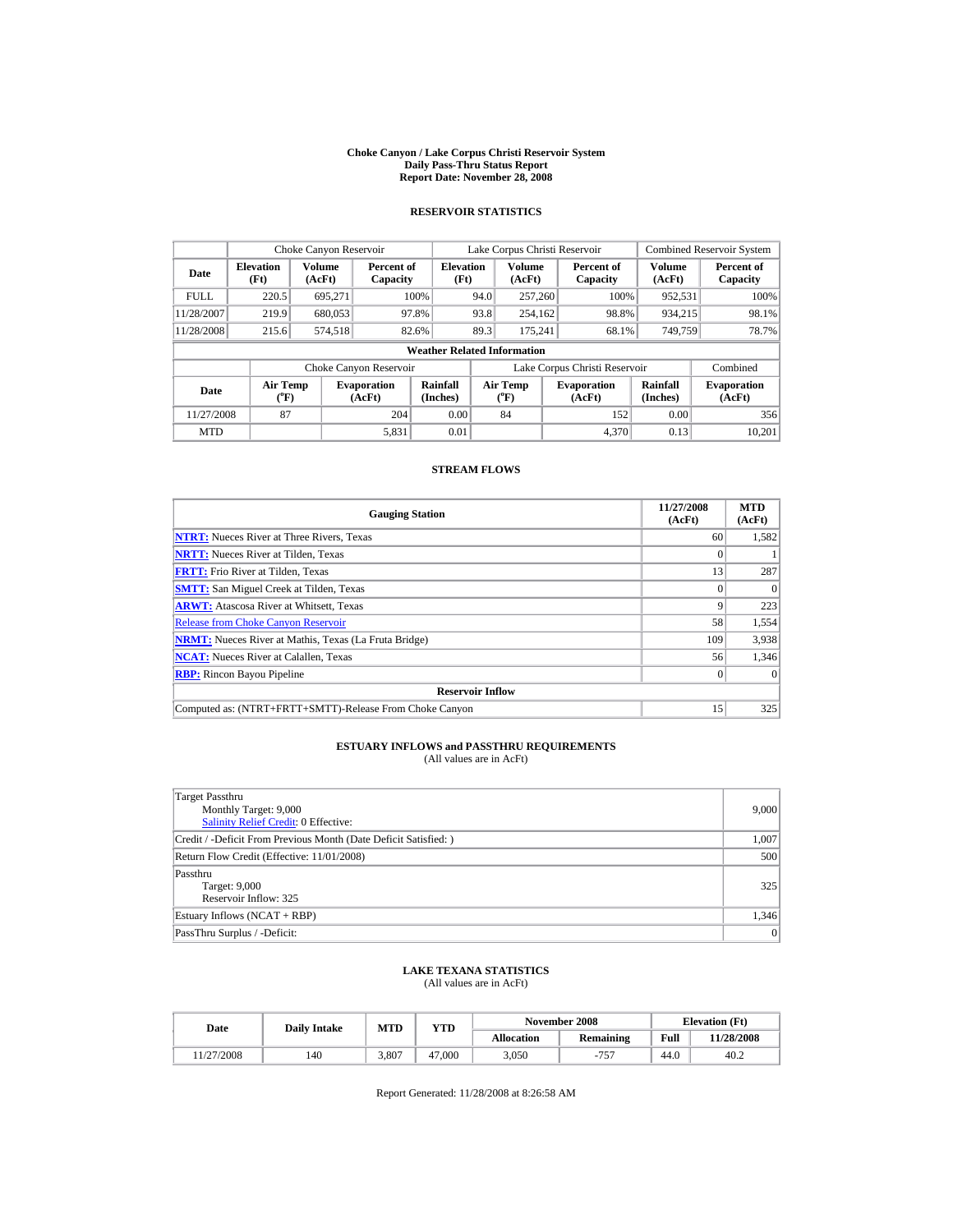#### **Choke Canyon / Lake Corpus Christi Reservoir System Daily Pass-Thru Status Report Report Date: November 29, 2008**

### **RESERVOIR STATISTICS**

|             | Choke Canyon Reservoir                      |                  |                              |                          | Lake Corpus Christi Reservoir |                                      |  |                               |                      | <b>Combined Reservoir System</b> |  |  |
|-------------|---------------------------------------------|------------------|------------------------------|--------------------------|-------------------------------|--------------------------------------|--|-------------------------------|----------------------|----------------------------------|--|--|
| Date        | <b>Elevation</b><br>(Ft)                    | Volume<br>(AcFt) | Percent of<br>Capacity       | <b>Elevation</b><br>(Ft) |                               | <b>Volume</b><br>(AcFt)              |  | Percent of<br>Capacity        | Volume<br>(AcFt)     | Percent of<br>Capacity           |  |  |
| <b>FULL</b> | 220.5                                       | 695.271          |                              | 100%                     | 94.0                          | 257,260                              |  | 100%                          | 952,531              | 100%                             |  |  |
| 11/29/2007  | 219.9                                       | 679.541          |                              | 97.7%                    | 93.9                          | 255.254                              |  | 99.2%                         | 934,795              | 98.1%                            |  |  |
| 11/29/2008  | 215.6                                       | 574,050          |                              | 82.6%                    | 89.3                          | 175.567                              |  | 68.2%                         | 749.617              | 78.7%                            |  |  |
|             | <b>Weather Related Information</b>          |                  |                              |                          |                               |                                      |  |                               |                      |                                  |  |  |
|             |                                             |                  | Choke Canyon Reservoir       |                          |                               |                                      |  | Lake Corpus Christi Reservoir |                      | Combined                         |  |  |
| Date        | <b>Air Temp</b><br>$({}^{\circ}\mathrm{F})$ |                  | <b>Evaporation</b><br>(AcFt) | Rainfall<br>(Inches)     |                               | Air Temp<br>$({}^{\circ}\mathbf{F})$ |  | <b>Evaporation</b><br>(AcFt)  | Rainfall<br>(Inches) | <b>Evaporation</b><br>(AcFt)     |  |  |
| 11/28/2008  | 80                                          |                  | 245                          | 0.00                     |                               | 85                                   |  | 143                           | 0.00                 | 388                              |  |  |
| <b>MTD</b>  |                                             |                  | 6.076                        | 0.01                     |                               |                                      |  | 4.513                         | 0.13                 | 10.589                           |  |  |

#### **STREAM FLOWS**

| <b>Gauging Station</b>                                       | 11/28/2008<br>(AcFt) | <b>MTD</b><br>(AcFt) |
|--------------------------------------------------------------|----------------------|----------------------|
| <b>NTRT:</b> Nueces River at Three Rivers, Texas             | 60                   | 1,642                |
| <b>NRTT:</b> Nueces River at Tilden, Texas                   | $\theta$             |                      |
| <b>FRTT:</b> Frio River at Tilden, Texas                     | 17                   | 304                  |
| <b>SMTT:</b> San Miguel Creek at Tilden, Texas               | $\Omega$             | $\Omega$             |
| <b>ARWT:</b> Atascosa River at Whitsett, Texas               | 10                   | 232                  |
| <b>Release from Choke Canyon Reservoir</b>                   | 58                   | 1,612                |
| <b>NRMT:</b> Nueces River at Mathis, Texas (La Fruta Bridge) | 109                  | 4,047                |
| <b>NCAT:</b> Nueces River at Calallen, Texas                 | 38                   | 1,384                |
| <b>RBP:</b> Rincon Bayou Pipeline                            |                      | $\Omega$             |
| <b>Reservoir Inflow</b>                                      |                      |                      |
| Computed as: (NTRT+FRTT+SMTT)-Release From Choke Canyon      | 19                   | 344                  |

# **ESTUARY INFLOWS and PASSTHRU REQUIREMENTS**<br>(All values are in AcFt)

| Target Passthru<br>Monthly Target: 9,000                         | 9,000 |
|------------------------------------------------------------------|-------|
| Salinity Relief Credit: 0 Effective:                             |       |
| Credit / -Deficit From Previous Month (Date Deficit Satisfied: ) | 1,007 |
| Return Flow Credit (Effective: 11/01/2008)                       | 500   |
| Passthru                                                         |       |
| Target: 9,000                                                    | 344   |
| Reservoir Inflow: 344                                            |       |
| Estuary Inflows (NCAT + RBP)                                     | 1,384 |
| PassThru Surplus / -Deficit:                                     | 0     |

### **LAKE TEXANA STATISTICS**

(All values are in AcFt)

| Date      | <b>Daily Intake</b> | MTD   | VTD    |                   | November 2008    | <b>Elevation</b> (Ft) |            |
|-----------|---------------------|-------|--------|-------------------|------------------|-----------------------|------------|
|           |                     |       |        | <b>Allocation</b> | <b>Remaining</b> | Full                  | 11/29/2008 |
| 1/28/2008 | 140                 | 3.947 | 47.140 | 3.050             | -897             | 44.0                  | 40.2       |

Report Generated: 11/29/2008 at 8:20:55 AM